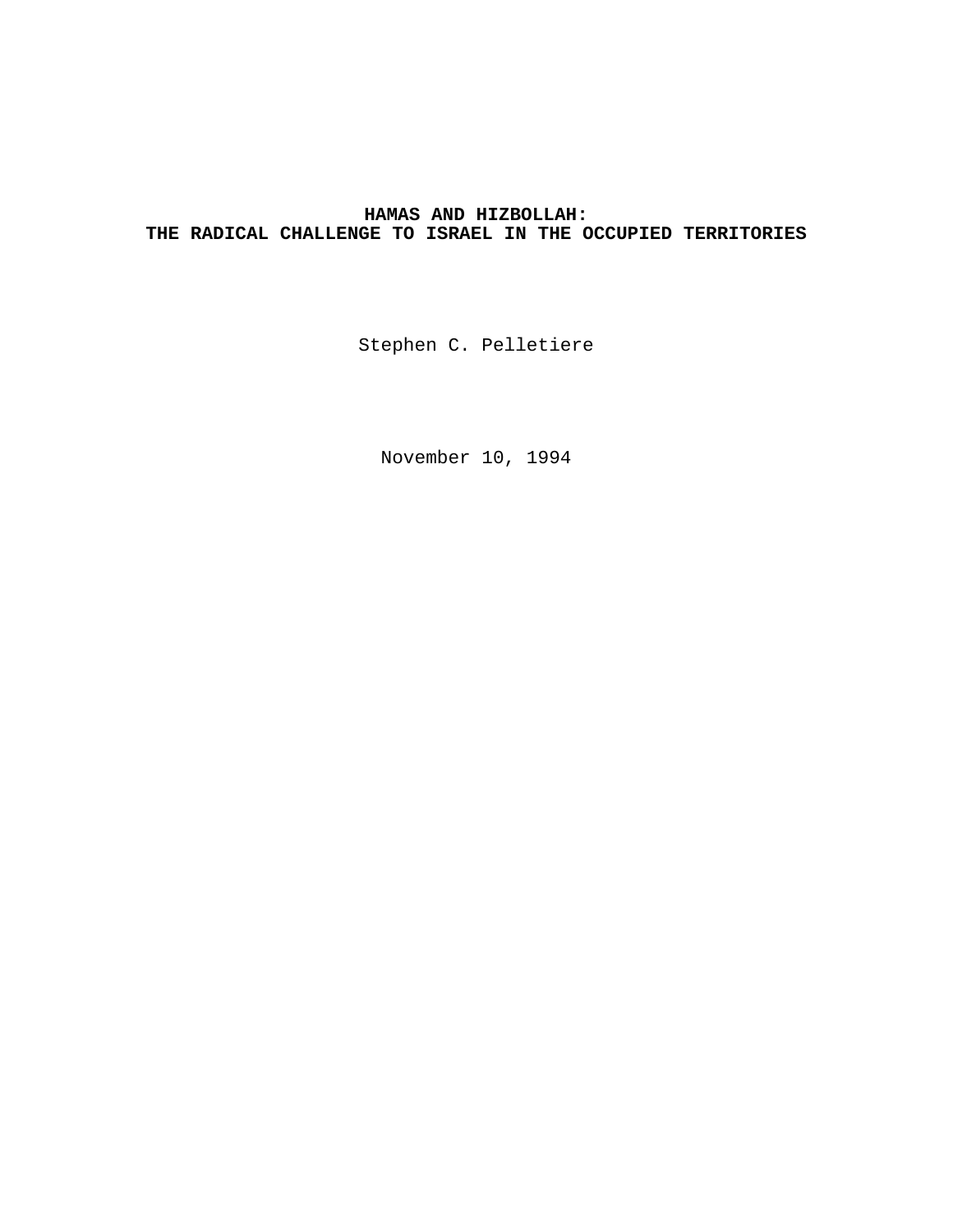#### \*\*\*\*\*\*\*

The views expressed in this report are those of the author and do not necessarily reflect the official policy or position of the Department of the Army, the Department of Defense, or the U.S. Government. This report is approved for public release; distribution is unlimited.

#### \*\*\*\*\*\*\*

Comments pertaining to this report are invited and should be forwarded to: Director, Strategic Studies Institute, U.S. Army War College, Carlisle Barracks, PA 17013-5050. Comments also may be conveyed directly to the author by calling commercial (717) 245-4080 or DSN 242-4080.

#### \*\*\*\*\*\*\*

The author would like to acknowledge the help of several area experts who read this study and offered suggestions, specifically James Wooten and Kenneth Katzman of the Congressional Research Service, the Library of Congress, Donald Neff of Middle East International, and Lieutenant Colonel Gregg Pepin of DAMO-SSM. He would also like to thank officials of the various United Nations agencies who assisted him during his visits to the Gaza Strip, the West Bank and to the Lebanese-Israeli border area, particularly the United Nations Truce Supervision Organization (UNTSO), the United Nations Disengagement Observer Force (UNDOF), the United Nations Interim Force in Lebanon (UNFIL), and the United Nations Relief Works Agency (UNRWA).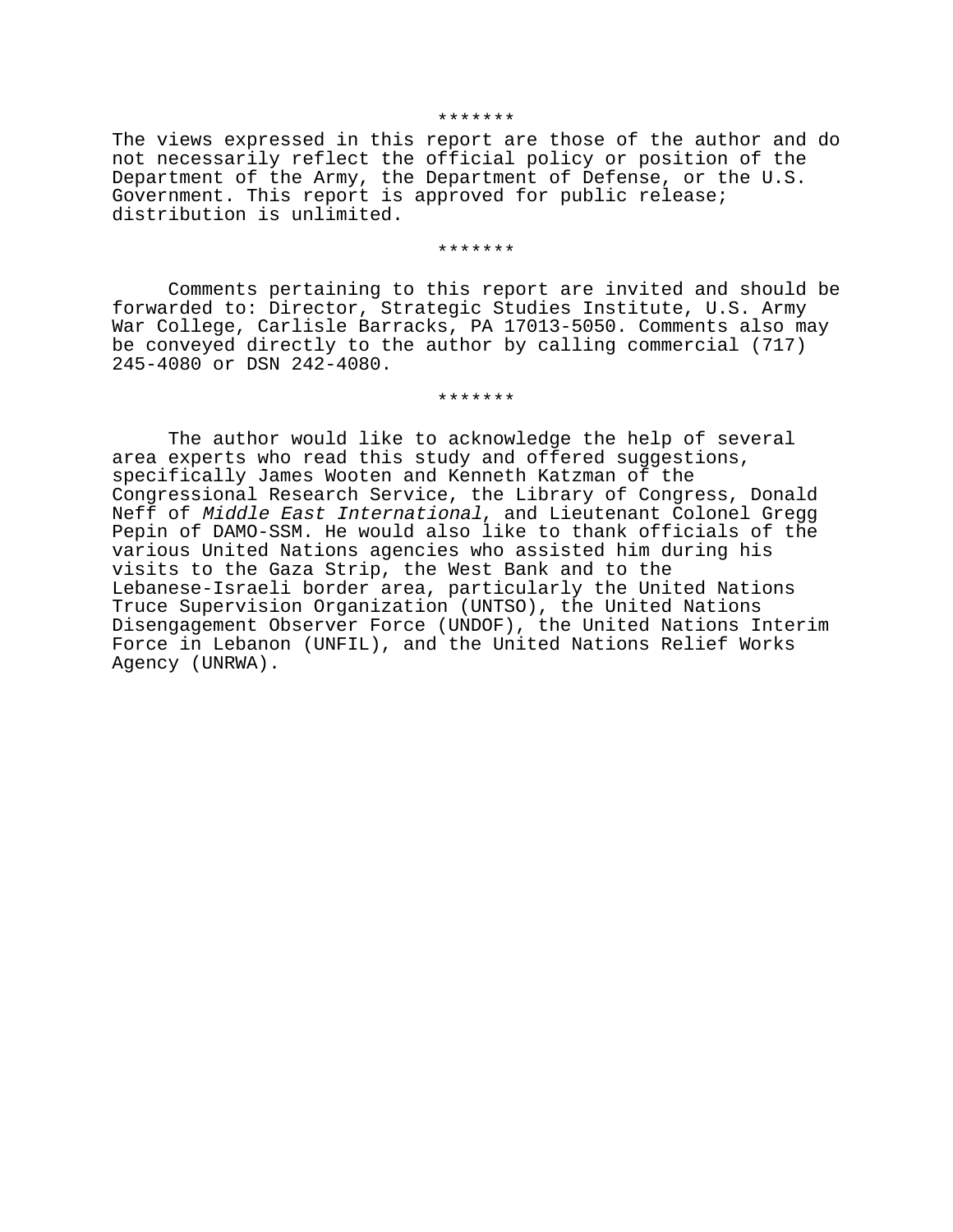### **FOREWORD**

More and more Arab societies are being buffeted by economic forces their rulers cannot control. Until recently the Arab populations largely have submitted to these economic stresses. Lately, however, they have become more active in protest. This study argues that in a large measure the increased activism is due to the appearance of radical religious groups that have exploited the popular discontent, focusing in particular on the youth. Unable to find jobs, young people lack hope. Even the prospect of a fulfilling family life is remote as long as they are unemployed.

Hamas and Hizbollah are the two most famous of the religious groups--Hamas operating in the Israeli occupied territories of Gaza and the West Bank; Hizbollah, in southern Lebanon. Recent publicity has spotlighted Hamas because of terrorist attacks it has perpetrated inside Israel. But, as the study argues, both Hamas and Hizbollah are significant far beyond any isolated kidnappings or terrorist bombings. They are part of a movement that is attempting to radicalize the whole Arab world.

This study seeks to alert U.S. policymakers and military leaders to the larger potential danger posed by the groups. The U.S. military, in particular, should take heed, the study finds, because of a recent proposal to station U.S. forces in the very center of the radicals' area of operation.

> WILLIAM W. ALLEN Colonel, U.S. Army Acting Director Strategic Studies Institute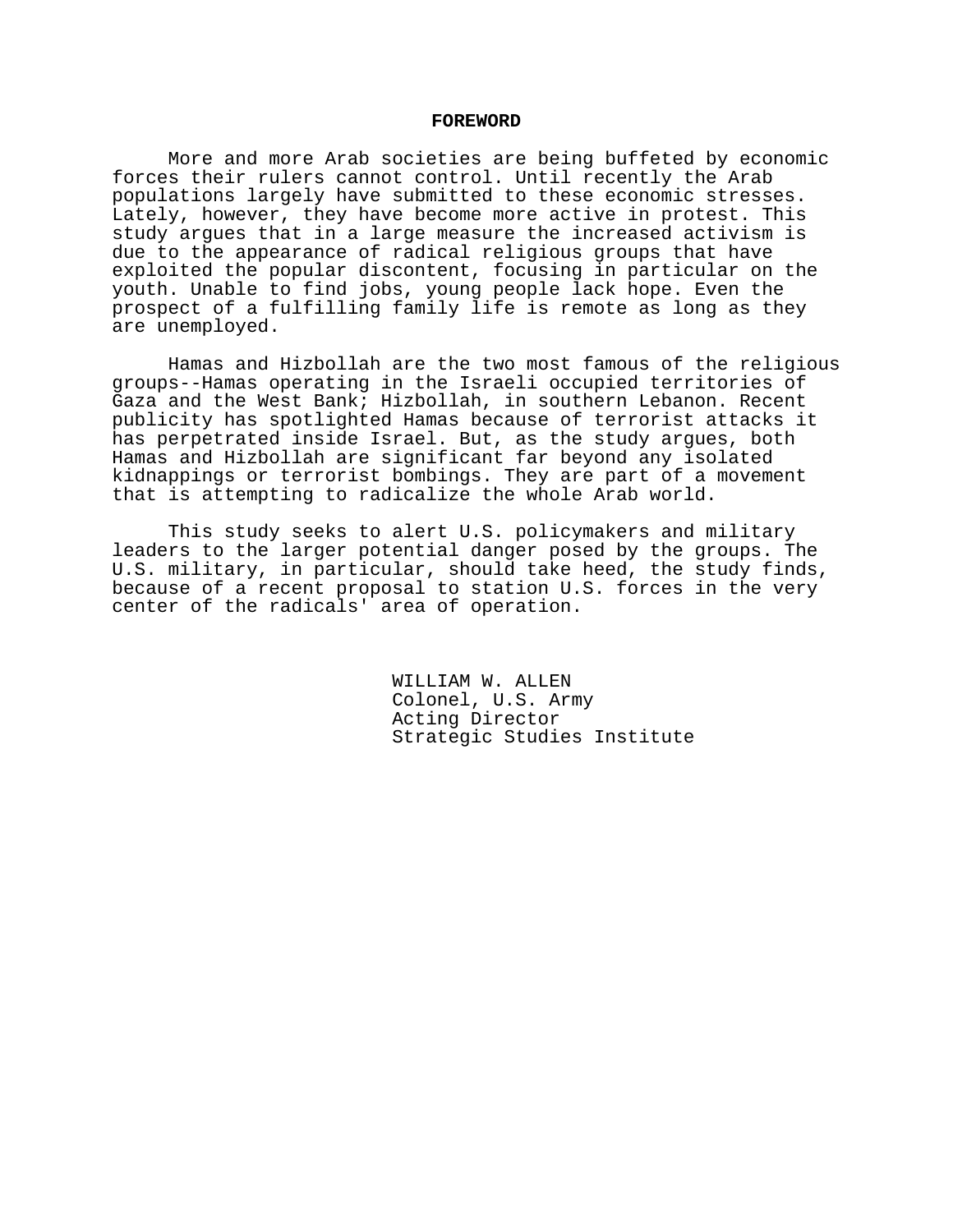# **BIOGRAPHICAL SKETCH OF THE AUTHOR**

STEPHEN C. PELLETIERE received his Ph.D. in Middle East politics from the University of California, Berkeley. In the early 1960s he served in the Middle East as a foreign correspondent, during which time he was based in Beirut. Dr. Pelletiere returned to the Lebanese capital in 1970, for a stay at Shemlan, the Arabic language school of the British government. In 1975, when the Lebanese civil war erupted, Dr. Pelletiere was in Cairo, Egypt, conducting research on a Fulbright Fellowship. He interviewed refugees fleeing Lebanon to Egypt, including many United Nations professionals. Dr. Pelletiere has taught at the University of California, Berkeley; at Ripon College, in Wisconsin; and at Union College, Schenectady, NY. From 1982 until 1987, he was an intelligence officer in Washington monitoring the Iran-Iraq War. He came to the Strategic Studies Institute in 1988, and became a full professor in 1991. He has written two books on the Middle East: The Kurds--An Unstable Element in the Gulf, and The Iran-Iraq War--Chaos in a Vacuum. He is currently working on a book on the war in Kuwait.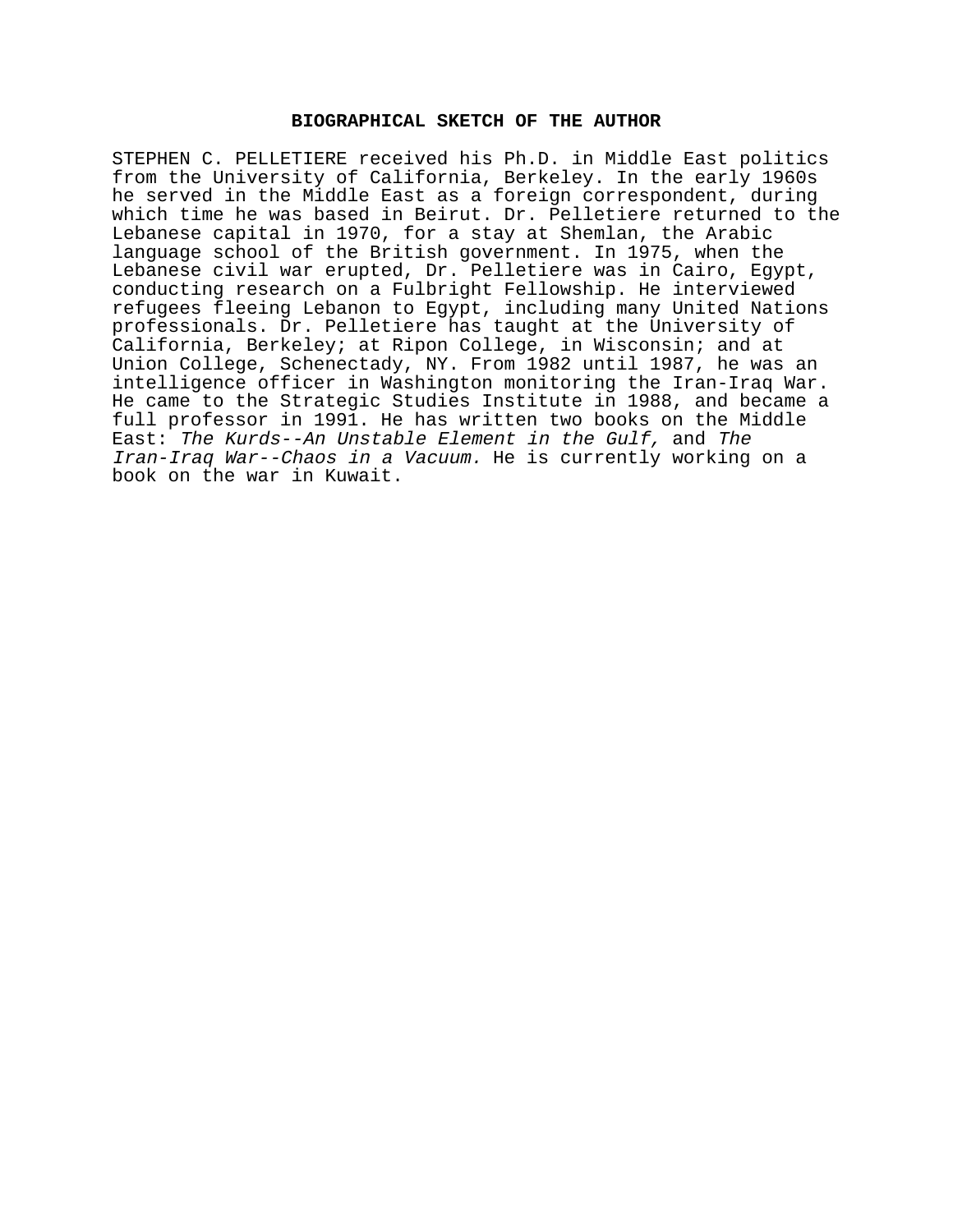### **SUMMARY**

This study argues that Hamas and Hizbollah, the two main religious groups fighting Israel, probably are more threatening to U.S. interests than is generally believed. It discusses the various openings that the groups were able to exploit to advance themselves, and particularly how they profited from errors on the Israelis' part.

At the same time, the study contends, there has been a corresponding rise of religious radicalism in Israel. This means that on both sides of the struggle--Jewish as well as Arab- extremism is gaining strength. It is going to be difficult, the study concludes, to avoid a decisive confrontation between the two forces.

To be sure, the Israelis have now begun peace talks with the Arabs. However, the study points out, the talks are not proceeding as well as might be hoped. In line with this, a proposal has been put forward to overcome the present impasse. This suggestion involves stationing U.S. troops on the Golan Heights as guarantors of security.

The author believes that this idea should be scrutinized carefully. The plan may result in the United States becoming bogged down in the territories for an extended period. Moreover, the level of violence in this area is such that positioning U.S. troops there could jeopardize their safety.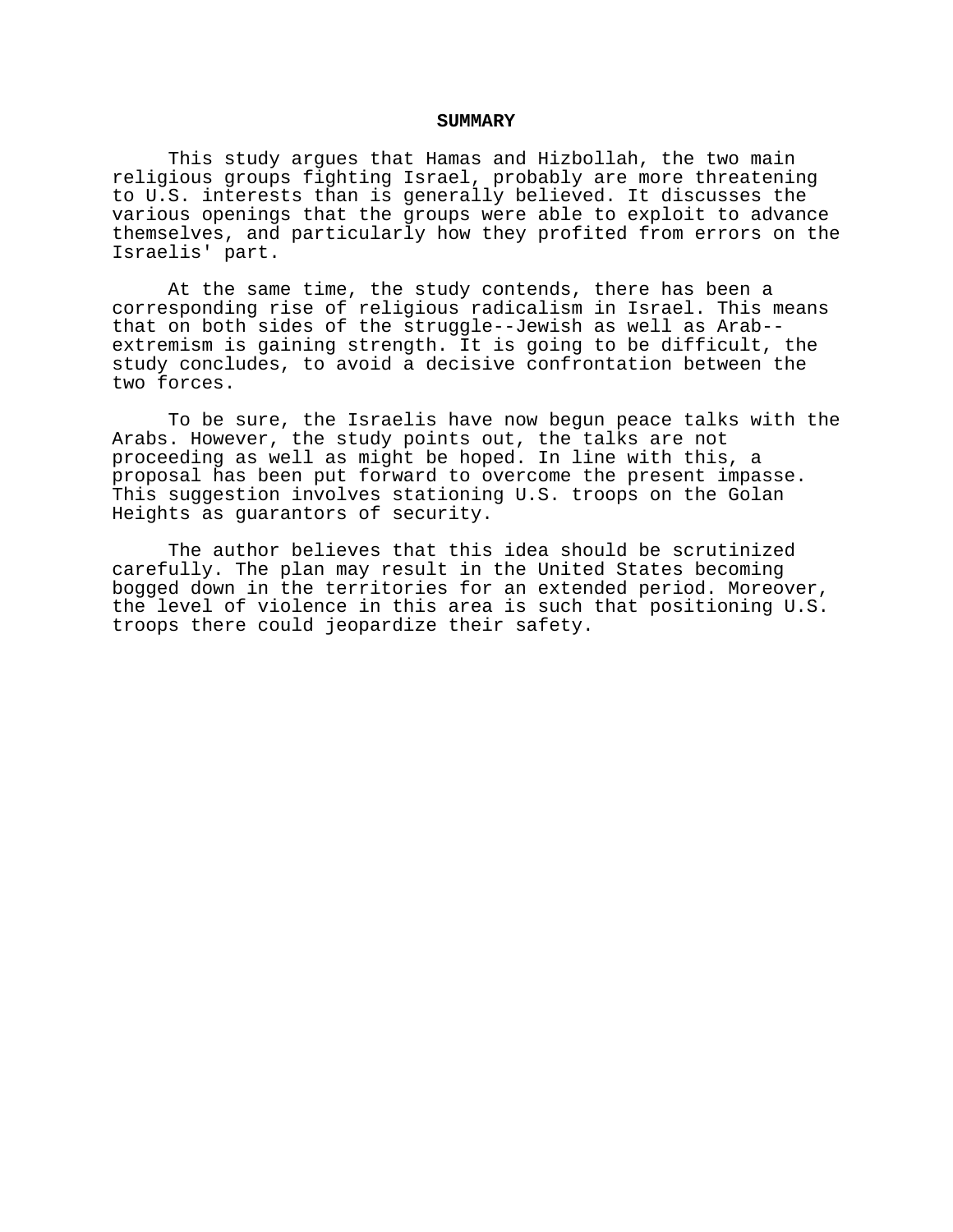# **HAMAS AND HIZBOLLAH: THE RADICAL CHALLENGE TO ISRAEL IN THE OCCUPIED TERRITORIES**

# **Introduction**.

Hamas and Hizbollah are two groups that are well-known and generally feared throughout the Middle East. They are the ones most actively striving to bring about the destruction of Israel. Beyond seeking the destruction of the Jewish state, they are part of a movement that aims to destroy the Middle East state system.

The primary weapon with which the groups hope to accomplish this is ideology. The radicals have formulated a call to action that is extraordinarily persuasive to communities in despair. Unemployed youth in particular respond to the notion that violence is empowering and that to exist one must fight. This is the essence of jihad, a concept that westerners consistently misconstrue.

This study focuses on communities where the radicals have had their greatest successes: the Palestinians living under Israeli domination and the Shias of southern Lebanon.<sup>1</sup> It shows how misguided policies instituted by the Israelis helped Hamas and Hizbollah to put down roots in these communities and eventually to flourish.

What the West is confronting, the study warns, is a regional Islamic revolution, brought about by Hamas and Hizbollah, with the aid of other radical groups similarly inspired.

The study examines this unique species of radicalism so that U.S. policymakers and military leaders can defend against it. It first considers Hamas and conditions of life in the Gaza Strip, Hamas's principal base of operations.

### **The Genesis of Hamas**.

The Gaza Strip, located on Israel's western boundary, is a panhandle of land that juts from the Sinai Desert (see Figure 1). It was, until 1967, a part of Egypt, but then Cairo lost it to Israel in the Six-Day War. Unlike Jordan, which retains a claim to the West Bank (similarly seized by Israel in that war), Egypt subsequently renounced Gaza, meaning that, today, those Palestinians living there are stateless. This significant fact bears on the psychology of the Gazans. Were they to be forced to leave the Strip their situation would become dire; they have no internationally recognized status which they can claim.

Of the areas seized by Israel in the Six-Day War, Gaza clearly is the most disadvantaged.<sup>3</sup> It is a relatively small place, measuring only 132 sq. miles (27 miles long and 3.5-6 miles wide). Of this, Palestinians inhabit a little over half; the rest belongs to Jewish settlers. Roughly 800,000 Palestinians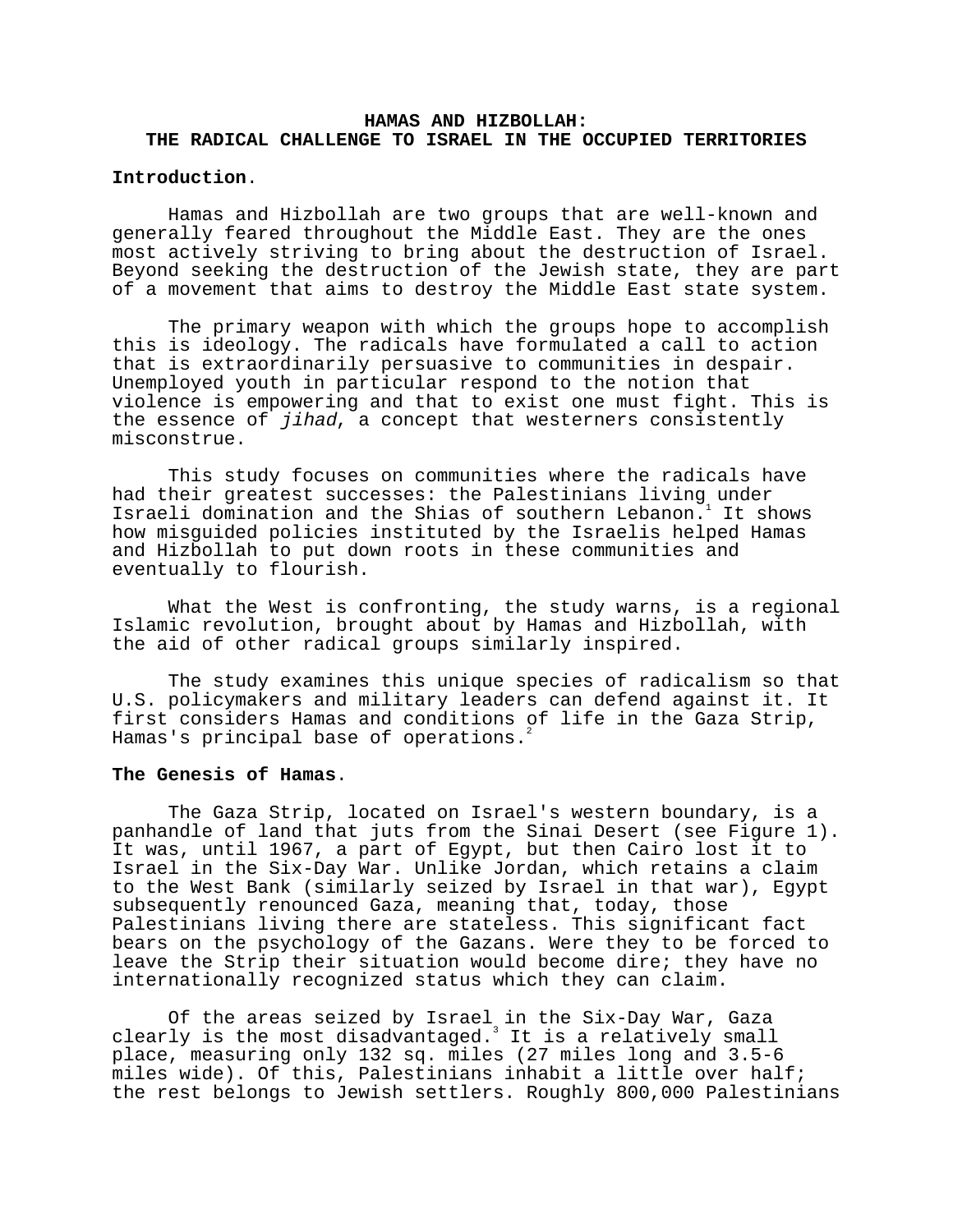live in the Strip, one of the most densely occupied areas on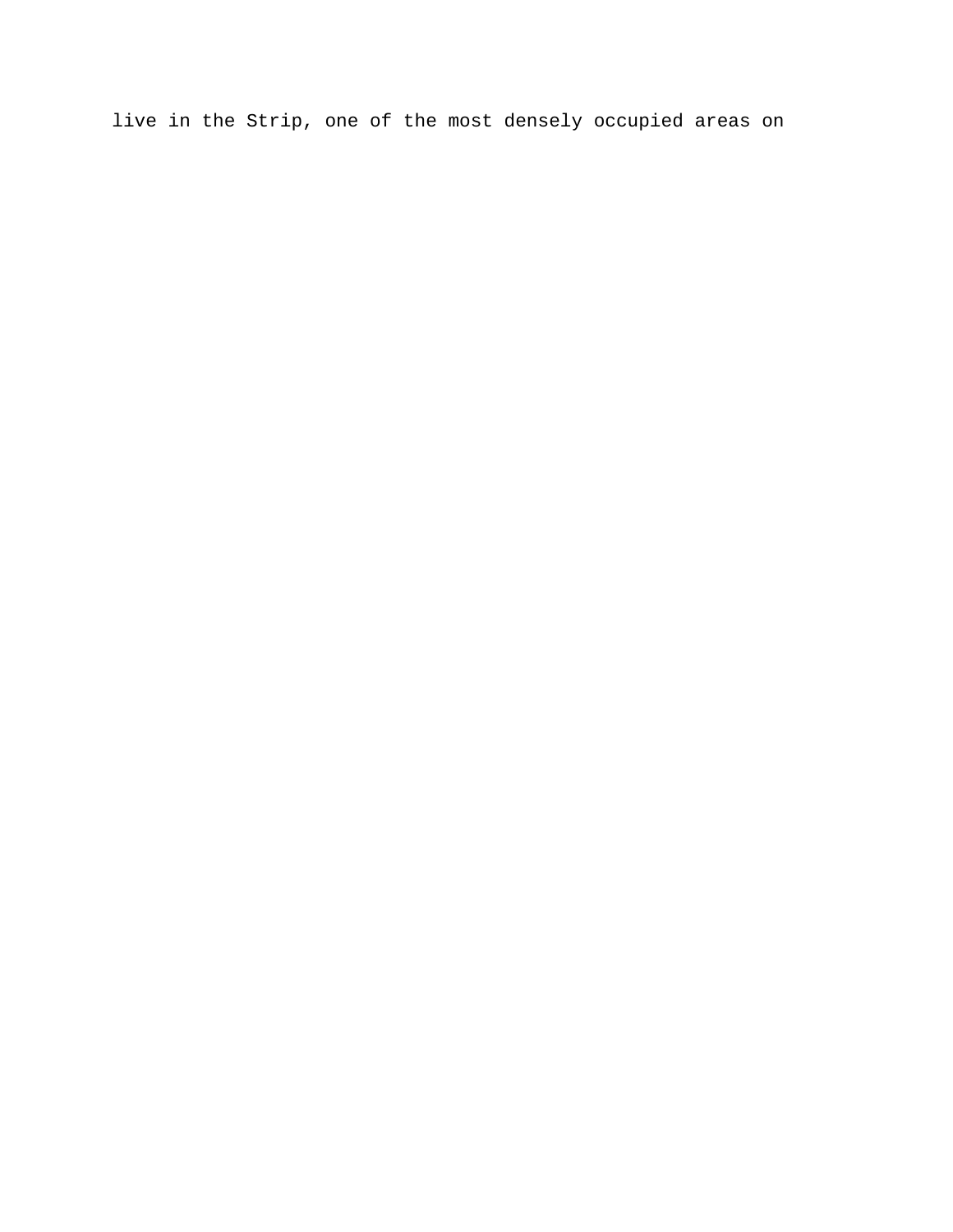

Figure 1.

earth.<sup>4</sup> Of the total Palestinian population, about 600,000 have been designated refugees by the U.N., and of that number 55 percent live in refugee camps, constructed for them after the 1948 Arab-Israeli War. Scant improvements have been made in the camps since the war. Most have no sewage systems or street lighting. The roads are not paved, and many of the buildings are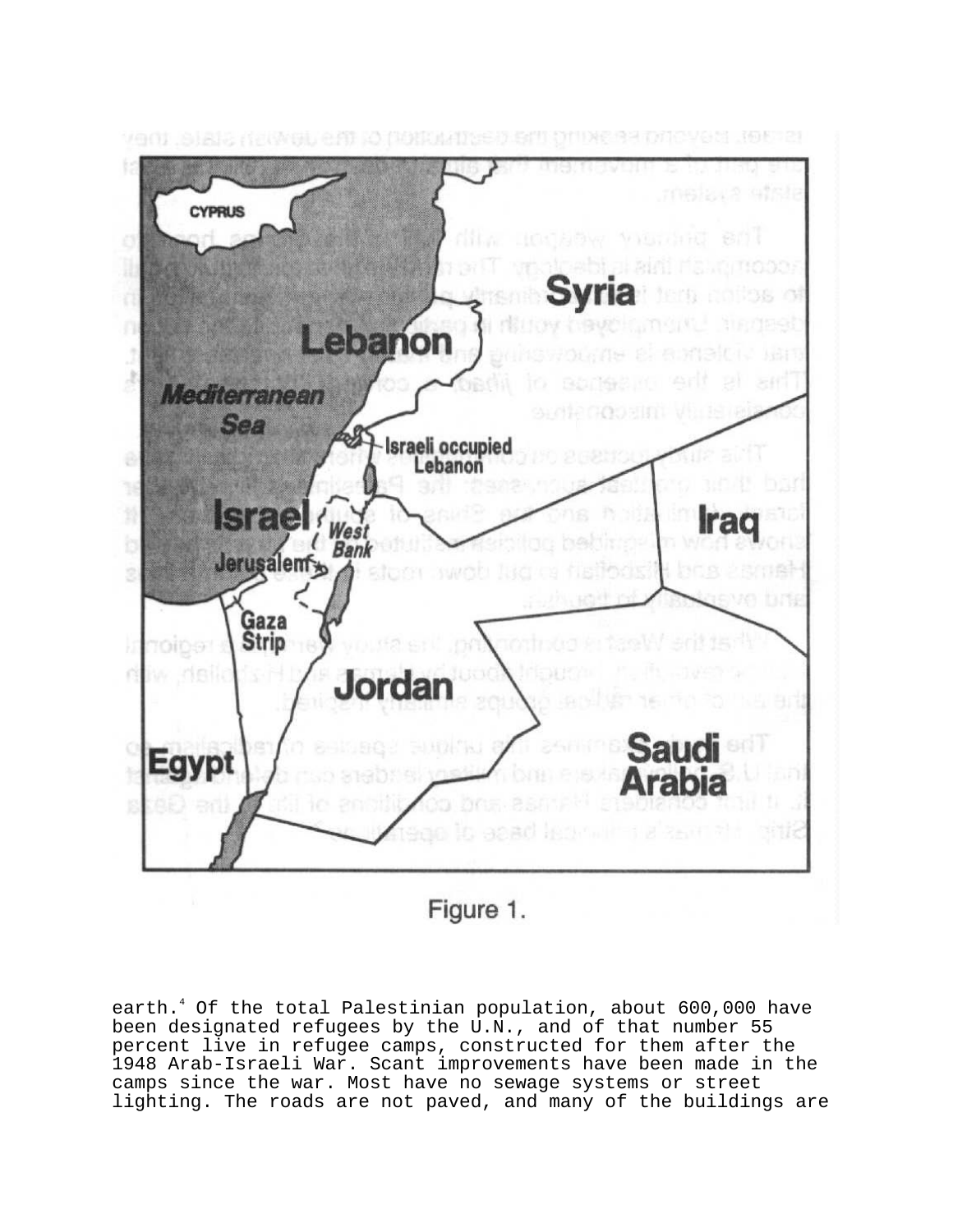little more than shacks. Along with the camps, there is a major city in the Strip, Gaza Town (see Figure 2). Unlike the camps it is quite built up, with many highrises, and, in those neighborhoods fronting on the Mediterranean, some charming homes, although inevitably they are rundown.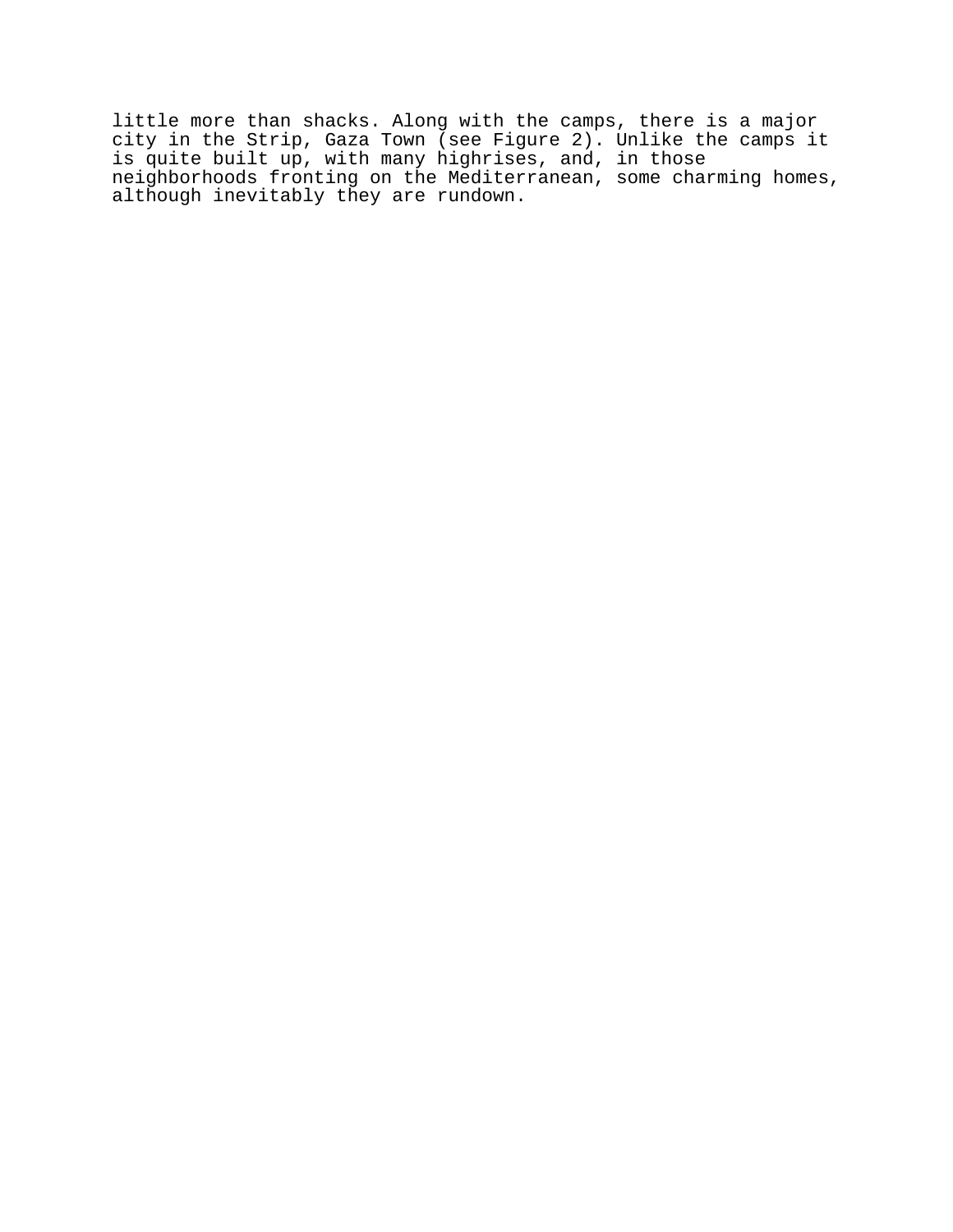

Much is made of the dreadful living conditions in the Strip, and they are bad, certainly; but relatively speaking they are not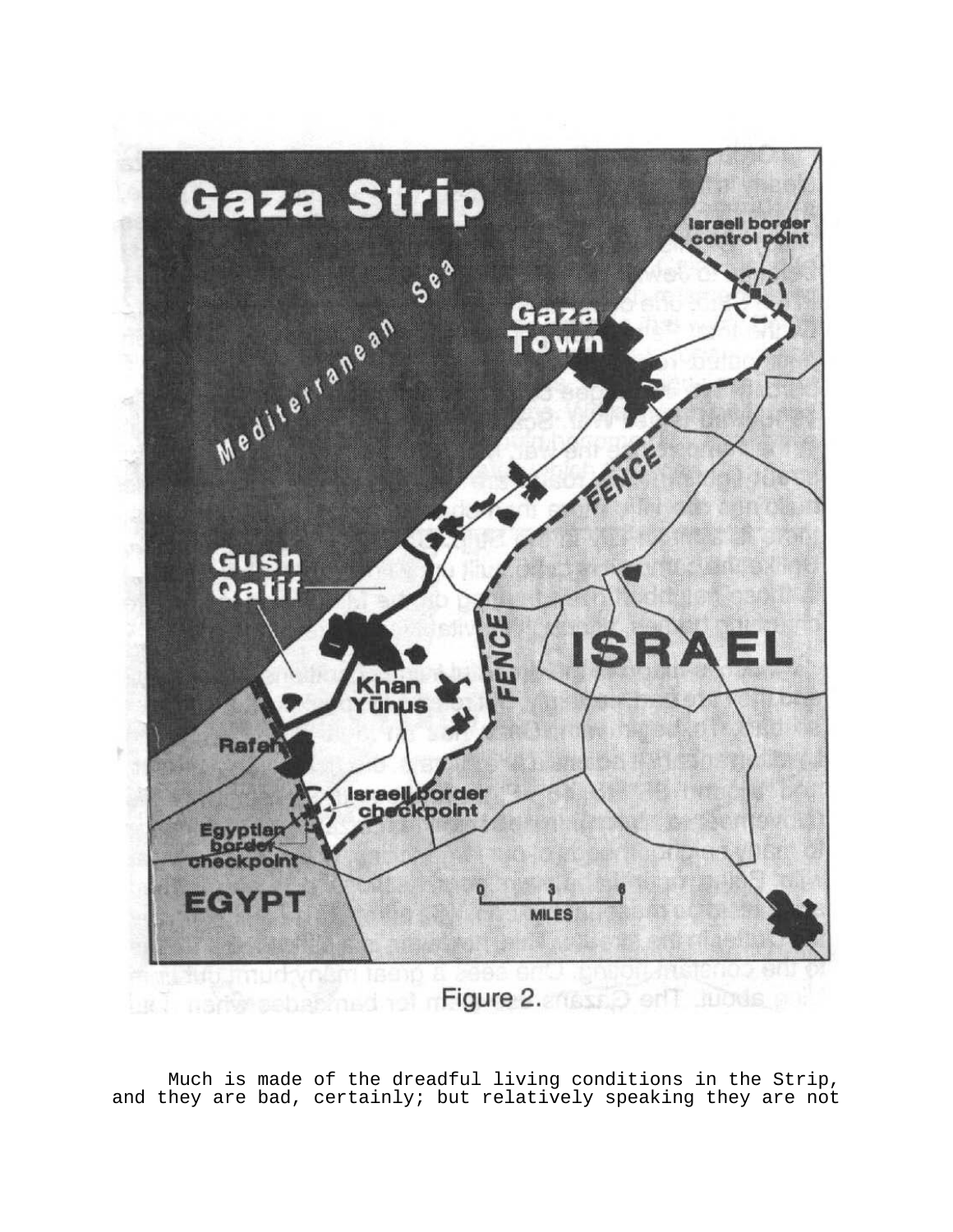so bad. To begin with, Gaza has an ideal location, on the Mediterranean. It boasts a fine climate, 68<F128M>É<F255D> to 95<F128M>É <F255D>F in summer, and around 35<F128M>É<F255D> to 48<F128M>É<F255D> F throughout the winter months (November to March). In appearance, Gaza Town is superior to many neighborhoods of our larger cities. (It is about on a par with Bulaq or Imbaba, two poor sections of Cairo.) Gaza appears to be reasonably clean, with attempts made to remove the clutter in the streets. This, however, is a difficult chore, due to the constant rioting. One sees a great many burnt out cars lying about. The Gazans use them for barricades when riots erupt.

The Palestinians comprise one of the most youthful populations on earth.<sup>5</sup> The U.N. Relief and Works Agency (UNRWA) in a 1991 publication listed 2,334,637 Palestinian refugees worldwide, of which 469,385 were in Gaza, and 60 percent of these, according to the agency, were under 18 years of age. This youthful element constitutes the core of Israel's security problem. The youths foment riots; they lay ambushes for Israeli patrols, and they commit dreadful collaborator killings, of which more presently.

Practically all of the youths are unemployed because the Rabin government in March 1993 closed off the territories from Israel proper, preventing the Palestinians from journeying to jobs there. Before the Gulf War, in 1990, 80,000 Palestinians commuted to work in Israel.<sup>6</sup> Then, through restrictions imposed by successive Israeli governments, the number dropped to 35,000; and, after the closure, it fell to zero. The number of Palestinians working in Israel has now begun to creep up again.

Effectively this means that the youths of Gaza have nothing to do. When they are under strict curfew, they cannot even leave their homes. They, and their families, subsist on relief from the United Nations. Prior to 1990, they could also count on remittances from relatives working in the Persian Gulf. Now, however, the number of Palestinians in the Gulf has fallen to practically nothing, so that source of aid has disappeared. There is plenty of food in Gaza (and on the West Bank) because Palestine is a rich agricultural region. Unfortunately, it is becoming increasingly difficult to market area produce commercially. Previously, the Saudis and Kuwaitis were major purchasers, but here again, because of the Gulf War (and complications we will go into below), that no longer obtains. The loss of income, the desperate crowding; these things are bad, certainly. But more disturbing to the Palestinians is the threat of expulsion. They are continually having to confront the prospect of one day being dispossessed. Since 1990, the number of Jewish settlers coming into Gaza and the West Bank has risen sharply. According to one Israeli commentator, after 20 years of occupation, the West Bank and Gaza Strip have essentially been annexed, as a result of settlement drives initiated by the Israeli government.<sup>7</sup> The number of Jews living outside the so-called Green Line (the line dividing the occupied territories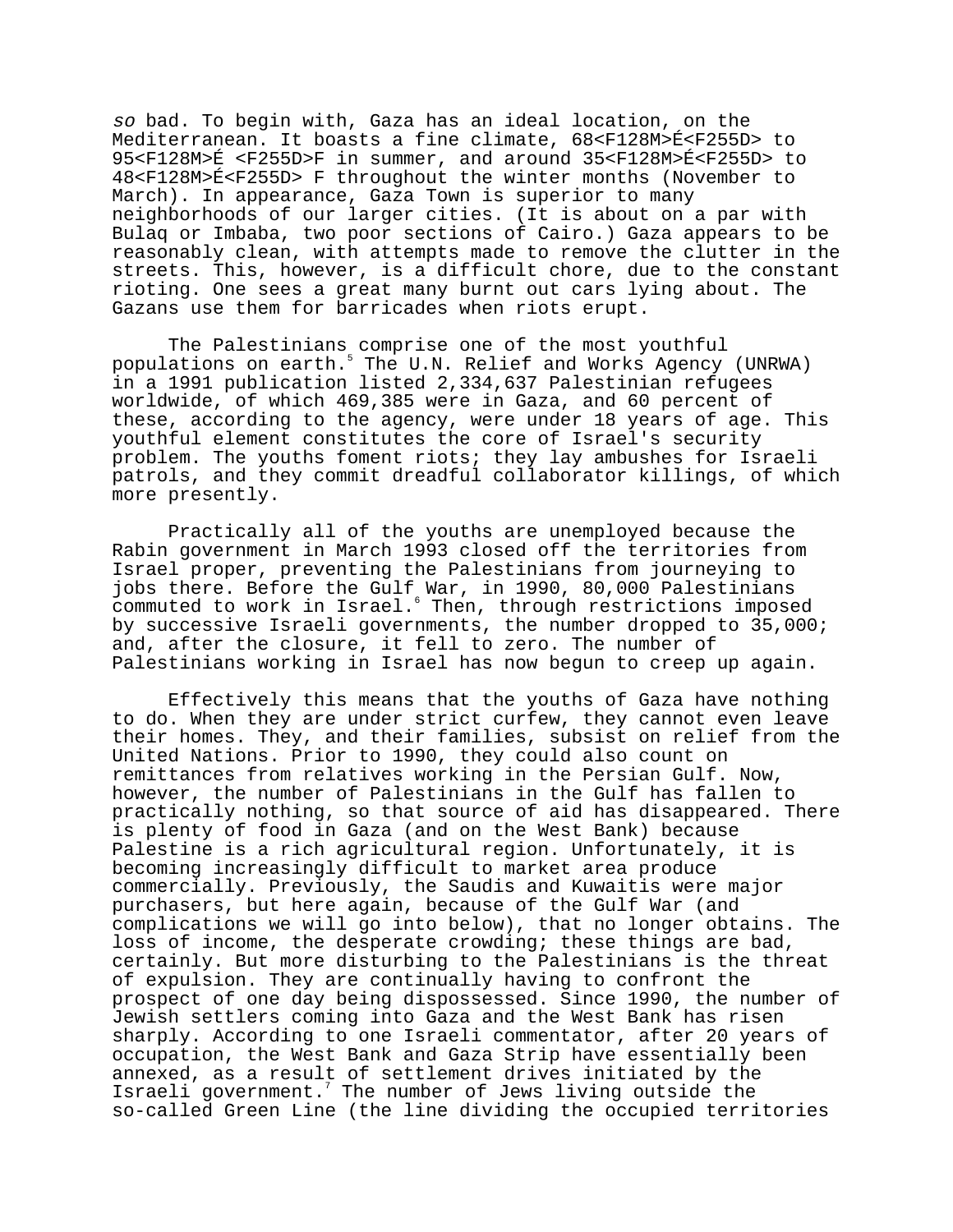from Israel proper) is now about 100,000 and climbing steadily.

The settlers not only appropriate the land of Gaza and the West Bank (not to mention East Jerusalem), they seek to take over the scarce water resources. In Gaza, the water table has been badly exploited; water has become briney and predictions are that by the year 2000 there will not be enough to sustain the population, Arab and Jewish.<sup>8</sup>

The contrast between Gaza Town and the camps (that is, the Arab section) and the areas reserved for the Jews is striking. There are an estimated 5,000 Jewish settlers in the Strip, most of whom live in the southern half, the so-called Gush Qatif sector (see Figure 2).<sup>9</sup> Here there are white beaches, rolling sand dunes, and vast empty spaces (Gush Qatif resembles the Pacific coast around Monterey, California). It is heavily patrolled by Israeli Defense Force (IDF) units. Whenever the settlers wish to travel, they do so escorted by the IDF, usually a jeep forward, and one behind. At least one of the Israeli settlements is ringed with an electrified barbed wire fence, the rest with razor wire.

This protection is essential, given the high incidence of violence. Arab children routinely stone the settlers' cars, and there have been ambushes laid with firearms.<sup>10</sup> Activity of this sort is probably to be expected. However, there is violence of another kind, more difficult to fathom--that of Palestinians against themselves. Each day, it seems, Palestinians kill their own; if they do not kill them, they may maim them.<sup>11</sup> Knifings predominate, although there are some shootings; knee cappings are common.

The Israelis tend to lump all such actions under the heading of "collaborator" incidents. They claim that they are carried out by groups, like Hamas, bent on eliminating sympathizers of the occupation. Some western aid workers in the territories dispute this however, convinced that many of the outrages are, in fact, crimes with no politics connected to them.<sup>12</sup> In a situation where no law and order exists, people take advantage of the fact to harm each other. Be this as it may, conditions inside the territories--and particularly this is the case in Gaza--are truly Hobbesian, as will be brought out in greater detail below.<sup>13</sup>

One of the goals of the study will be to investigate how these dreadful conditions came to be. For a long time the Palestinians under the occupation seemed content. Their mood changed, however, with the outbreak of the intifadah.

# **Intifadah**.

Hamas is a product of the intifadah, that eruption of popular feeling that occurred in the territories on December 9, 1987, and which is going on to this day. Prior to the outbreak,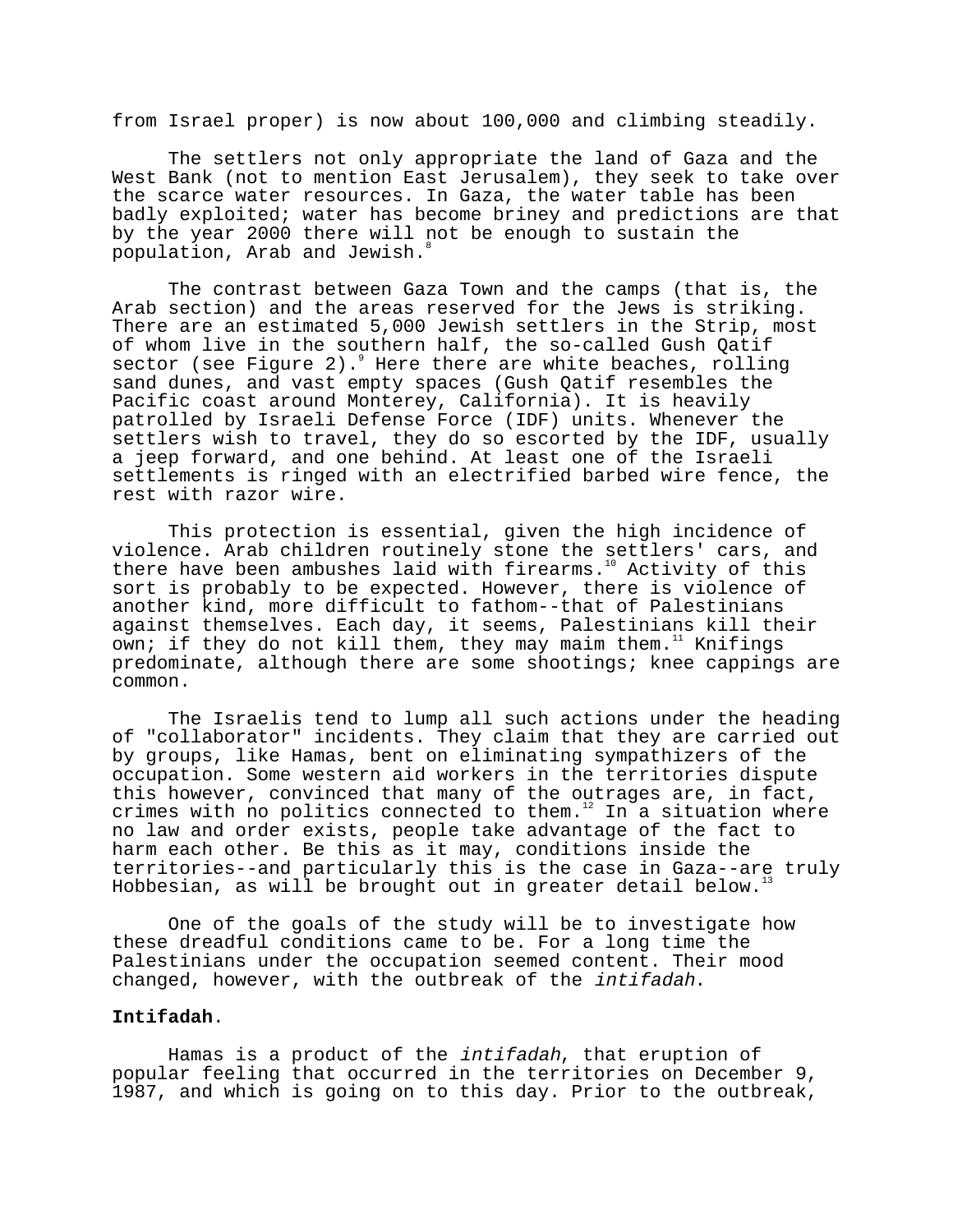Hamas did not exist. It grew directly from the revolt, and was only able to make itself felt as a political force because of it. If we are to understand Hamas, we must know something about the intifadah.

The term *intifadah*, in Arabic, means "spasm" or "frisson," a rather mild way of describing an event that has proved so bloody and destructive. $14$  Arabs could have called the intifadah a thawrah, or an inqilab. The first term means revolution, the second, upheaval. Both are more serious than intifadah, which is rather a dismissive term.

The Palestine Liberation Organization (PLO) first coined the phrase intifadah. The PLO leadership in Tunis, caught off guard by the riots, tended to downplay them, but then the leaders- realizing that something unusual was going on--decided an intifadah had occurred. $^{15}$  The Palestinian community, they said, was going through a phase of violent convulsions. The implication was that this would soon diminish.

In fact the PLO did not want a revolt in the territories; tactically, in its eyes, it made no sense. Something like this could only end in disaster; Israel was not about to tolerate an uprising, and could quite easily put it down, or so it was felt at the time. Along with this, the PLO had virtually no cadres inside the occupied territories who were prepared to take charge of such an event, much less direct it over a sustained period.

As for the Israelis, they too were surprised.<sup>16</sup> The ferocity of the affair stunned them. It began over an incident that was relatively trivial. An Israeli truck driver rammed two cars loaded with Arab laborers, four of whom died. The Israelis claimed this was an accident; the Palestinian community saw it as an act of willful mayhem. In their view, the driver deliberately rammed the cars.

Demonstrations broke out, which the IDF put down. There, the matter might have ended. However, the demonstrations re-erupted, turning into full-scale riots which went on for days. The IDF escalated its response; but quelling the riots was not something that it could accomplish easily. Israel had relatively little trouble with the territories previously. Not having had to deal with serious riots, the IDF was not prepared to practice riot control; it had little riot gear, and few units trained in coping with determined rioters.<sup>17</sup> Many IDF units came under intense pressure. They had live ammunition to defend themselves, but had been ordered not to use it. However, as pressures mounted, they did use it, and a number of Palestinians were killed.

This inflamed the passions of the Palestinians yet further. More units were challenged, and more killings occurred. In this way the *intifadah* gathered strength. Rage on the part of the Gazans produced the initial escalation; the unsure handling of the IDF aggravated conditions to the point of lost control. The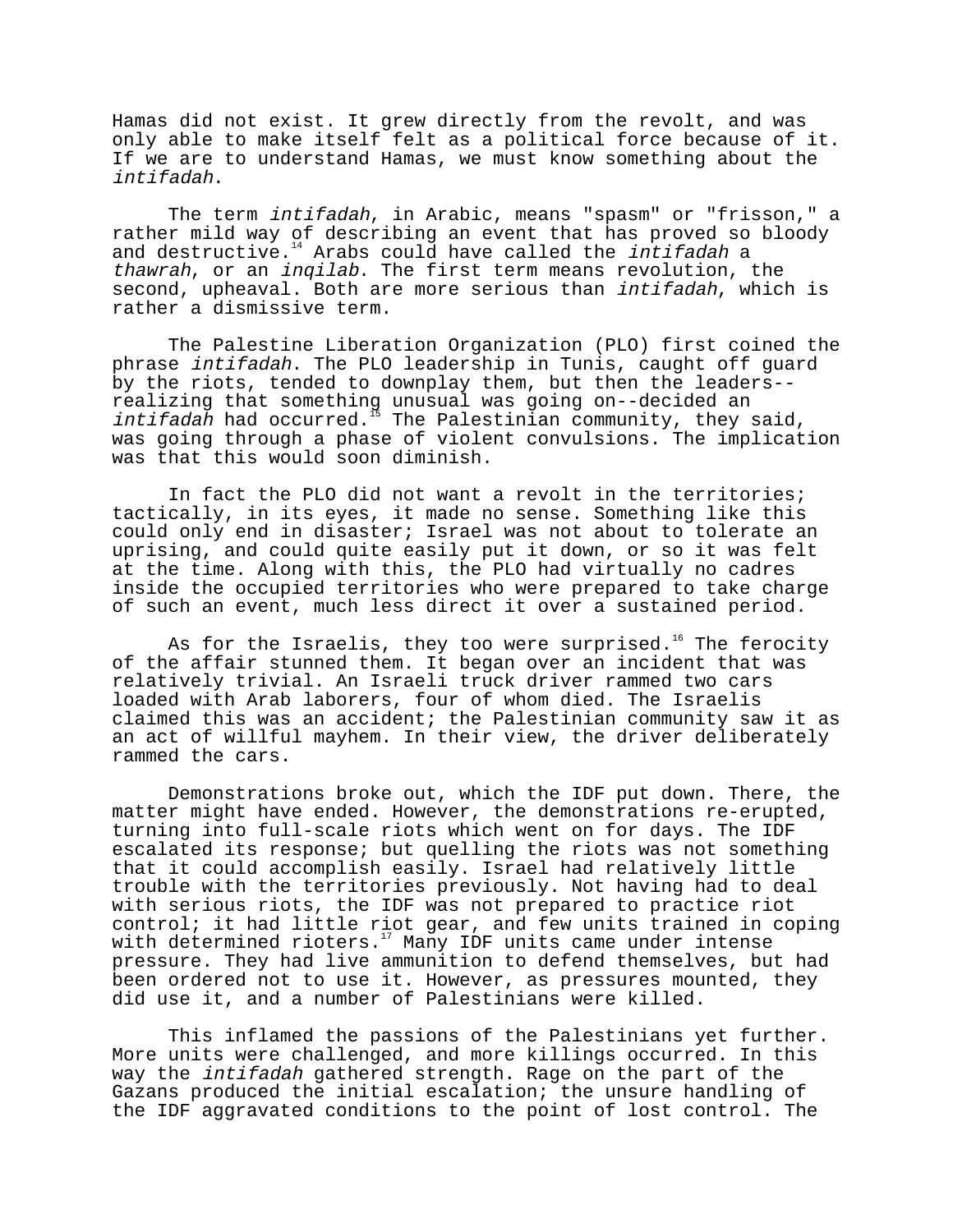question is why, after such a long period in which the Palestinians had seemed docile, did they revolt in this way? Why did this come in December 1987? It is impossible to say definitely, but a number of factors clearly were influential.

## **The Likud Factor**.

One of the biggest influences on the intifadah would appear to have been the takeover of the government in Israel by the Likud Party. Whereas Likud's successor, the party of Labor- particularly its leader Shimon Peres--tended to be conciliatory toward the Palestinians, most Likud politicians were hawks. The most committed hawk was Housing and Development Minister Ariel Sharon. Sharon advocated settling as many Jews as possible in the occupied territories, even if this meant displacing Palestinians, a violation of international law. Under the terms of the Geneva Convention an occupying power cannot radically alter arrangements in territories it has seized.

Many Jews contend that the Geneva Convention does not apply to the occupied territories.<sup>18</sup> They argue that Jews are perfectly free to settle there, and, moreover, that God has given this land to the Jewish people. This argument, based on religious principles, has had an unforeseen (and unfortunate) sequel, as we shall see.

Sharon did not merely hold these views, he sought to implement them through an ambitious settlement program. To be sure, at the time few Jews wished to live in the territories. However many zealots did. They were members of groups like Gush Emunim and Kach, and Kahane Hay. Individuals who belonged to such organizations were involved in the Hebron massacre, and Rabin has described them as Jewish "terrorists." The individuals think of themselves as settlers; to the Palestinians they are paramilitarists.

As may be imagined, the upsurge in Israeli ultranationalism upset the Palestinians. Prior to the mid-1980s, when most of the agitation commenced, the territories were peaceful, or at least relatively so. Indeed, the Israelis looked on them as a buffer, a shield against hostile elements on their borders.<sup>19</sup> Going beyond that, the Israelis had discovered a pool of cheap labor in the Palestinian community.<sup>2</sup>

The Palestinians possessed significant job skills. They had a long tradition as artisans, and their schooling was excellent, thanks to UNRWA. They were not disposed towards unions, there being no dearth of other Palestinians waiting to take their places should they be fired.

Given all of this, few Israelis wanted to disturb arrangements beyond the Green Line. The advent to power of the Likud Party changed this, however; Palestinians began to fear a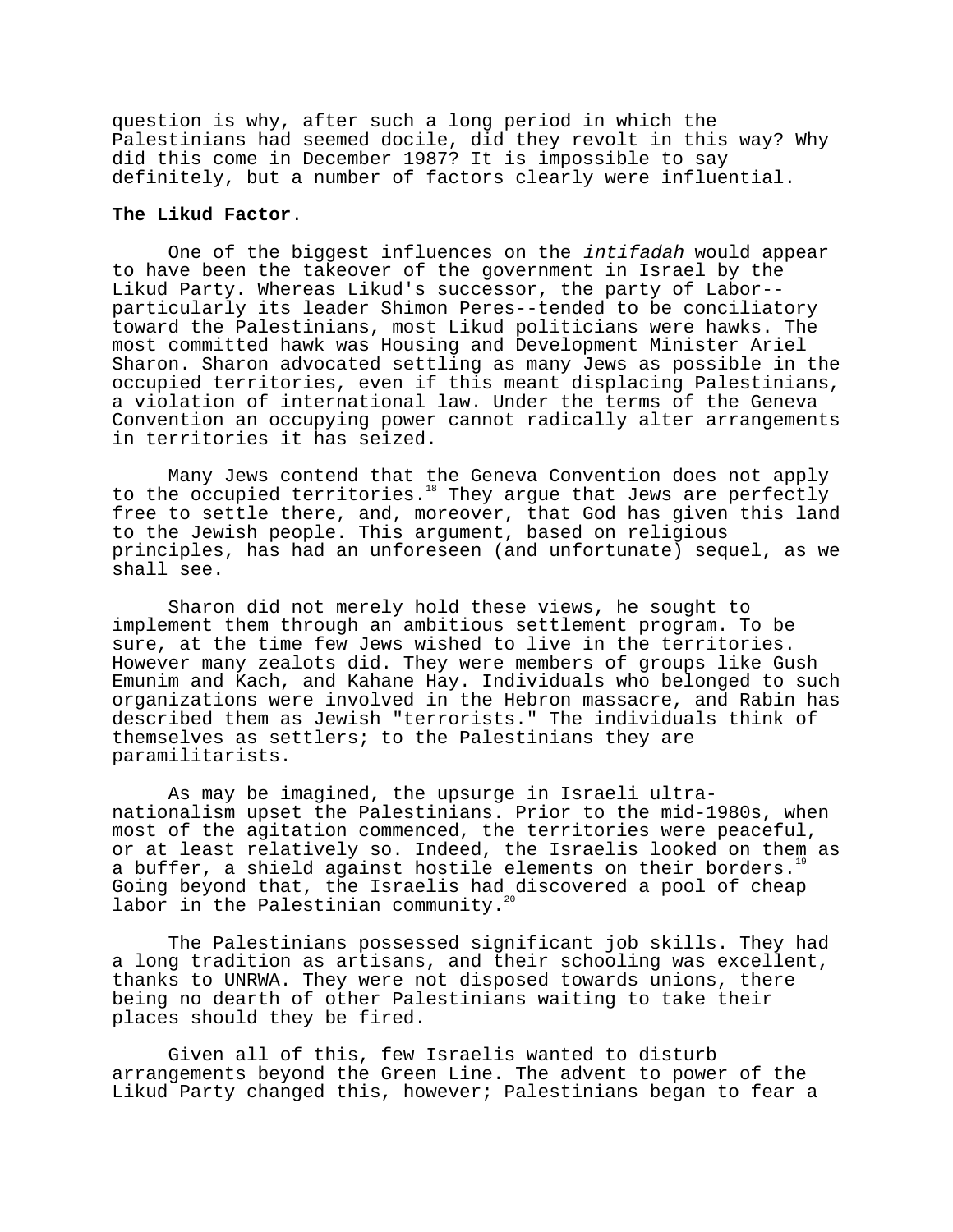fundamental policy change was taking shape, one spearheaded by Innualities points on the community of the set of the set of the set of the set of the set of the set of the s Israel are firm upholders of the concept of greater Israel.

# **Defeat for the PLO**.

Something else troubled the Palestinians during this period- -the outcome of Israel's 1982 invasion of Lebanon. The invasion was undertaken to drive the PLO from bases on the Lebanese-Israeli border, and, although costly to Israel in terms of lives, it largely succeeded. The PLO was driven off, not only from the border, but out of Lebanon to Tunis, across the Mediterranean.

As a consequence, the PLO lost its military option, seriously compromising its credibility. The loss became quickly apparent when the Arab Summit convened in Amman, Jordan, in 1987. The Palestinian problem was virtually sidelined. $^{22}$  Whereas in previous years Palestine had dominated the agendas of the Arab heads of state, in 1987 the Iran-Iraq War became the focus. Palestinians were shocked to find themselves ignored, if not abandoned.

# **Difficult Times in the Gulf**.

And finally there was the economic factor--after years of prosperity in the Gulf, the price of oil, in the mid-1980s, dropped precipitously. This immediately affected the fortunes of the Palestinians, inasmuch as their economy depended--along with jobs in Israel--on regular receipt of remittances from family members working in the sheikhdoms. Indeed, under a plan previously worked out by the PLO, the salaries of expatriate Palestinians were taxed by the Gulf monarchs, and the revenues deposited directly into the PLO's coffers.<sup>23</sup> This tithing continued in the mid-1980s, but, as there were fewer Palestinians working in the Gulf, proceeds decreased.

# **Al Jihad**.

All of these are what might be called macro-factors affecting the mood of the Palestinians prior to the intifadah, which disposed them toward violence. Another, more prosaic, event also seems to have touched the population, at street level, as it were.

In August 1987, six Palestinians escaped from Israel's Ansar II prison in the Gaza Strip. The Israelis assumed the escapees had slipped over the border into Egypt, but subsequently, masked gunmen killed an Israeli officer in a daring daylight attack. Later the IDF announced that the killers themselves had died in an exchange of gunfire with Israeli security forces. Among the dead was one of the escapees. He had not fled to Egypt, but had gone underground to await an opportunity to shoot the officer,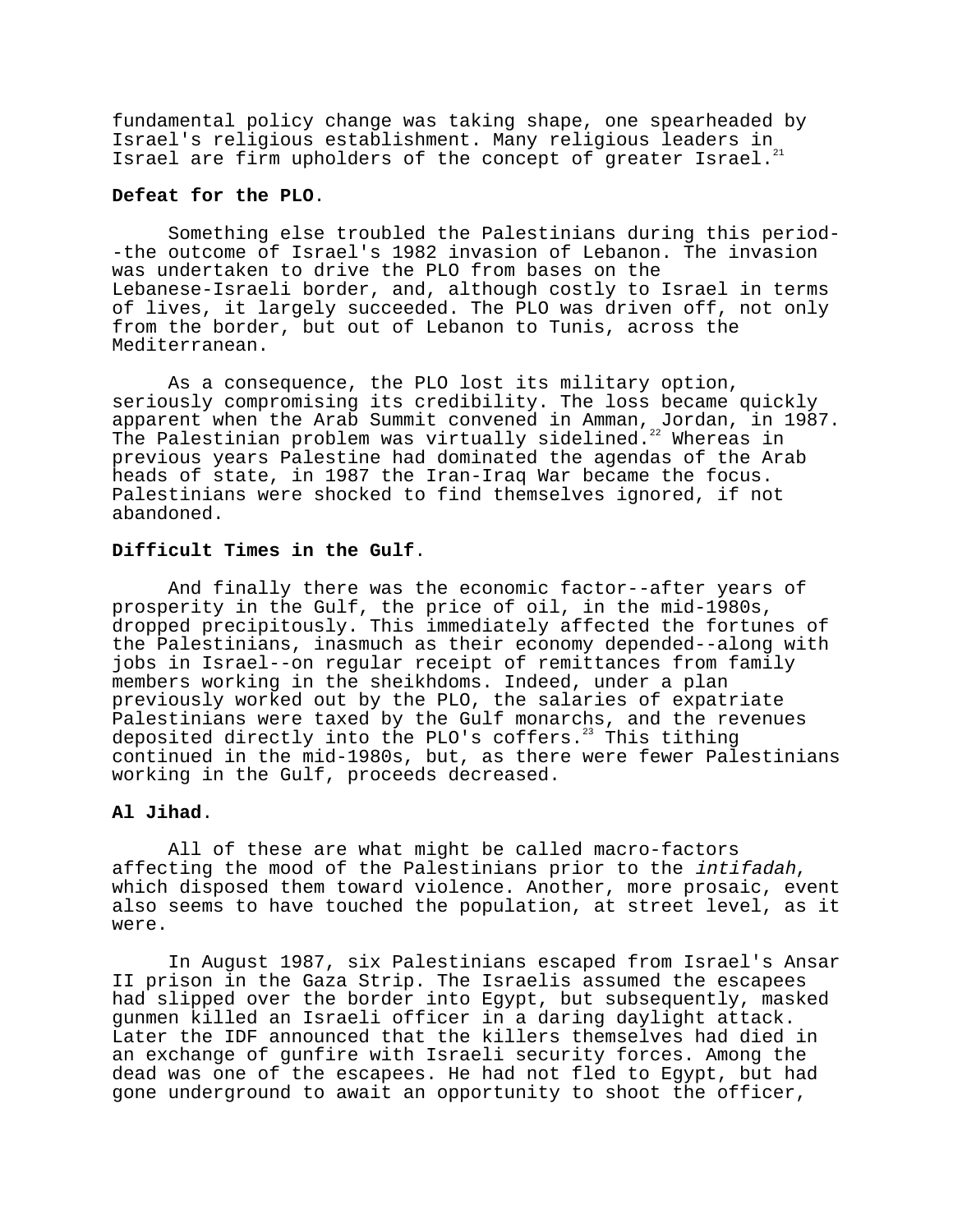who, it subsequently was brought out, was the chief interrogator at Ansar.<sup>24</sup>

Many Palestinians were thrilled by this incident. After a depressing string of setbacks, here was a certain morale booster. The community held a massive funeral, attended by thousands of mourners. Two points are important about this: first, the incident exerted great appeal on youth (this was evident from their behavior at the funeral); and second, it related to religious support for the intifadah. The original Ansar escapees were all jihadists, members of a movement that played a significant role in the uprising.

For some time individuals who proclaimed themselves to be jihadists had been operating in the territories. $25$  These men were unique, in that practically without exception they were former inmates of Israeli jails. They had adopted an extremist position toward the occupation, looking on it as an abomination which they were bound to oppose on religious grounds. No hope lay in the Arab leadership which, they felt, was irredeemably corrupt. Moreover, the Prophet had enjoined Muslims to act independently, as could be seen from reading the Koran.<sup>26</sup> To be sure, revolt seemed hopeless, given the power of the Israeli state, but Muslims must accept martyrdom; the religion was nourished on the blood of martyrs.

The jihadists were among Israel's most stubborn foes, largely because of their desperate situation. A Palestinian who had served time in an Israeli jail faced a bleak future. The Israeli government issued special identity cards, noting the holder's prison status.<sup>27</sup> An ex-convict could not be employed, and since few Palestinians emigrated in the 1980s, such individuals were seriously compromised. Having not much to look forward to, many ex-convicts embraced a movement built on despair. When the intifadah erupted, members of the jihad movement came quickly to the fore. In the initial stages they virtually led it; whenever it appeared set to expire, they, by their wild exhortations, whipped it to life again.

At the same time, however, for the *intifadah* to turn into a full-scale revolt something more was needed, namely a means of sustaining it past the initial enthusiastic phase; an ideological justification was required to continue the uprising. The jihadists certainly were ideological, but, being a minuscule group, they lacked authority. We now see one of the most respected religious groups in the Middle East enter the struggle. This was the Muslim Brotherhood, the progenitor of Hamas.

# **The Brotherhood**.

Hamas did not really become active in the intifadah until August 1988, eight months after the trouble had begun.<sup>28</sup> Prior to that, unknown individuals, calling themselves Hamas members,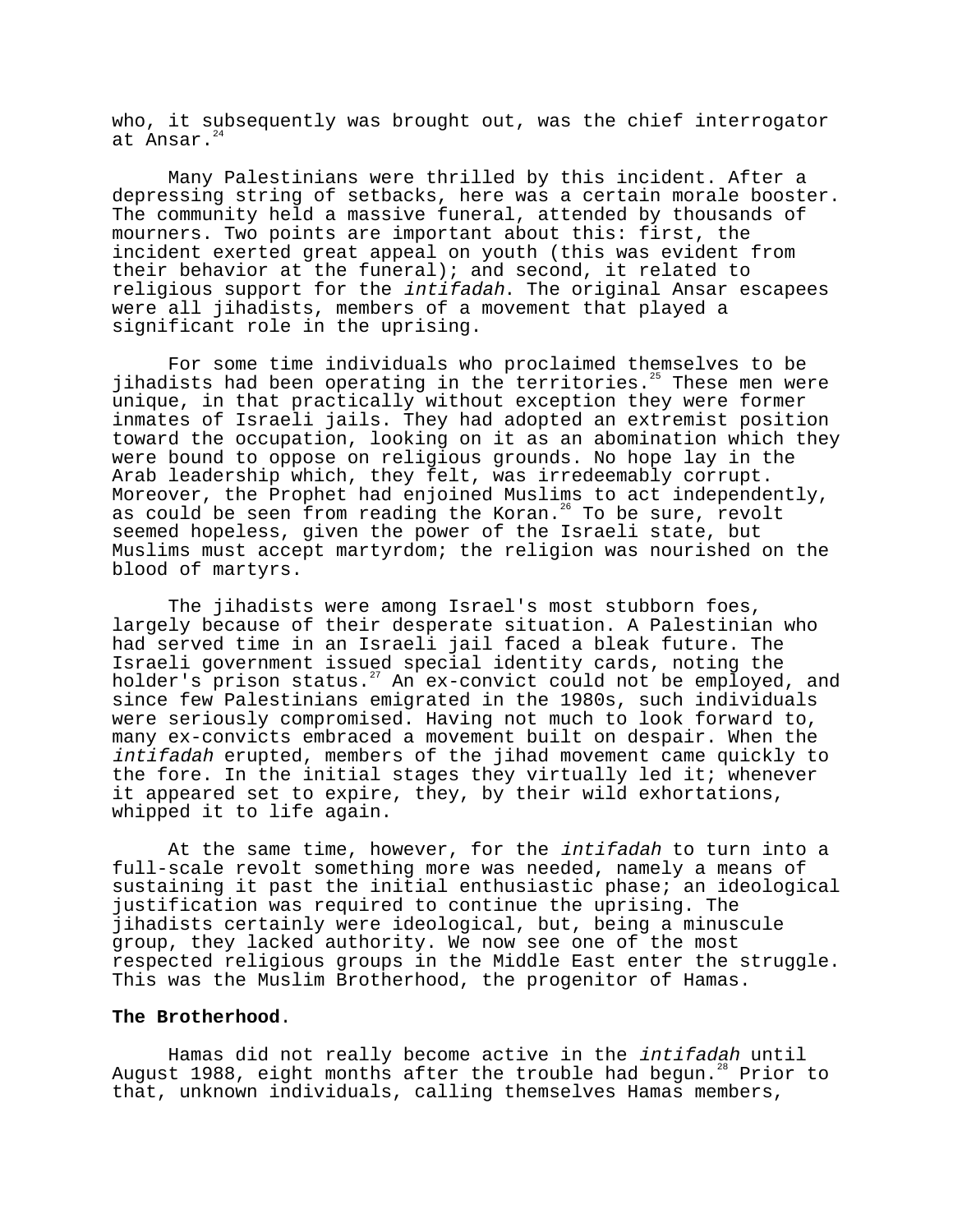distributed leaflets urging this or that action in the name of the intifadah. However, before the eruption and immediately afterward, except for the aforementioned leaflets, no one had heard of Hamas, nor knew what it stood for.

Hamas was a spinoff from the Society of Muslim Brothers, a traditional Islamic organization well-known and powerful throughout the Middle East. The society sprang up in Egypt in the 1920s to fight the British occupation there.<sup>29</sup> The Brotherhood was staunchly conservative, and, as might be expected, hostile to communism. This inevitably brought it into conflict with the regime of Egypt's first republican ruler, Gamal Abdel Nasser, who made Egypt a client of the Soviet Union. Nasser purged the society in 1954, jailing thousands of its members and sending thousands more into flight overseas.

Having been driven into exile, many Brothers went to the Gulf where they forged close ties to the oil sheikhs (and where, thanks to these associations, many amassed fortunes). Eventually, the society migrated to Jordan and Syria. However, in Syria it ran afoul of local Ba'thists who purged it, perhaps more ruthlessly than Nasser.<sup>30</sup> As a consequence the Brotherhood's base became Jordan, where its conservative stance complemented the royal rule of the Hashemites.<sup>31</sup>

 As already noted, prior to the 1967 war, the West Bank was part of Jordan, and King Hussein cherished the hope that it might one day be returned to him. His hopes were dashed, however, when, at the Arab Summit in Rabat in 1974, Arab heads of state decreed the PLO to be the official representative of the Palestinians; any land returned to Arab control would be administered by it. King Hussein was forced to forego his claim. He did so publicly, but in fact continued to be involved with the territories, and the Brotherhood was a part of this.<sup>3</sup>

The Brotherhood established a religious center in Gaza, the al Mujamma'a al Islamiya, from which it conducted a number of charitable functions.<sup>33</sup> It ran hospitals and schools and appropriated funds for the establishment of mosques. It paid the salaries of imams (the equivilent under Islam of Christian priests) to serve in these mosques. The Israelis permitted this, apparently in the belief that, because of its conservatism, the Brotherhood was not a threat to them. To be sure, the Brotherhood, in its propaganda, opposed Zionism and Western imperialism (like Khomeiniism, which did not develop until 1979, the Brotherhood looked on both the Soviets and the West as enemies of Muslims); however, it also foreswore violence. Having been purged in Egypt and Syria, it avoided premature revolt. Muslims must first make themselves strong in the faith, the Brothers believed, and, then, when conditions were ripe, they could act militarily.<sup>34</sup> This was a line that the Israelis could accommodate, and so they did not object to the Brotherhoodsponsored activity.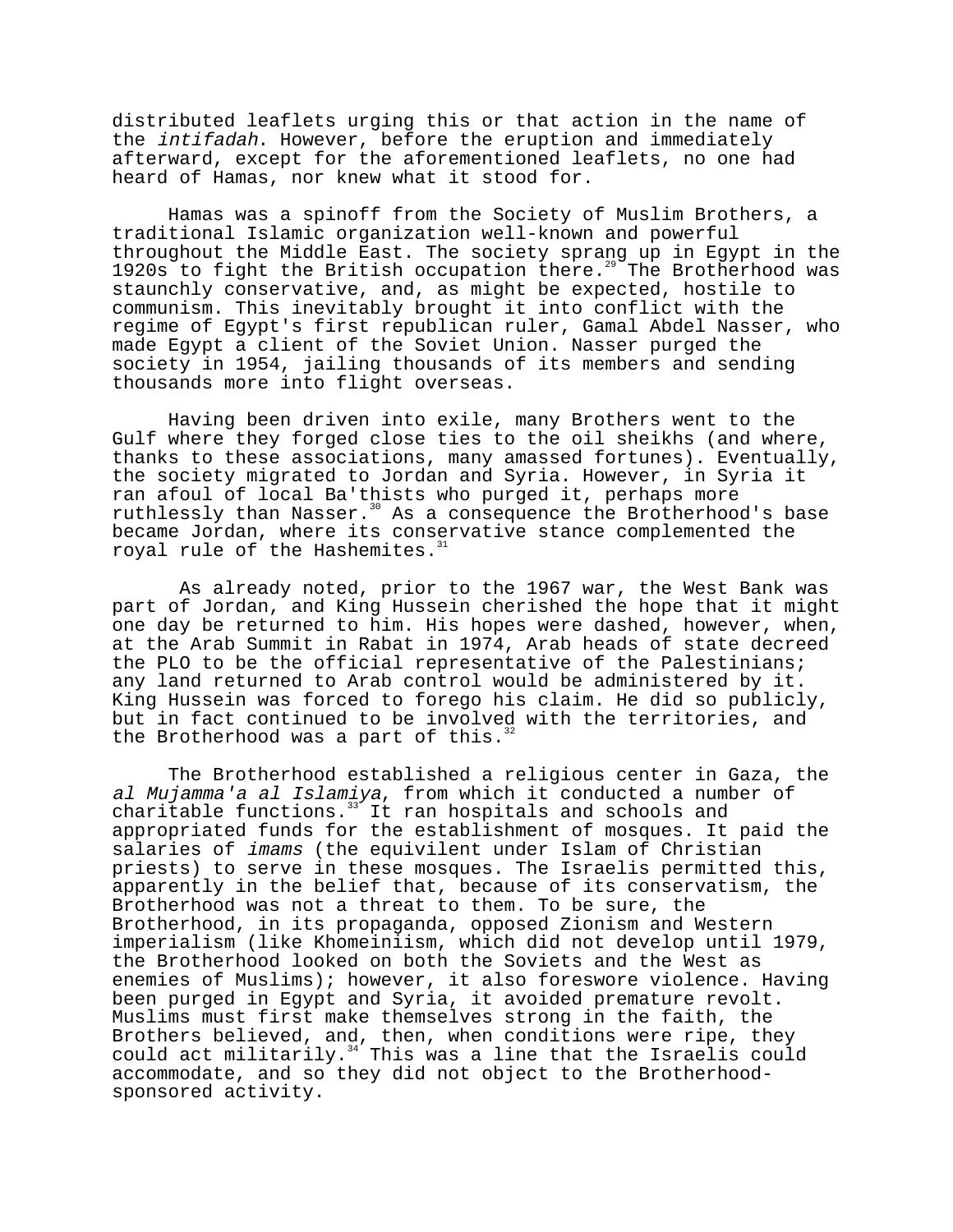Then, in 1987, the intifadah erupted, which gave the Brotherhood an opportunity to assert itself. The PLO, as we said, was caught off guard by the revolt, and thus not prepared to deal with it. The Brotherhood was not affected this way because- unlike the PLO cadres, who were underground--the religious forces operated in the open and had numerous agencies they could convert to action groups. At the same time, however, the traditionally cautious society was not anxious to get involved in an armed revolt.

In the end, the society adopted a somewhat devious stance. It created a new organization, Hamas, which quickly entered the fray. Interestingly, however, Hamas made no attempt to conceal its ties to the larger organization. When, in August 1988, it issued a charter of its goals, Hamas identified itself as the society's "military wing."<sup>35</sup> This means that almost from the first the Israeli government was aware that Hamas, and the Brotherhood, were active participants in the revolt. Yet it took no action against them. Why?

# **A Policy of Sowing Dissent**.

It appears that the Israelis tolerated Hamas believing that in this way they could harm the PLO. As mentioned above, the PLO prior to the intifadah had no infrastructure in the territories prepared to assume a leadership role.<sup>36</sup> Once the *intifadah* started, however, the PLO sought to make up for this. It began contacting people, ordering them to perform this or that activity, and--in carrying out the orders of Tunis--the PLO cadres clashed with Hamas. These initial clashes seem to have determined the Israelis' course of action, which was to pit Hamas against the PLO for control of the intifadah. They let the two vie, anticipating that, in the process, they would destroy each other.<sup>3</sup>

Why did the two not join forces? To begin with, they served different masters: Hamas was the client of the Brotherhood; the PLO belonged to Yasir Arafat. But beyond that, they opposed each other on ideological grounds. Hamas deplores the spread of secularism in the Middle East, which it views as a Western plot to undermine Islam. In addition Hamas rejects the idea of the nation-state, as antithetical to the ummah (the worldwide community of the faithful which existed in the days of the Prophet Mohammad). The ummah, Hamas believes, is the bedrock of Islam's greatness; once Muslims allowed the ummah to be broken down into separate states Islam faced decline. Of course, the PLO is a secularist organization, and its aim precisely is to create a nation-state for the Palestinian people.

Thus the two organizations are basically at odds, and thus the Israelis were persuaded to pursue their strategy, which essentially was one of divide and conquer. But, in September 1989, the Israelis did an about face, and outlawed Hamas. Why the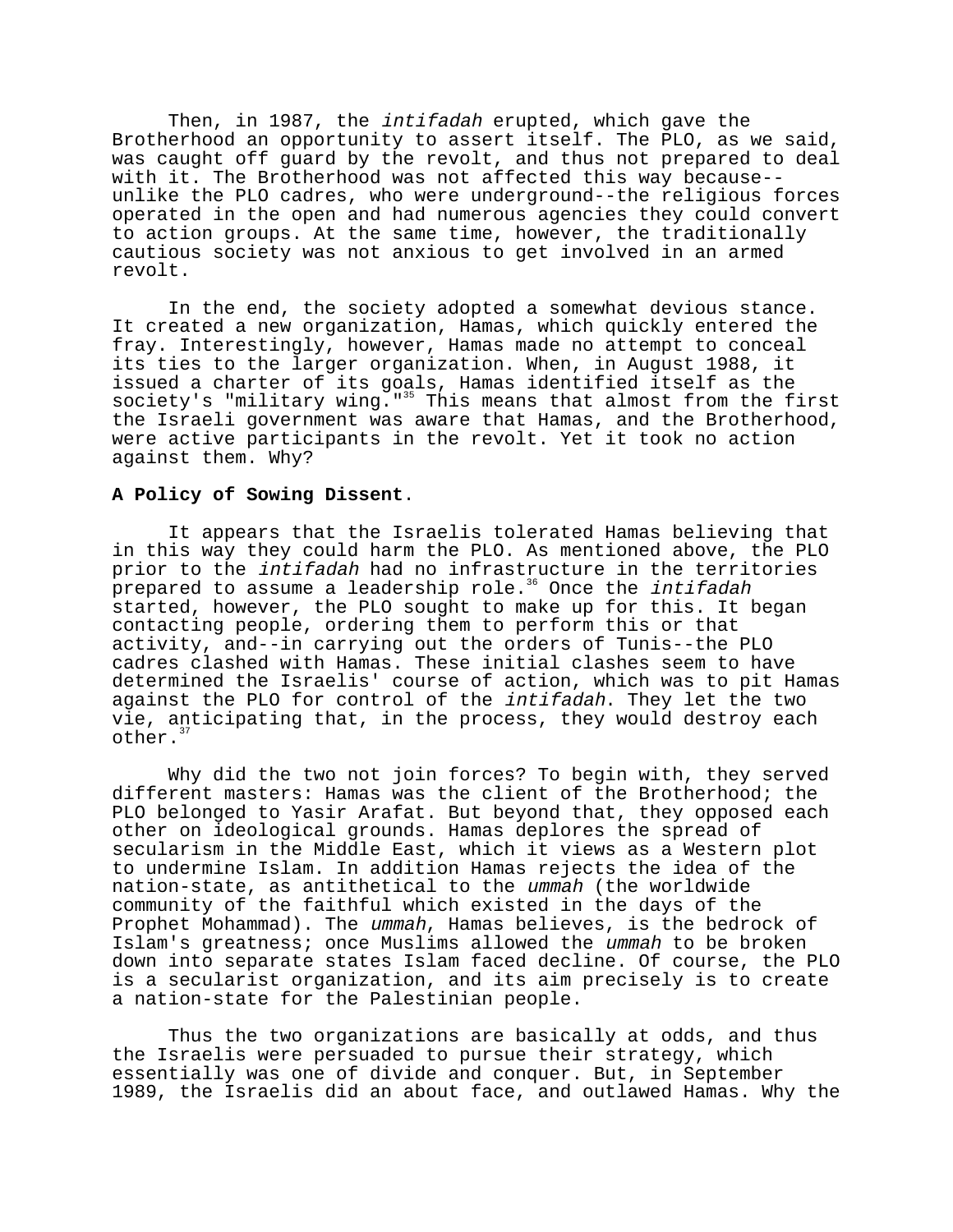sudden reversal?

### **Killing Collaborators**.

In the beginning Hamas and the PLO behaved as the Israelis hoped that they would--they fought each other, fiercely. Indeed, the fight was not restricted to these two factions only. All of the groups in the territories, the Popular Front for the Liberation of Palestine (PFLP), the Communists, the original jihadists--all took up arms against each other.

Moreover, apparently encouraged by Hamas, elements from within the community began meting out vigilante justice against other community members. For example, persons alleged to be drug traffickers and individuals accused of sexual crimes were killed. $39$ 

It was impossible to stop this sort of thing, because, with the outbreak of the intifadah, the whole judicial and security apparatus in the territories collapsed. Palestinians who had previously worked as police in the territories quit en masse.<sup>40</sup> Palestinian lawyers, too, had struck, refusing to try cases in the Israeli courts. The Israelis might have appointed new officials, however they did not do so. For a time they let matters drift, until something happened, which to them must have been truly alarming.

Radicals began attacking alleged collaborators.<sup>41</sup> Early in the occupation the Israeli authorities set up so-called Village Leagues, ostensibly to help administer the territories; this, the Israelis said, was a form of self-rule. In fact, the Leagues functioned more or less as paramilitary forces, assisting the IDF in its policing. Alongside the Leagues, the Israelis developed informants, who kept them abreast of what was going on in the territories. This made sense, from a security stand point- enabling the Israelis to control the territories without being heavy handed. With a disaffected population, it does not do to maintain a high profile; better to stay out of troubled areas and only intervene in force in emergencies.

The radicals were now silencing the individuals who supplied the Israelis with their information. This, of course, raised the stakes immensely for the occupation authorities; without a constant stream of informed communication from inside the territories, they could not keep control. Dreadful situations began to develop. For example, in one instance radicals took over a village, convened a kangaroo court in the town square, passed sentence on an alleged collaborator and killed him-- without the Israelis ever knowing.<sup>42</sup> That this sort of thing could occur was outrageous.

Clearly the Israelis had to act, and yet action entailed sacrifice. For the Israelis to change policy, and go into the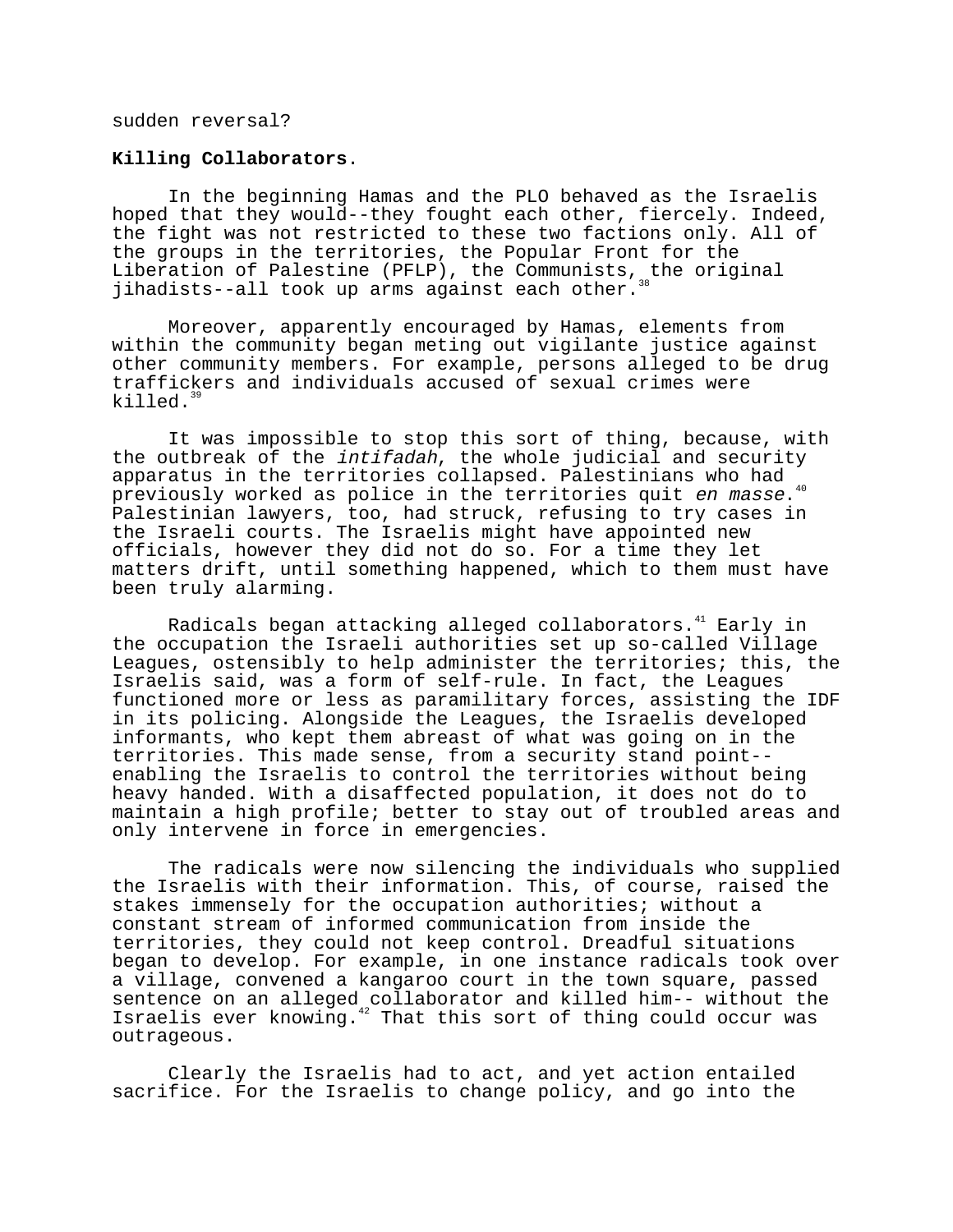territories in force, would incur financial and psychological costs. The Israelis had only just recovered from Lebanon; they did not want more casualties. A policy of direct control would practically ensure that such casualties would occur.

The author believes that the Israelis' decision to outlaw Hamas ultimately was determined by events outside the territories, in the international arena. Something unforeseen had occurred in 1988 that the Israelis did not like. The Iraqis had beaten the Iranians in the 8-year long Iran-Iraq War.

One of the features of that war was the solid support Iraq received from Jordan's King Hussein. Now, Jordan stood to benefit from its steadfastness. There was talk of Iraq and Jordan forming a union, raising the possibility of Iraqi interference in the territories through Amman.<sup>43</sup>

Whatever motivated the Israelis, in September 1989 they outlawed Hamas, and indeed changed their whole occupation policy. Until this point, the Israelis' handling of the intifadah was, in the author's view, fairly astute. They had made some mistakes early on in the trouble, but exhibited an admirable recovery capability. However, as we moved into 1990, we saw them begin to lose control; they no longer appeared as confident. Events simply overtook them.

# **1990 and All That**.

1990 was rife with setbacks for the Palestinians. First, the Soviet Union collapsed; this development clearly had an impact. We said earlier that Housing Minister Sharon's settlement policy suffered from lack of available immigrants. Suddenly in 1990 a mass of these appeared--literally hundreds of thousands of Soviet Jews were applying to leave Russia. In the eyes of many Israelis, the natural destination of these people was the Jewish state, and so plans began to be formulated to receive them.

Also in 1990, Saddam Hussein seized Kuwait, an extraordinarily misconceived operation which, among other things, compromised the Palestinians. By supporting Saddam, they alienated their major financial backers, Kuwait and Saudi Arabia. In the eyes of many western observers, this action on the Palestinians' part was foolish; however, there were extenuating circumstances for what they did.

For example, Saddam, in an attempt to extricate himself from Kuwait, offered to withdraw if the United States would take up the Palestine problem in the U.N. Then-President Bush refused, but did pledge to act on the matter once the crisis was resolved. The Palestinians were grateful for support from the Iraqi leader, and believed he was concerned for their interests. Further, once the war started, Saddam launched Scud missiles against Israel, and the Palestinians--even though they lived in the same target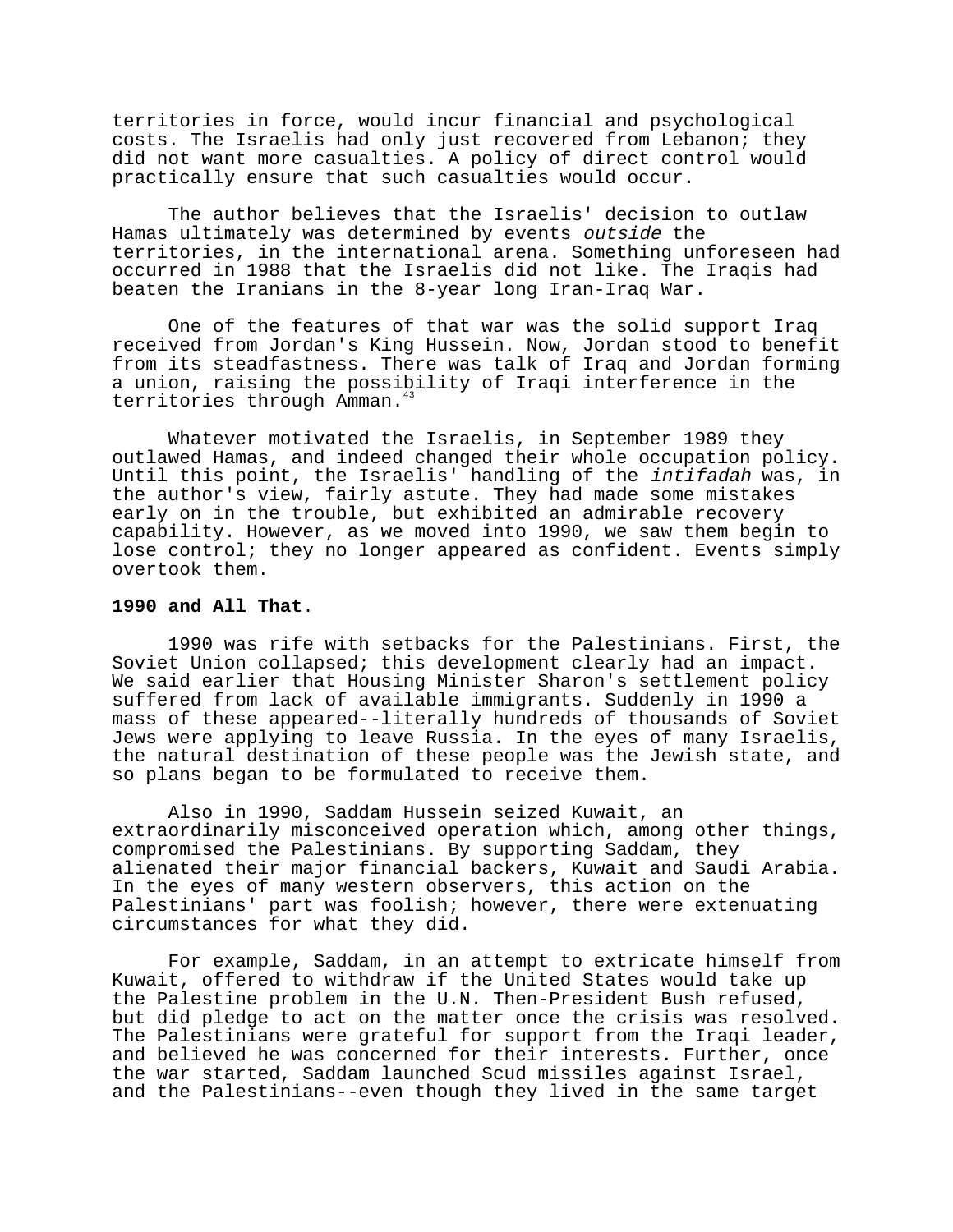area--applauded the attacks. Nonetheless, whatever emotional satisfaction the Palestinians might have gained from the invasion, practically it was a terrible blow for them.

Not only did the PLO suffer, but the religious forces as well. Initially, when Saddam went into Kuwait, the Brotherhood and Hamas condemned him. But then, when Saudi Arabia's King Fahd invited the U.N. forces into the Saudi peninsula, many pious Muslims around the world recoiled in horror.<sup>44</sup> The peninsula is supposedly haram (forbidden) to unbelievers. Confusion developed among the religious groups as they tried to sort out their sympathies. In the end, significant elements of both the Brotherhood and Hamas supported Saddam.<sup>45</sup>

All in all, the Palestinians--secular and religious- suffered because of events of 1990. However, they did recoup in one department. An event occurred that worked against the Israelis--the so-called al Haram al Sharif incident.

Al Haram al Sharif in Jerusalem is the site of Al Aqsa Mosque, the third holiest shrine in Islam, the place from which the Prophet is believed to have ascended to heaven. In October 1990 a Jewish group called The Temple Mount Faithful announced that it would "lay a cornerstone" in the mosque area.<sup>46</sup> The organization had called for the destruction of the mosque, because it is built over the Third Temple, holy to Jews.

When Muslims rushed to Al Aqsa to defend it, Israeli troops opened fire on them, killing 21. The United Nations ordered an investigation, with which the Israelis refused to cooperate. They initiated their own inquiry, which subsequently absolved the police, or anyone connected with the government. Predictably the Arabs saw this as a "whitewash." $^{47}$  The Muslim community genuinely feared for Al Aqsa, ever since a 1969 attempt had been made to burn it down.<sup>48</sup>

The al Haram al Sharif incident boosted the status of Hamas among the Palestinians. We said earlier that the PLO became involved in the intifadah belatedly, and when it did it was not to perpetuate the revolt but to defuse it. PLO leader Yasser Arafat called for a "white" *intifadah.*<sup>49</sup> He wanted the Palestinians to practice civil disobedience--withhold their taxes, stay home from work in the civil administration, that sort of thing. Hamas disdained this course as cowardly.

Once the al Haram al Sharif crisis occurred, it appeared to many Palestinians that Hamas, not the PLO, was pursuing the proper course. Indeed, some groups inside the territories (and the jihadists were foremost in this) called for an actual armed insurrection.50 Until this point the intifadah had been waged with rocks and burning tires and slingshots--but no firearms. The PLO responded to this call with horror. "...our instructions (said one PLO official) are not to use firearms, because we know to use them is childish...Why should we give Shamir (the Israeli Prime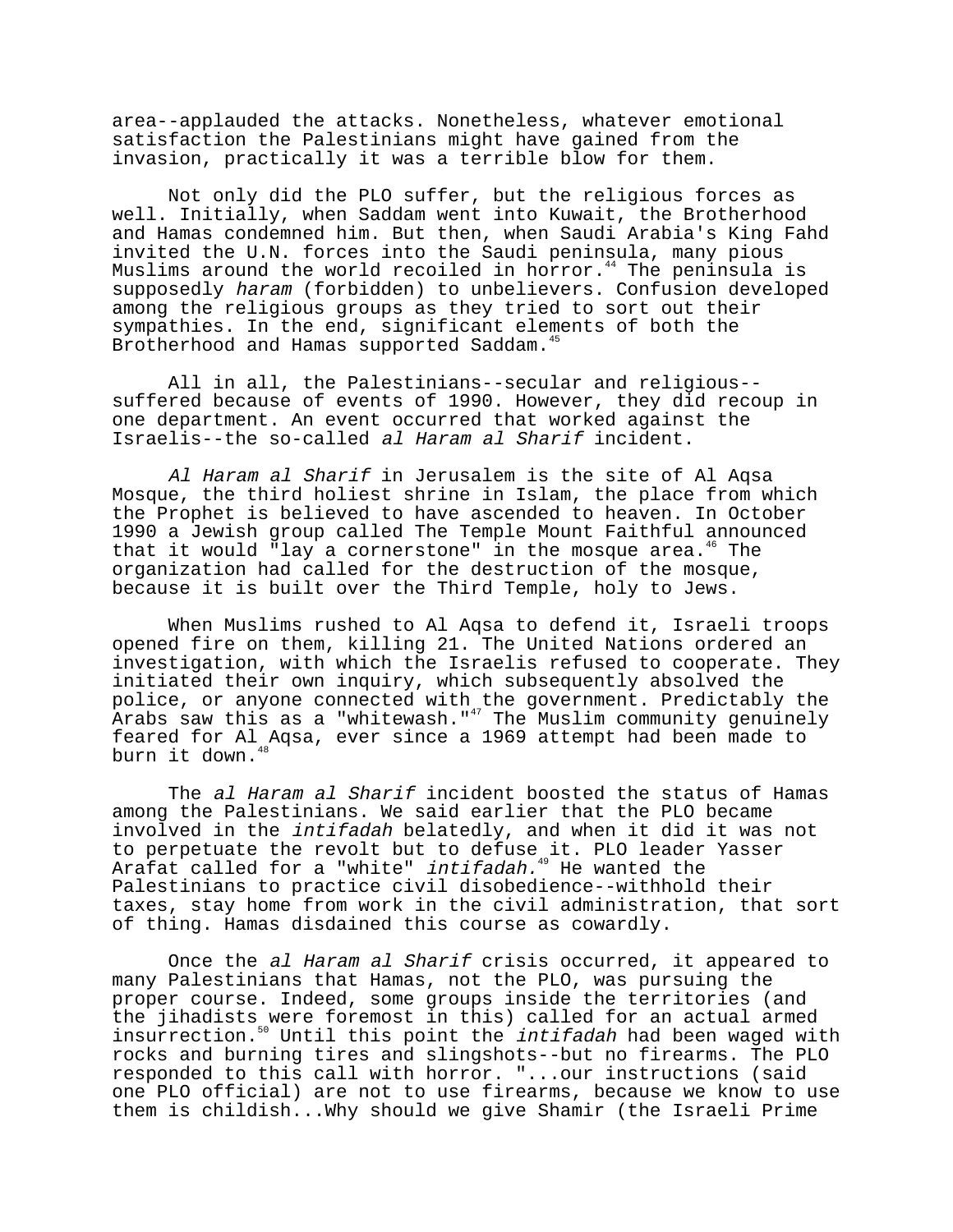Minister) a chance to kill more of us  $?''$ <sup>51</sup>

It is not important how the PLO responded, but how Israeli officials took the appeal for an armed revolt. Their response, in the words of one Israeli commander, was "to fight fire with fire."<sup>52</sup> They increased their patrolling of the territories, and, along with that, debated changing the rules of engagement to permit firing indiscriminately at the rioters. They also announced a new policy of using "special undercover units."<sup>53</sup> It was not specified what tasks the units would perform, but implied was that they would not be to the Palestinians' liking.

The incidence of demonstrations increased dramatically, as the Palestinians confronted Israeli units with rock throwing demonstrations.<sup>54</sup> At the same time, however, the IDF was not specifically targeted. To be sure, more IDF patrols were assaulted, but then more patrols were entering the Palestinian neighborhoods. It was the confrontational policy that fueled the violence. One could conclude that the call for armed insurrection by the Palestinians had merely been rhetoric.<sup>5</sup>

Then, in 1992 a border patrolman disappeared, kidnapped according to the government. When this man's body was found, Prime Minister Rabin blamed Hamas. He ordered the immediate deportation of 418 individuals, whom he described as Hamas operatives.<sup>56</sup>

Several weeks after the deportations, however, Israeli security revealed there had been an error.<sup>57</sup> Hamas was not responsible for the "kidnapping"; rather four Palestinians (no connection with Hamas) had run over the patrolman-- apparently on impulse--after which they drove the body around the territories until they dumped it. By labeling Hamas as the perpetrator of this crime, the Israelis elevated the organization's status, crediting it with an operation that it did not perform.

Actions like the deportations aggravated misgivings being felt throughout the Palestinian community. After the Kuwait affair, the United States made good its pledge to convoke a peace conference. However, when Arafat agreed to attend, many Palestinians faulted him.<sup>58</sup> To take the step, he had had to perform certain ameliorating acts--recognizing Israel, and foreswearing violence. To many, this was toadying to the West.

Actually, Arafat did not have much choice. After Kuwait, the Palestinians were virtually bereft of support in the international community. The United States held out hope of redress. For Arafat to have refused the offer would have been a loss of opportunity for the Palestinians and possibly the end of Arafat's control of the movement.

Thus we can argue that a combination of circumstances promoted Hamas' cause. Arafat's moves to conciliate the West came just as Israel was stepping up pressure on the Palestinians in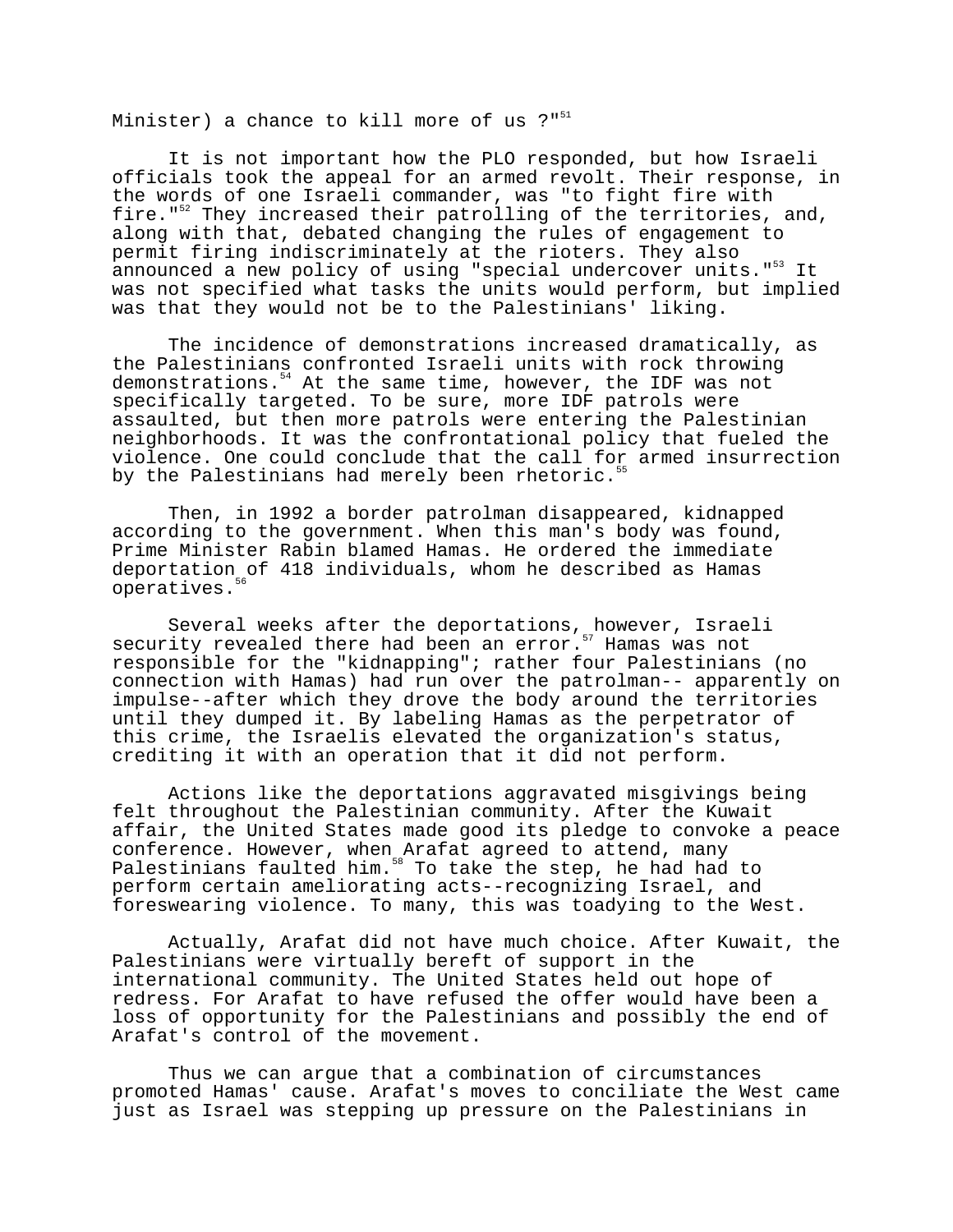the territories. In particular the activity of the special squads, mentioned earlier, provoked many. These units went about the territories in disguise. When they spotted a suspected terrorist, they executed him on the spot.59 Muslims who rejected such treatment sought the path of armed resistence, which now had practically been taken over by Hamas.

A western aid worker told the author that the Israelis, by their heavy handedness, raised the paranoia level of the Palestinians astronomically.60 The community was already strung to a high pitch of tension. By the beginning of 1993, hostility inside the territories toward the Israeli government had surpassed all previous bounds.

### **The Reason for the Switch**.

The Israelis' decision to intensify their repression seems to have been dictated by several concerns. First, something had to be done about the collaborator killings; these could not be allowed to continue. Along with this went the problem of the settlers living inside the territories. They were pressuring the government for protection, and some, on their own, had begun attacking the Palestinians. Indeed, there appeared to be a correlation between the opening of peace talks in Madrid and the rise in anti-Arab violence by the settlers. $61$ 

And finally there was concern over the future of Soviet Jewish immigration. Once Moscow allowed Jews to immigrate, it became a matter of some urgency to end the intifadah. The Israeli government feared that the rioting would keep the Russians away.

The repression must be seen, then, as an attempt to end the intifadah by any means necessary, and the mass deportations of alleged Hamas members was an aspect of this. This was a way of destroying the infrastructure that the Israelis believed made the revolt possible. The Israelis wanted to strip the territories of potential leaders, by rounding up as many adults as possible.<sup>6</sup> The repression, however, had unfortunate consequences, of a sort that the Israelis probably could not have foreseen. In the absence of adult leaders, Palestinian children took over the intifadah, and, in the process, transformed it into what it is today.

# **The Situation Today**.

Before the announcement of the Declaration of Principles- the agreement between Rabin and Arafat to commence formal peace talks--a visitor to Gaza would encounter IDF personnel everywhere. They patrolled in jeeps, the windshields covered with wiremesh to protect against missiles. IDF units stood along the main thoroughfares, conducting security checks. Soldiers were posted on the roofs, observing the streets. At certain intersections they had erected watch towers, from which they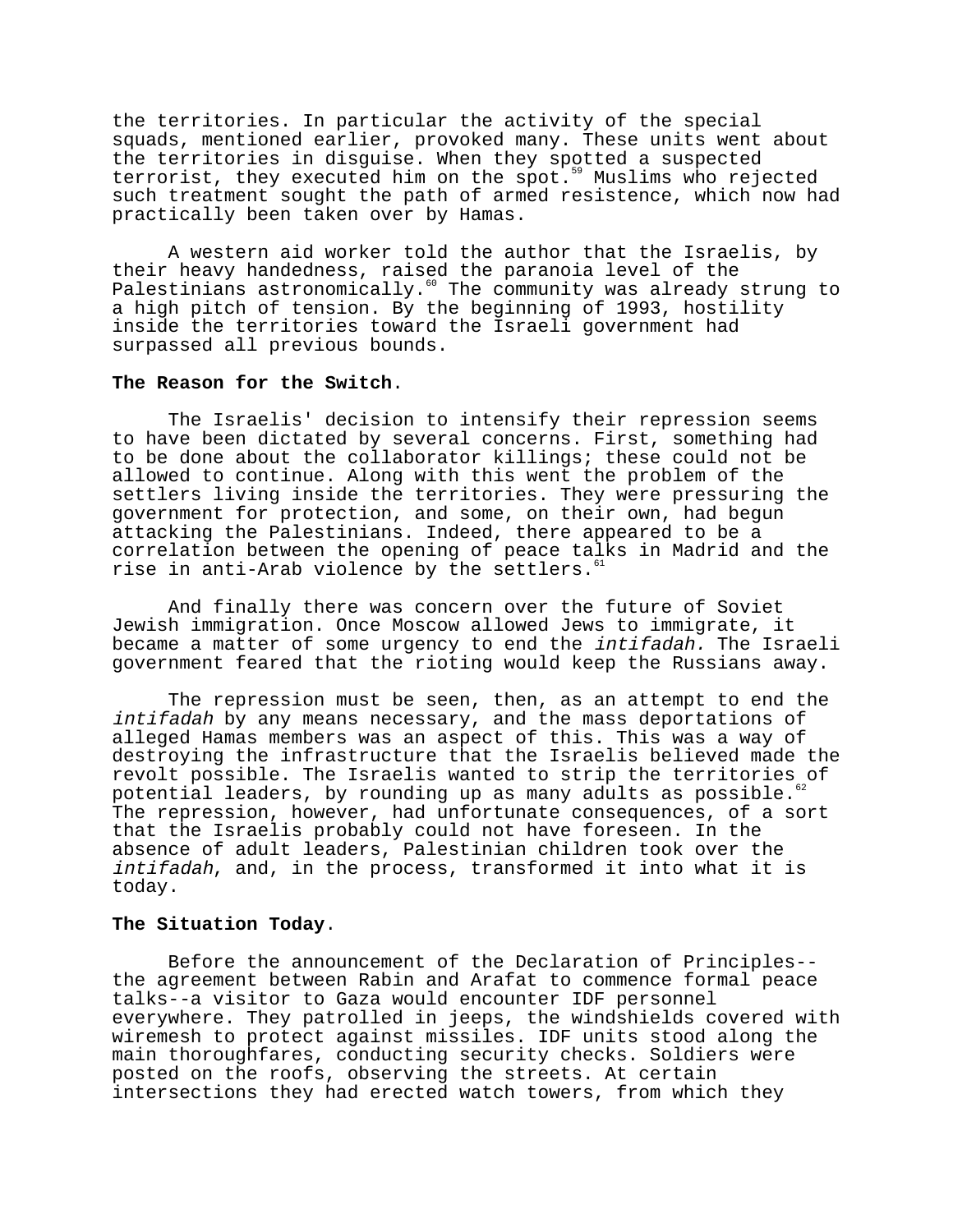trained machine guns on passing vehicles.

The IDF inspected everyone. It was impressive how many roadblocks there were. Some were quite substantial, huge blocks of stone set down in the road. Others clearly had been set up sporadically, to catch people by surprise. Most unexpectedly, the IDF stopped U.N. cars, even though these were clearly marked.

This restless, constant search activity was mandated by the repression. One assumed that with so much security violence would be reduced. This, however, has not been the case. Violence continues, mostly in the form of rock-throwing attacks. A western aid worker told the author, "The rock attacks are like summer storms. One minute the street is calm. Then, zut, rocks! Everywhere rocks, and you must flee. Then, zut, it's over. In a minute it's passed." The rock attacks are the work of children, some as young as 8 or 9 years. Some may be older, in their late teens, but certainly not much older than that.

Children always have been involved in the intifadah, but not until recently have they taken charge. We can see this from statistics, a steady lowering of the age of individuals arrested for intifadah-related crimes. This appears to have come about in connection with Israel's repressive arrest policy. In December 1992, the chief of staff of the IDF, Lt. Gen. Ehud Baraq, revealed that 100,000 Palestinians had been detained since the start of the *intifadah*. With something like this occurring, only children would be left to lead the movement. $63$ 

Some argue that children do not control things, but rather adults operating undercover are the actual leaders. This does not seem possible. To be sure, adults headquartered outside the territories, in Jerusalem, Amman or in Tunis, issue communiques on behalf of the intifadah. However, it is unlikely they supervise events. The hold of the IDF over the territories is much too tight for that; it would be impossible for anyone, based outside the area, to calibrate events inside it.<sup>6</sup>

In 1989, an Israeli commentator speculated as to how the intifadah was structured.<sup>65</sup> A so-called parlor leadership existed (he said), which resided inside the Green Line. Comprising well-known figures, this leadership spoke in the name of the intifadah, and--at the time--actually did control things. The parlor leaders, known for their long service to the cause, were respected, and, as a consequence, could command obedience. Under them, a second echelon of leaders inside the territories operated underground. And below them, a third echelon of "street leaders," comprising thousands of youths, led the riots, performed acts of sabotage against the occupation authorities, and, in effect, were the foot soldiers of the intifadah.

The author believes that the second echelon has now disappeared, wiped out by the IDF arrest campaign. This leaves the movement essentially in disarray. The crucial link between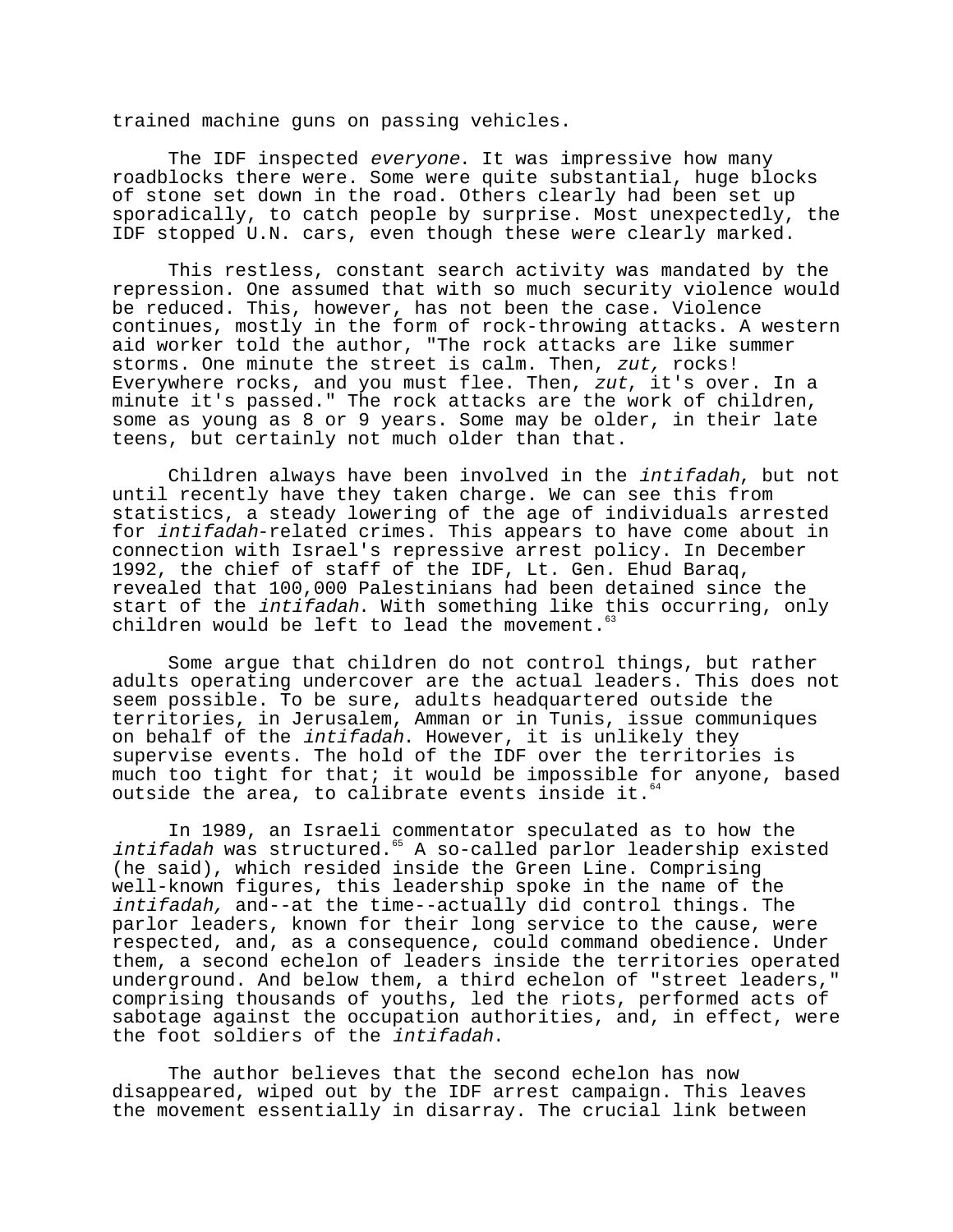the leadership and the cadres has been severed, and now the cadres are virtually on their own.<sup>66</sup> In other words, the erstwhile discipline has gone out of the movement, that discipline which was supplied by mature adults.

This would explain some of the more dismaying developments that have occurred in the intifadah recently. For example, many disreputable practices have surfaced, such as instances of merchants being shaken down by the youths and young women subjected to sexual attacks. (This latter situation is extraordinary in a predominantly Muslim society.) It is, of course, difficult to determine the authenticity of such allegations, but certainly much is occurring that has nothing to do with the intifadah, i.e., advancing the cause.

In fact, one could argue that the character of the intifadah has changed, until today it is no longer a political movement, in the sense that it is attempting to realize a specifically political agenda.<sup>67</sup> Political activity is carried on by groups in planned, coordinated fashion; very little of what is going on in the territories today is like this. There is nothing planned or deliberate about the rock throwing. This is mere rioting; indeed, it is a form of mob violence.

Very well, if all of this is mob activity, merely, why has the intifadah persisted for so long? One would think that, for the intifadah to sustain itself, it would need a strong, tightly controlled organization. In the author's view the intifadah goes on because of conditions inside the Strip. For example, there seems to be a correlation between heightened violence and the imposition of curfews. When rigorous curfews are imposed, the level of violence escalates. Conditions, which are bad, then become intolerable, with increased violence the inevitable<br>result. There is also the factor of settler harassment. <sup>8</sup> The result. There is also the factor of settler harassment.<sup>6</sup> Hebron massacre was carried out by an extremist Jew connected to one of the settler groups. The Palestinians believe the massacre was a deliberate act of provocation, and they feel themselves to be in danger of such attacks constantly. Therefore the community must be prepared to defend itself whenever an attack appears imminent.<sup>69</sup> At the slightest rumor of trouble, the community turns out into the streets.

If the intifadah is more or less out of control, can it be at all effective? In a perverse way it does seem to be so. It has caused the Israelis to expend considerable resources, both human and material. It was estimated that, prior to the Declaration of Principles, 5,000 IDF troops stood guard in the Strip. This is one soldier for every settler (assuming that there are, in fact, 5,000 settlers; the United Nations believes that the settler population in Gaza is much smaller than this). Besides personnel, the IDF had a considerable investment in technology dedicated to the intifadah. Tanks, jeeps, helicopters, various intelligence devices--all had to be maintained. Now that the Declaration has been signed, the Israelis have been able to withdraw some of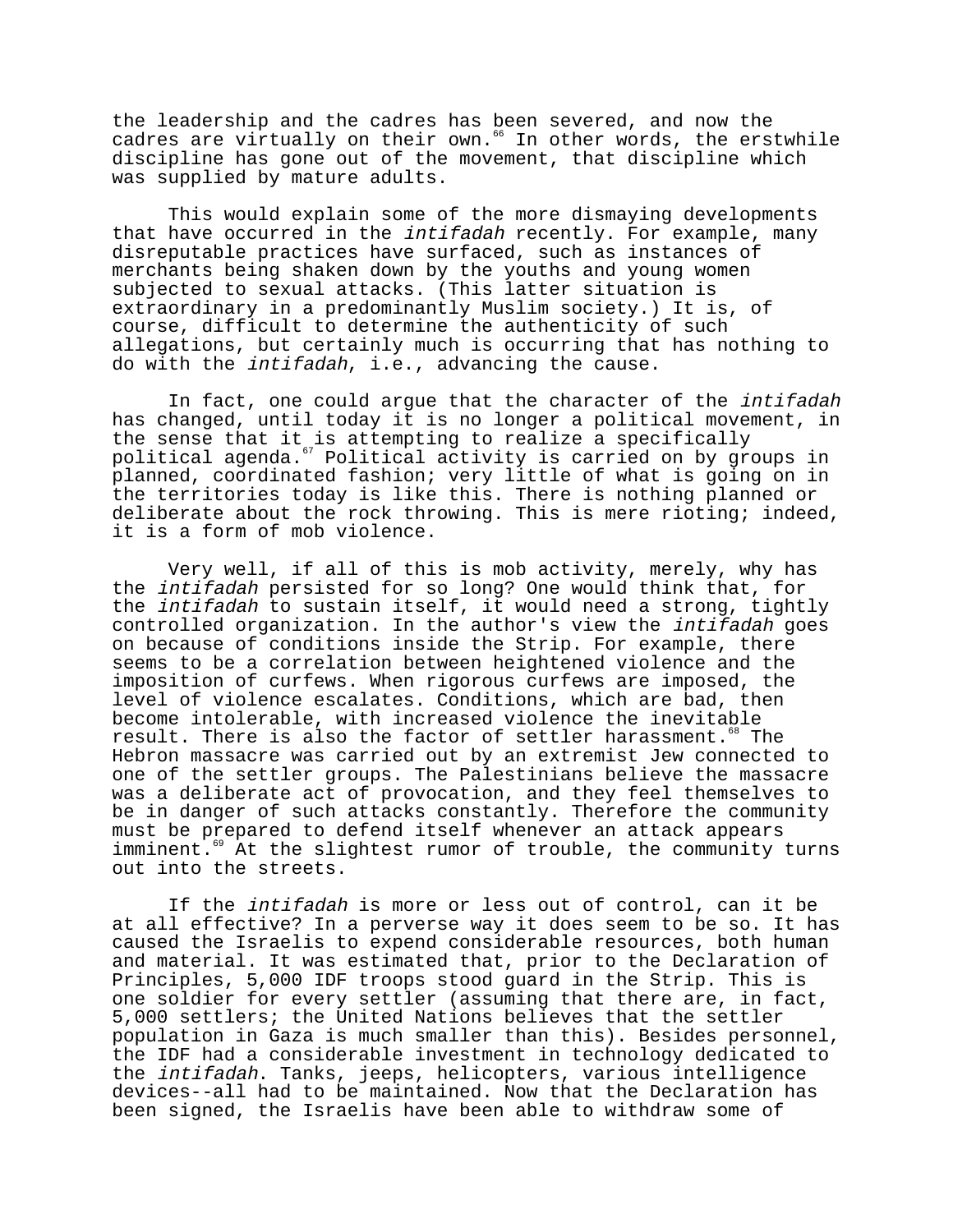their units. However, the IDF has not completely withdrawn. Units remain to guard the Jewish settlements, so expenses continue to be borne.

All this is a great drain on the Israelis, one they are hard put to keep up. Therefore they have had to look for some other way of operating--apparently this is what the Declaration of Principles is about. Rabin and Peres want the PLO to do the job for them, i.e., use Palestinians to police Palestinians.<sup>71</sup> The PLO has agreed to this, apparently in the belief that since the Israelis are in need they will be prepared to make concessions.

To be sure, Rabin and Peres (who made this deal) do not speak for the whole of Israel. The Likud Party is very much against sharing power with the PLO. However, Likud is not the main source of worry here; it is Hamas, and the religious forces. Just recently Hamas killed 23 Israelis using a suicide bomber who struck inside Tel Aviv. What was the organization aiming for with this strike? We will postpone speculation on this matter until after we have discussed Hizbollah.

# **Hizbollah**.

Hizbollah is a product of the Lebanese Civil War and the Israeli invasion of Lebanon which followed it.<sup>72</sup> It is beyond the scope of this study to recapitulate the history of Lebanon's recent troubles. However, to understand Hizbollah something of this background must be understood. We will provide an overview of occurrences during the period, at least as they affected the Shias, the community from which Hizbollah has sprung.

# **Lebanon's Sectarian Struggle**.

Lebanon is a country of sects, each traditionally occupying its own discrete area (see Figure 3). The Shias are a sect along with the rest, and their principal territory is located in the south adjacent to the Israeli border.<sup>7</sup>

From 1975 until 1982, Lebanon was engulfed in a civil war in which all of the sects fought each other--the Maronite Christians, the Druze, the Sunnis, the Palestinians, even the Shias, although the Shias, initially at least, were the least involved.

Prior to 1982, Lebanon's Shias were the most politically backward group in the country. Partly this was due to their being repressed by their leaders, wealthy landowners and clerics uninterested in raising the political consciousness of the masses. Moreover, the Shias were oppressed by the Palestinians. In 1970 the PLO was driven out of Jordan and settled in southern Lebanon in the Shias' area.<sup>74</sup> It chose this region because from there it could conduct raids--which Lebanon's weak government was powerless to curtail--on Israel's northern settlements.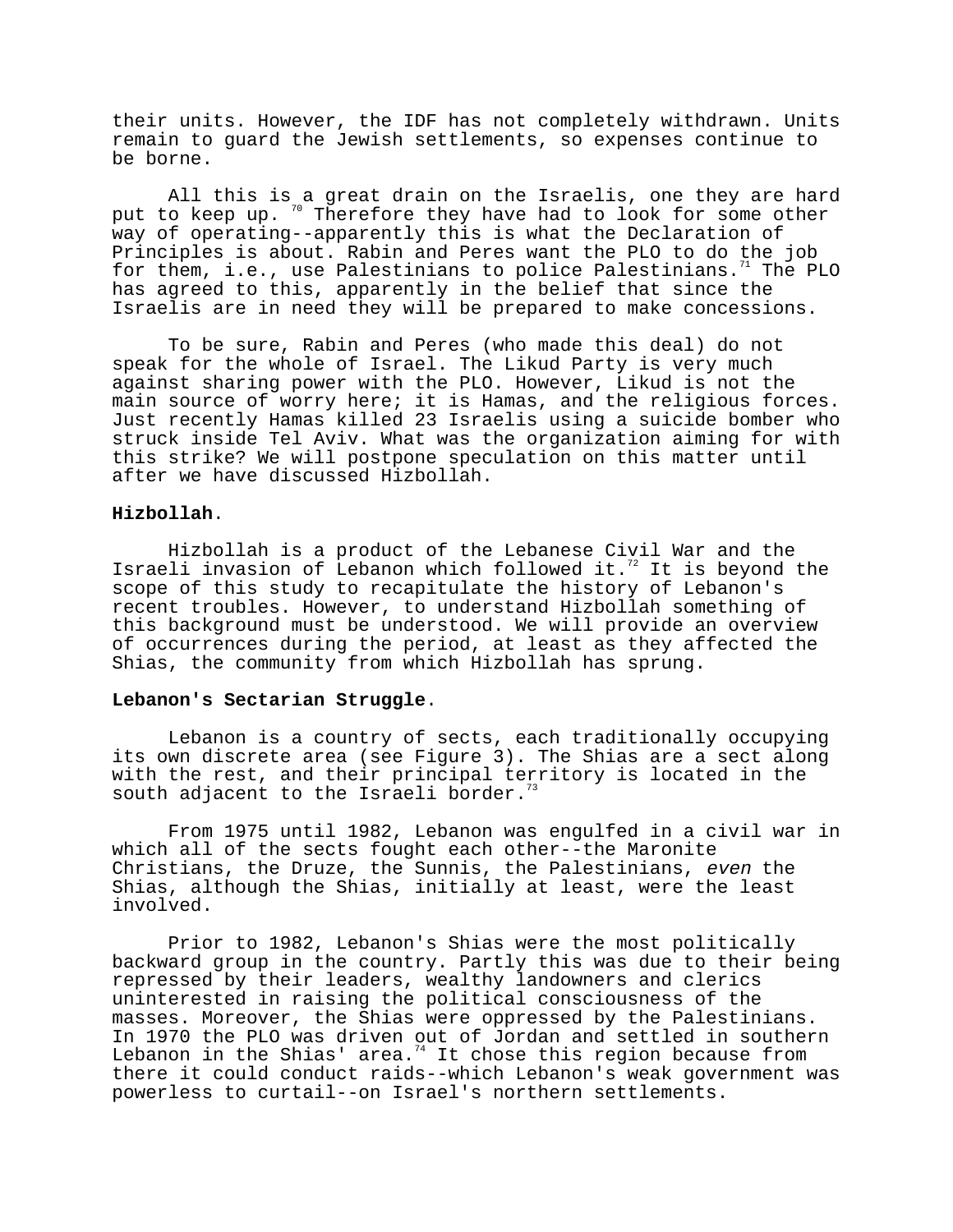In 1982 the Israelis decided to end the depredations by invading the Palestinians' southern enclave. Operation Peace for Galilee had as its declared goal to push the Palestinians 40 kilometers away from the Lebanese border. Thus they would not be able to shell Israeli settlements and would find it hard to carry on their cross border raids. The incursion of Israeli forces was headed by Ariel Sharon, the same Sharon, who, as Housing Minister, later reshaped Israel's settlement policy. At the time,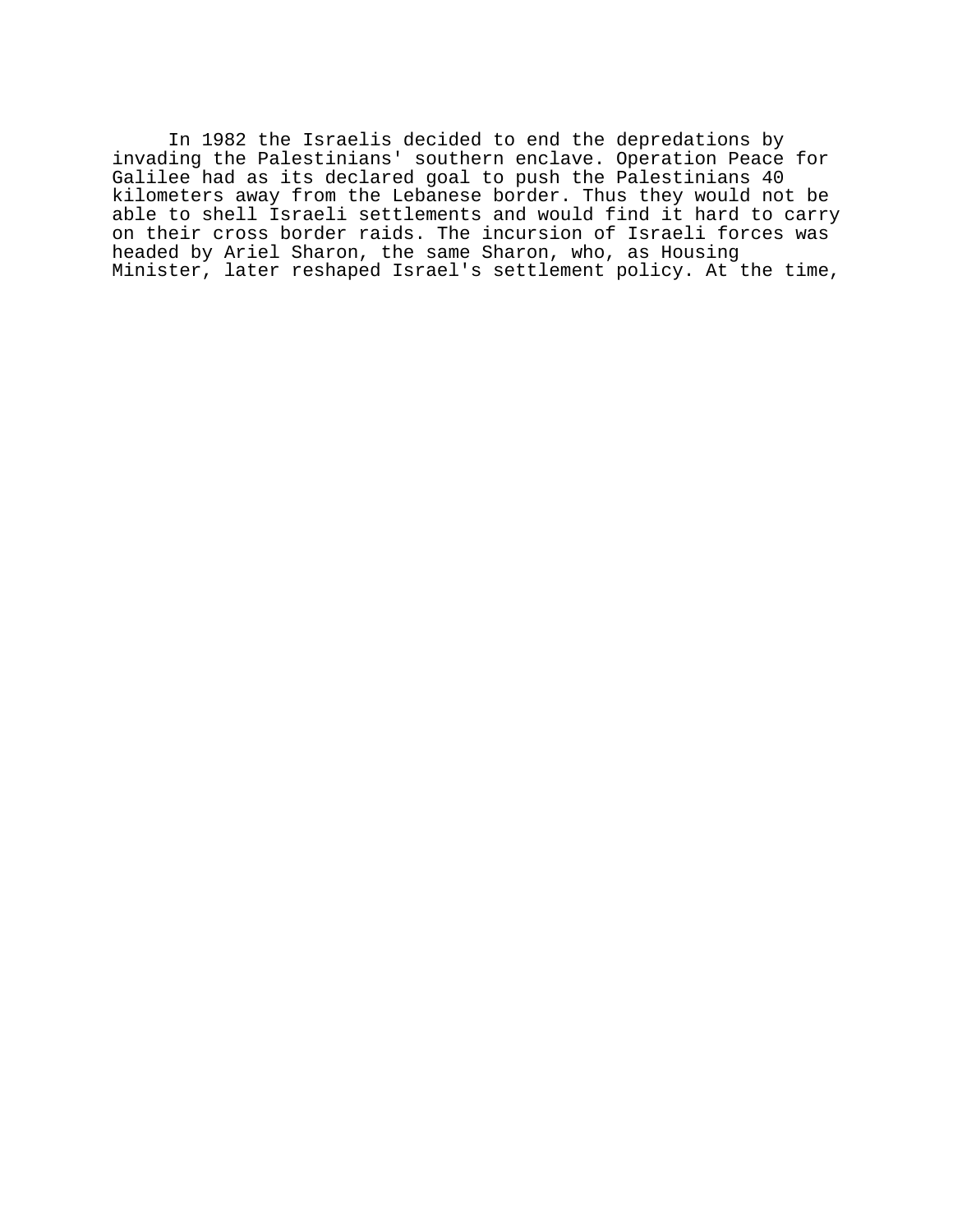

he was Defense Minister of Israel under the Likud Party.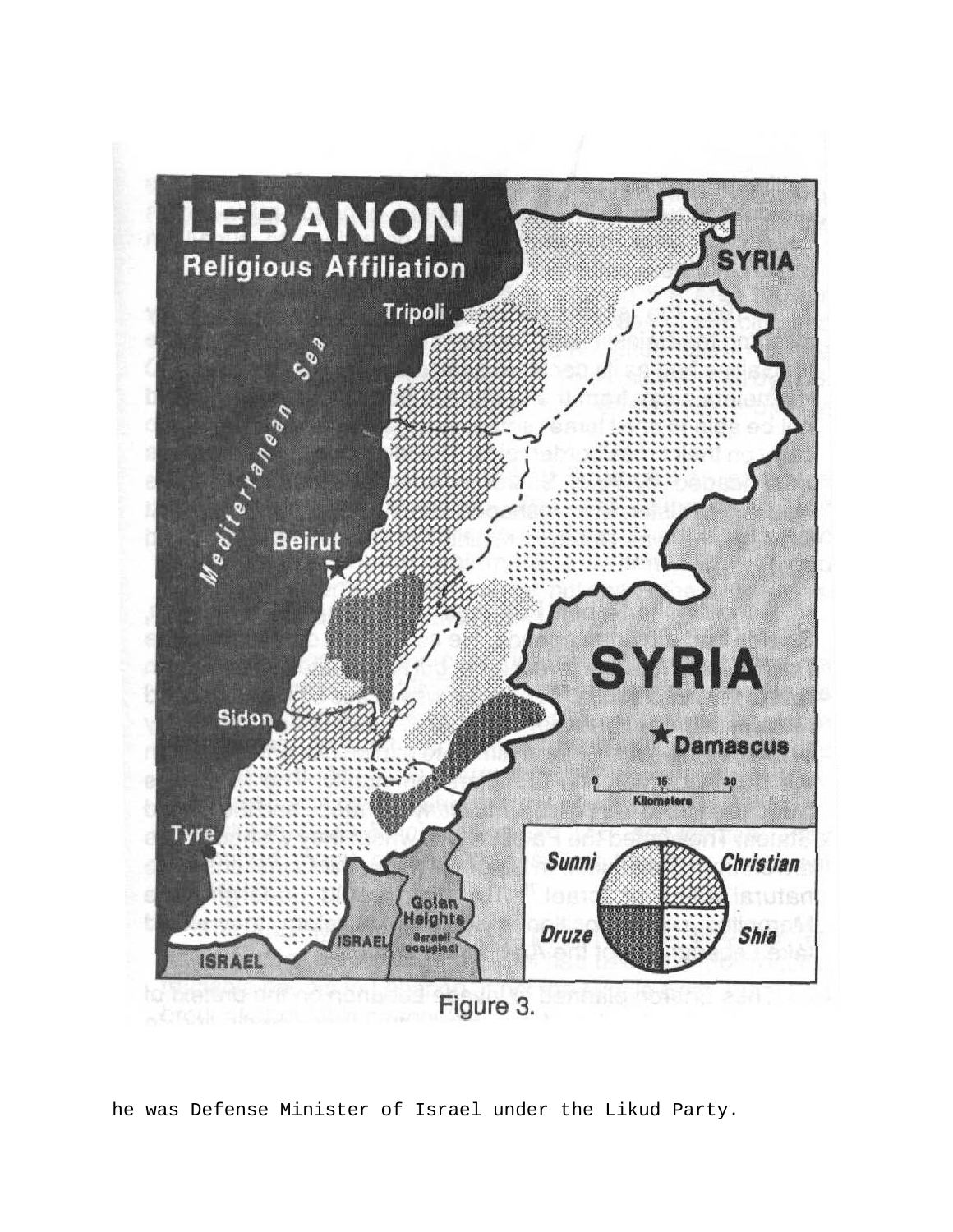According to Robert Fisk, author of Pity the Poor Nation, Sharon had a hidden agenda. He sought not only to push the Palestinians from the border area, but to alienate Lebanon from rest of the Arab states.<sup>75</sup> Lebanon was at this time (and indeed remains today) a member of the Arab League and an enemy of Israel. However, Sharon aimed to exploit discontents within the dominant Maronite Christian community. The Maronites had close ties to the West, particularly to France and the United States. They hated the Palestinians, whom they wished to see driven from their midst. In Sharon's mind, the Christians were natural allies of Israel.<sup>76</sup> Tel Aviv would undergird the Maronites' power position in Lebanon; in return, they would take Lebanon out of the Arab-Israeli conflict.

Thus Sharon planned to invade Lebanon on the pretext of cleansing the border of guerrillas, but, then, continuing to Beirut, invest the capital and strike a deal with the Maronite president of Lebanon whereby he would conclude a separate peace with Israel in return for Israel's withdrawal from the country.

The plan was flawed in a key area--Syria has traditionally considered Lebanon part of its sphere of influence, and, once it perceived what Sharon was up to, it mobilized to block the invasion. The Syrian army was outclassed by the IDF; however it did slow the momentum of the advance, and, as a consequence, Operation Galilee bogged down.<sup>78</sup> Sharon's forces found themselves outside Beirut in a standoff with the Syrians, and a ragtag army of guerrillas, including the PLO.

Since the IDF did not want to engage the Arab Muslim forces hand-to-hand inside the ghetto areas of the city, and since the Maronite Christians would not undertake to do this for them, a way out had to be found. This was supplied by U.S. President Reagan, who, in effect, offered to broker a withdrawal of the Israeli forces.

Reagan agreed to dispatch U.S. troops as part of a Multi-National Force (MNF). The MNF interposed itself between the warring Israelis and Syrians. Then an American envoy began shuttle diplomacy between Tel Aviv and Damascus, attempting the removal, not only of the Israelis from Lebanon, but of the Syrians and PLO as well.

Those negotiations proved unexpectedly difficult, and, as a consequence, the MNF could not pull out of Lebanon as planned. When the forces were finally withdrawn, they were immediately brought back after Lebanon's president was assassinated. After this return the MNF came under attack, from--of all groups--the Shias. They bombed the U.S. Marine barracks in south Beirut, killing 241 U.S. servicemen. They committed many other outrages, but this was the most infamous.

The atrocity astonished U.S. policymakers, because (as noted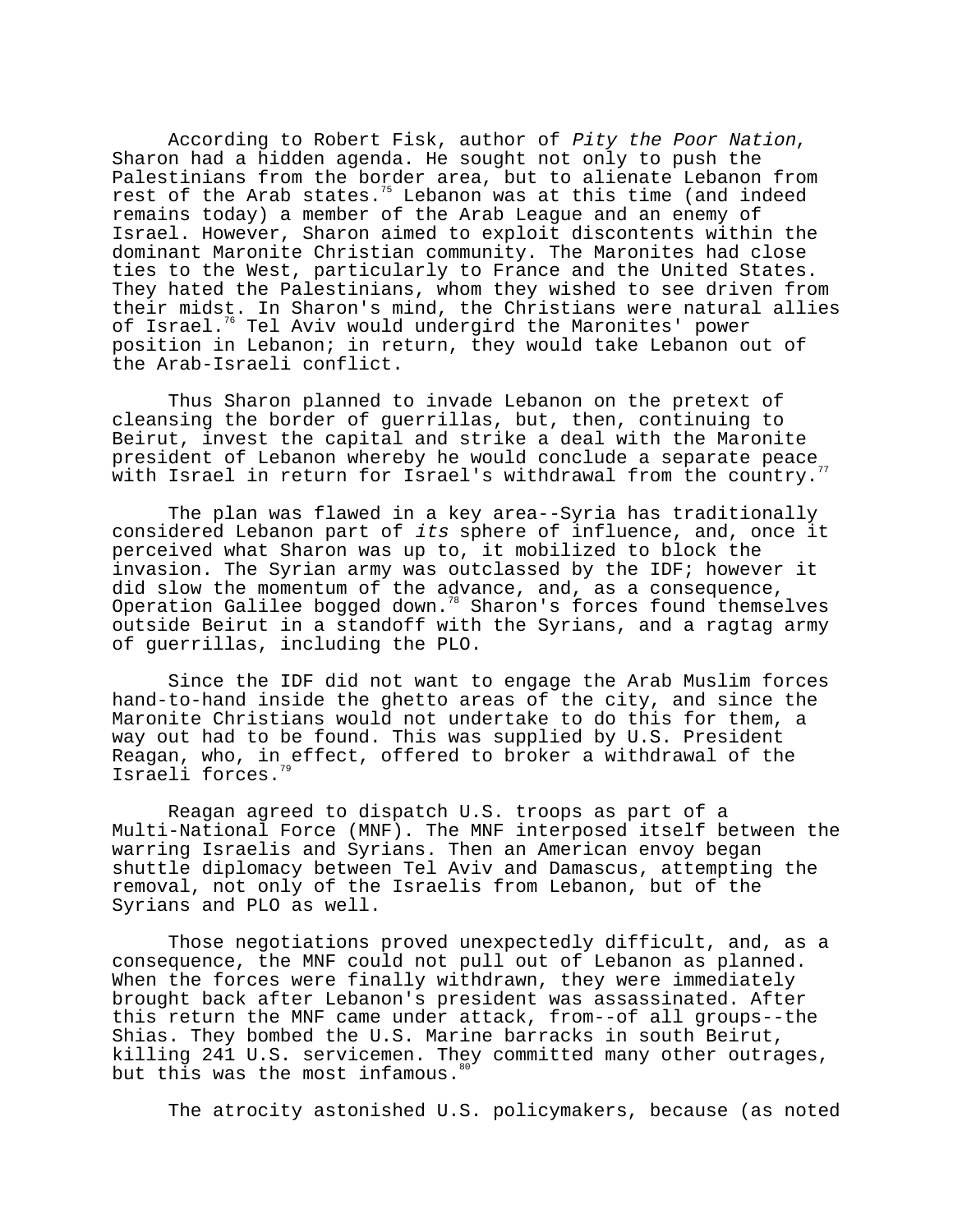above) heretofore the Shias had been the most docile, tractable people in Lebanon, if not the Middle East. What had brought about this change?

# **Growth of a Movement**.

To comprehend the change that overcame the Shias one must go back to the early 1970s, when disruptive influences first began to impinge upon them. The Shias' backward condition, as stated, was a function of corrupt leadership. However, in the 1970s, a Lebanese Shia cleric, Musa as Sadr, formed a movement, Harakat al Mahrumin (Movement of the Deprived). This, he proclaimed, would uplift the Shias, making them into a politically significant force.<sup>8</sup>

Sadr was a naturalized Lebanese, born in Iran. A man with a shrewd political sense, he attacked the sectarian basis of Lebanese government, which he found to be incompatible with democracy. Under confessionalism (Lebanon's system of rule), leadership positions and jobs are proportioned on a quota system. Each sect gets so many jobs, supposedly based on its actual numbers in the community.

Sadr claimed that the Shias, the largest sect in Lebanon, consistently received the fewest patronage spots,<sup>82</sup> and this, he said, was a function of their low economic status. Sadr called for an end to confessionalism--let Lebanese officials be elected, as in a true democracy; let real political parties form, instead of personality cliques around local warlords.

This call of Sadr's resonated widely in Lebanon, and attracted many followers. By 1975--when the Civil War commenced- the Harakat had begun to be a significant social force. In part this was due to the message Sadr was promoting, but along with this he had launched a program of social welfare, administering to the needs of the southerners.<sup>83</sup> And then, in 1978, he disappeared after a visit to Libya. His followers believe--to this day--that Libya's Muamar Gadhafi had him murdered.

### **Nabih Berri and Amal**.

The movement to empower the Shias might have perished with Sadr had it not been for another individual, Nabih Berri. Berri led the Afwaj al Muqawama al Lubnaniya (better known by its acronym Amal). Basically this was a militia formed during the period of communal warfare, when the Shias needed a fighting arm to survive.

When Israel invaded Lebanon in 1982, Amal was just in the process of growing and developing. Probably the mass of the Shias welcomed the invasion. It was a way, they felt, of getting rid of the Palestinians. Berri, however, called on his people to resist.<sup>84</sup> He had a number of reasons for this. For one, he was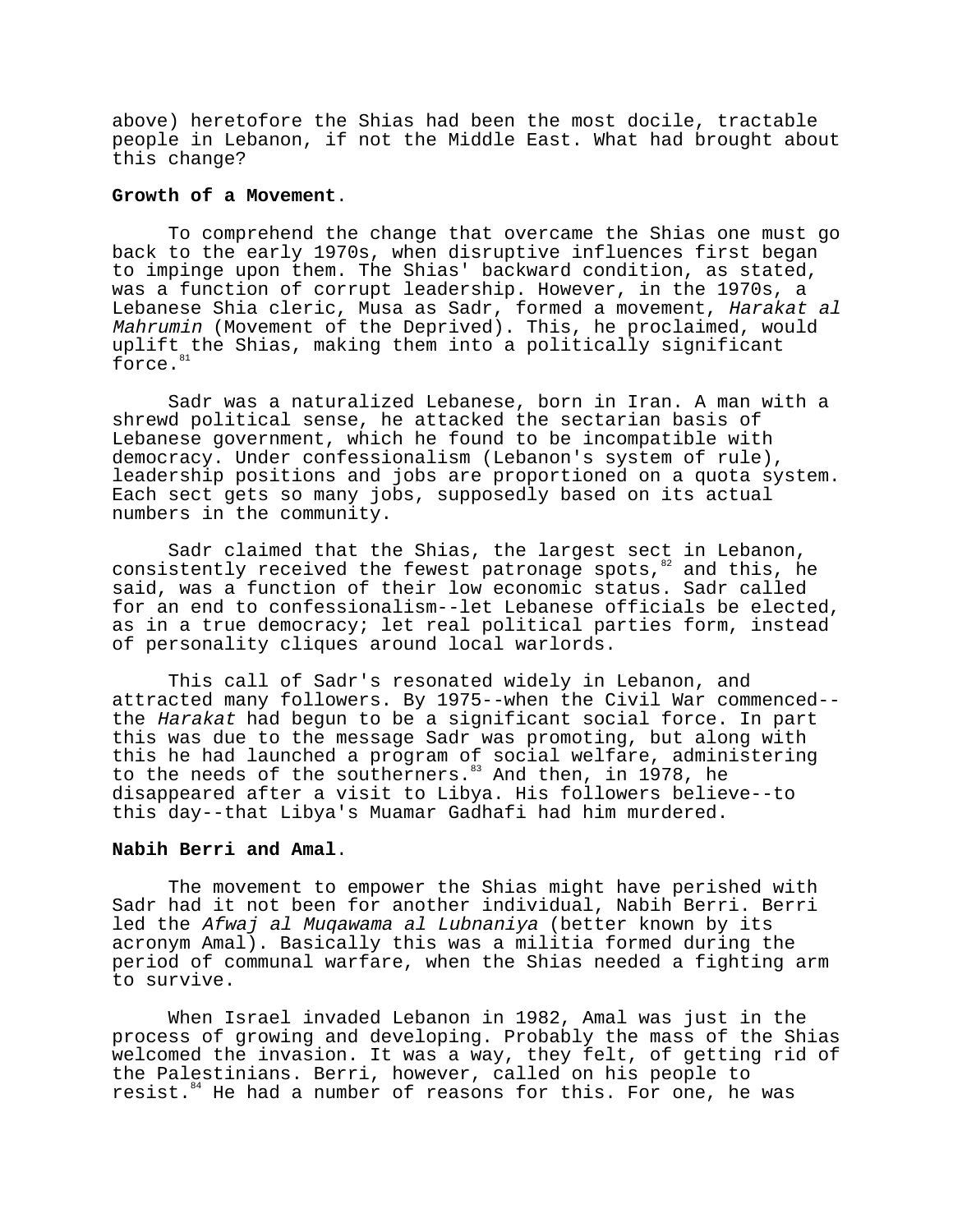then (and remains to this day) a strong Lebanese nationalist. He believed the Shias' future was tied to Lebanon, and hence, to him, the invasion was an unacceptable breach of Lebanon's sovereignty.

Along with this, however, Berri had--prior to the invasion- become a client of Syria's President Hafez Assad. In those days, every militia in Lebanon was either pro- or anti- Syria, a requirement since Damascus continually intrigued in the Civil War.

Unexpectedly, Berri's stand on the invasion proved prescient because Sharon alienated the Shia sect. The Israeli did this by forming ties to various Christian communities, who populated the south along with the Shias.<sup>85</sup> The Shias suspected Sharon aimed to turn the Christians into Israeli surrogates, and let them take over the administration of the predominantly Shia territory. Having just gotten rid of the Palestinians, this was not a move the Shias could support. As the Shias turned more and more against Israel, Berri's Amal movement attracted more and more recruits.

Berri might have become the foremost power broker in Lebanon, had it not been for a totally unexpected development- abruptly, without warning, Iran decided to play in the Lebanese arena.

# **Iran**.

To this day it is not clear why Iran decided to enter Lebanon.<sup>86</sup> It did so, however, and this had a great impact on the Amal movement. The Iranians are Shias, as are the followers of Berri. However, the ideologies of the two movements--Khomeiniism and Amal--could not have been further apart. Khomeini stood for a regional Islamic revolt; Berri's Amal for working within the Lebanese system. Iran wanted to mobilize the Lebanese Shias to fight the United States. Berri vehemently opposed any such move as ruinous.

As long as Amal remained opposed, Iran's strategy in Lebanon was hamstrung. However the clerics got around this by forming a movement of their own, Hizbollah (the Party of God). Initially, they attracted mainly devout Shias, inspired by Khomeini's revolution. In time, however, members of Amal switched to Hizbollah, lured by the Iranians' subventions. This, naturally, deepened the hostility between the groups, $87$  until ultimately they came to blows, each trying to eliminate the other. For a time, the fight was carried on in the area around Beirut. However, actions taken by Israel caused the battle to shift to the south.

In retreating to the south, the Israelis had repeated a pattern of previous years. Their 1982 invasion actually was the second time they had entered Lebanon. In 1978, they conducted a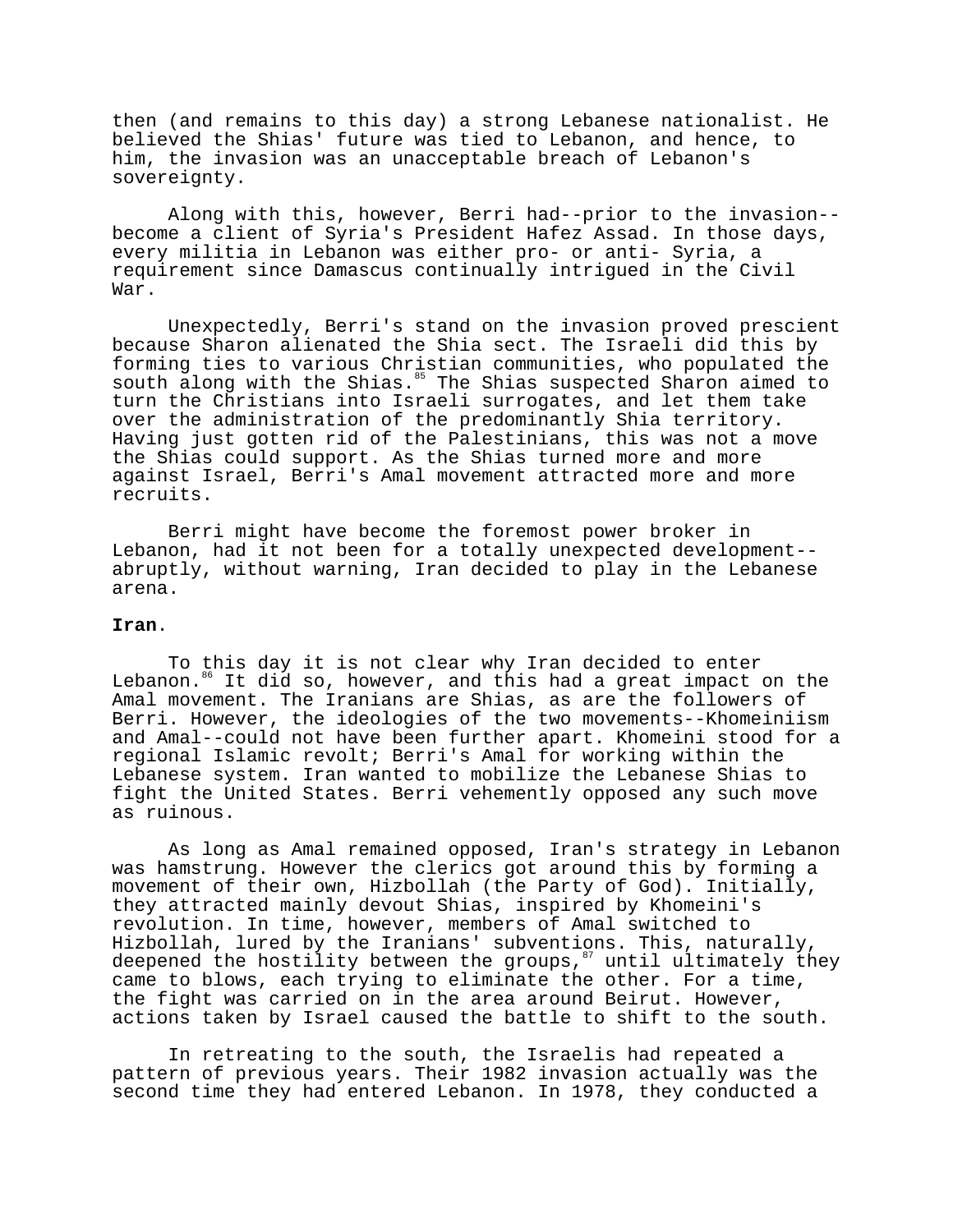similar operation, on a smaller scale. After that affair, the United Nations stationed observers throughout the southern region. Even so, the Israelis did not entirely withdraw. They maintained IDF units between the Litani River and Lebanese border, and these cooperated with the aforementioned Christian communities. (See Figure 4). Now, in 1982, they not only expanded their area of control in Lebanon, they institutionalized it, announcing that this was their "security zone." In addition they formalized their association with the Christians by creating the so-called South Lebanese Army (SLA). All of this was a great blow to the Shias, who saw their homeland becoming the permanent fief of the Christians. Clearly, some action had to be taken. But what? Berri would not go to war with Israel. This was Hizbollah's crusade, and, by joining it, Amal would become subservient (however indirectly) to the Iranian clerics.

For awhile Berri enjoyed support for his nonaggression stand from Syria. Damascus had gained by forcing Israel out of Beirut, but it had to consolidate its position in the north. Assad did not want the Israelis reinvading the south, as that could force a resource-draining confrontation. Nonetheless, conditions were deteriorating at an alarming rate all over Lebanon. The intra-communal fighting was clearly out of hand. (As one observer remarked, civil wars were erupting inside of civil wars.) There had to be an attempt to reimpose authority.

Damascus, then, brokered the so-called Greater Beirut scheme whereby the various militias would call off their vendettas in return for guarantees from the Syrian government.<sup>88</sup> In regard to the Shias, Assad importuned Berri and the Hizbollahis to, in effect, divide up their territory; Berri got control of southern Beirut, while Hizbollah withdrew to the far south, there to take up arms against Israel.

This occurred in 1989, and it is from this date that Israel's war in the south derives. Berri's forces were now effectively out of action. Hizbollah, however, virtually took over the south to carry on the fight against the SLA and Israel.

### **The Shias and The Peace Process**.

Assad has a reputation for being one of the shrewdest politicians in the Middle East. In the present instance, he was not only shrewd but lucky. In 1991, two years after he had "unleashed" Hizbollah, the United States agreed to sponsor the peace conference, as it had pledged to do at the outset of the Kuwait crisis. Assad now saw that the situation in southern Lebanon could benefit him, in relation to the role Syria might play in the negotiations.

Assad went into the peace talks in a weak position. With the collapse of the Soviet Union, he had lost his principal patron. In addition, the decision of Egypt to sign a separate peace with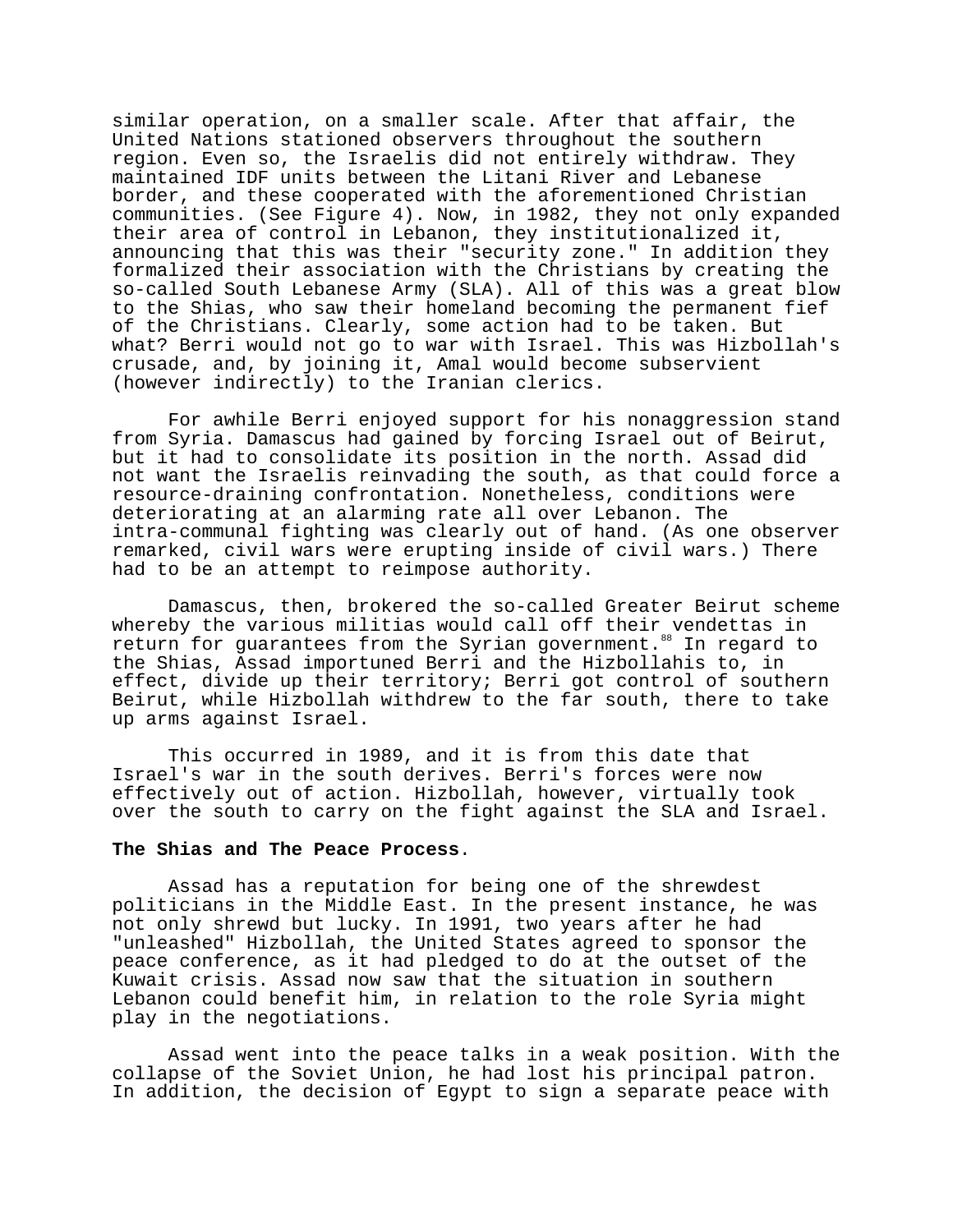Israel had taken away Syria's military option-- without Egypt, Syria cannot possibly hope to fight the Jewish state.



To give himself leverage, Assad thought to make use of the Shias. He had always viewed the creation of the security zone as a mistake: once having taken the step, the Israelis had to defend the area, regardless. By stepping up assistance to the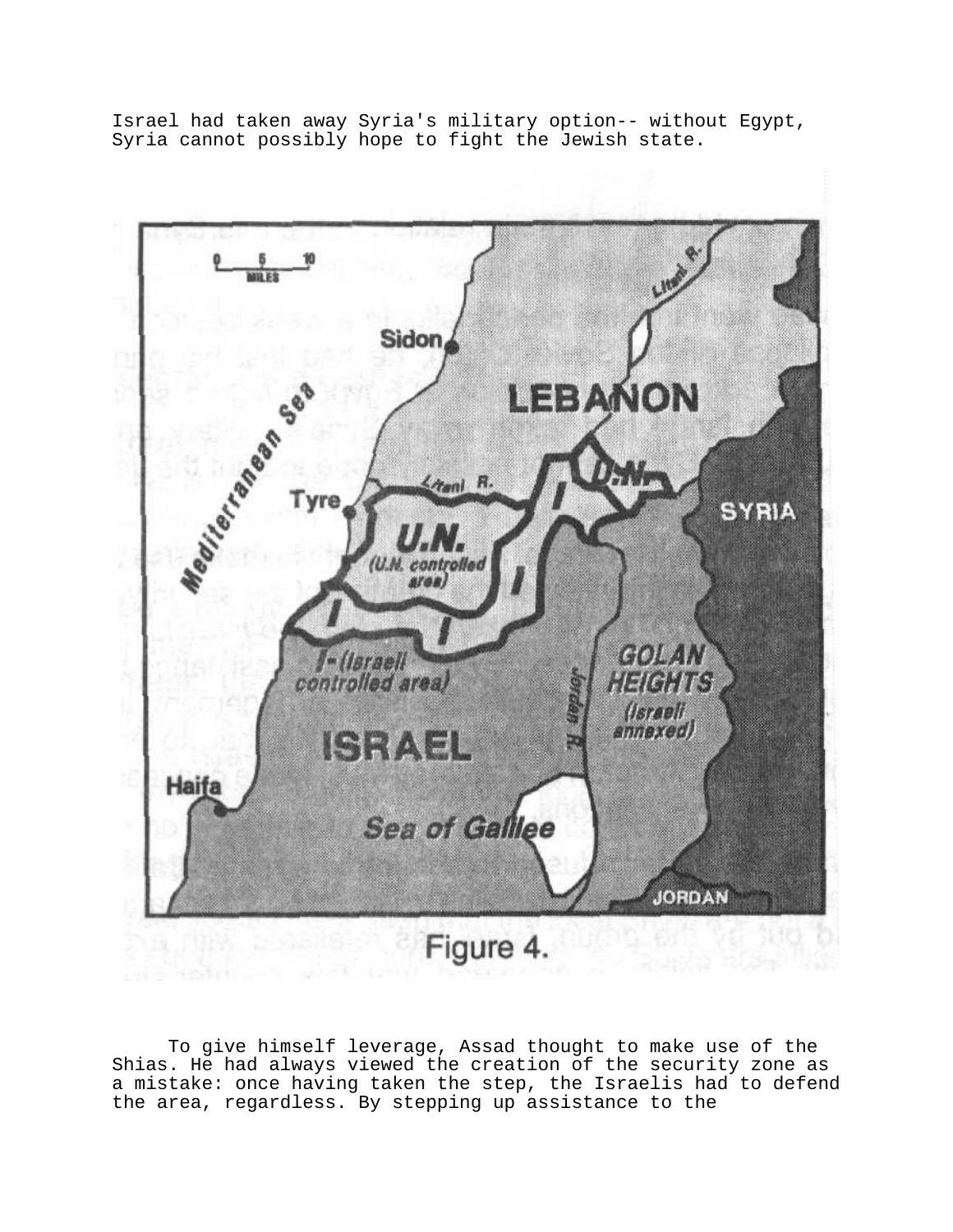Hizbollahis, Syria could challenge Israel's hegemony in the south. This would put the Israelis on notice that, to ensure stability on their northern border, they must make concessions to Syria in the negotiations.

Israel has so far refused to accede to Syria's strategy. It has rather tried to defeat Hizbollah militarily. For every ambush carried out by the group, Israel has retaliated with extreme severity. For awhile it appeared that this counter-strategy would be effective, but then, in 1993, the Hizbollahis began to show surprising efficiency in their attacks. Moreover, they had been equipped with extremely sophisticated weapons, with which they took a high toll on both the IDF and SLA.

The Israelis then undertook their most devastating assault on Lebanon since the 1982 war. In July 1993 they launched Operation Accountability, in which they fired some 25,000 rounds of artillery into southern Lebanon. They kept this up for seven days, causing some 250,000 Shias to flee the south to Beirut (with civilian casualties of 150 killed, over 500 wounded).

In effect, the Israelis have opted for a policy of firmness, the same strategy that they used in Gaza and on the West Bank. In the author's view this is a mistake. Force does not work against the radicals; excessive force is counterproductive.

We are now in a position to assess Hamas and Hizbollah. What is it about the two groups that makes them so troublesome? Why is it that policies that have proven successful in other, similar circumstances, do not seem to work against them?

### **The Secret of the Radicals**.

Israel meant Operation Accountability to teach the Hizbollahis, and the Shia community, a lesson. By launching a devastating military riposte it believed it could break the community/radical tie.<sup>9</sup>

The strategy did not work. The Hizbollahis waited, and when the IDF had pulled back across the border, they reinfiltrated the zone. Within weeks they carried out another ambush, in which nine IDF soldiers were killed.<sup>91</sup> This was the most the Israelis had lost in a single engagement since the 1982 invasion. Significantly, the local community of Shias made no objection to this; it did not condemn the Hizbollahis for taking the action they did.

Israel should have seen that the local Shias are not a factor in this equation. To be sure, many young Shias are allied with Hizbollah. However, even if all the local youths were to abandon Hizbollah, it could still carry on its war against Israel.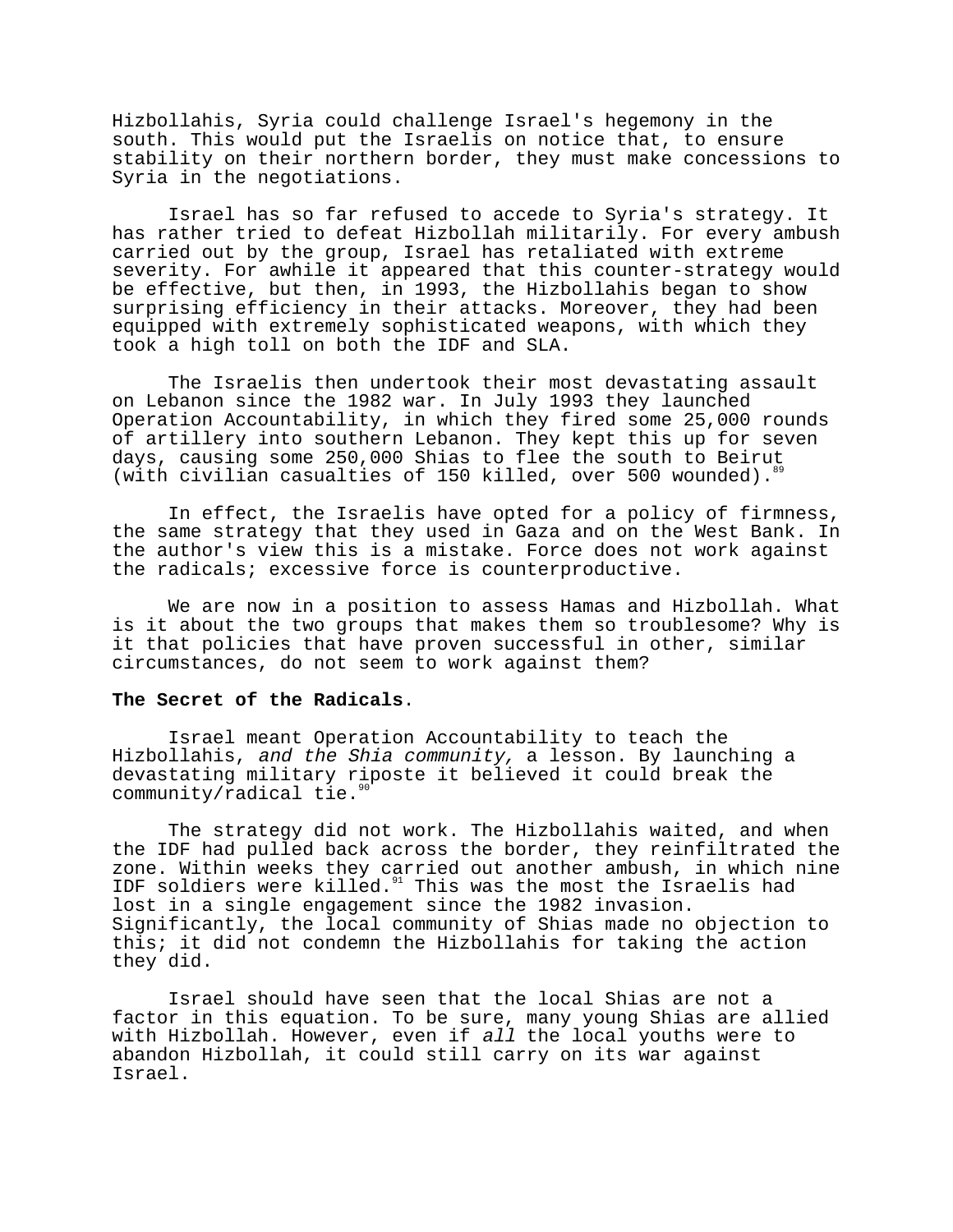Hizbollah is the only option available. After the end of the Lebanese Civil War, the militias of all sects became inactive. This means that large numbers of erstwhile militiamen no longer have anything to do. Lebanon's economy has never recovered from the devastation of the war; there are no jobs. It would be a rare youth who would turn down Iranian pay for fighting the Israelis. Thus, all that is required to keep the fight going is a core of true believers (mujahadeen) to direct the conflict, and recruits can be had in practically endless supply.

And so the situation has unfolded. The Hizbollahis have mounted continuous ambushes, both against the IDF and SLA. Periodically, the Israelis retaliate. But this does not resolve anything, as the Hizbollahis soon attack again. It has so far proven impossible to break the cycle of violence.

The ability of the Hizbollahis always to find recruits is the secret of their power, and this goes for Hamas as well. Conditions in the occupied territories feed revolt. Widespread unemployment, general insecurity, enormous numbers of youths with nothing remunerative to occupy them--these are factors that drive desperate measures. The religious forces have seen the potential of this situation and exploited it. They have brought the struggle down to the street, turning it into a mass phenomenon, where formerly--if anything--it was an elite affair.

That certainly is the way it was under the PLO. The PLO has a leader, Arafat. He is surrounded by counselors who are all--as he is--professional revolutionaries. These men give orders, which they expect to be obeyed. The organizations of Hamas and Hizbollah are not at all like this; they are much more loose.

Indeed there is very little hierarchical about either the Hamas or the Hizbollah movements. $92$  The author was struck by how many times he was told this while in the area. In Gaza particularly, people would comment that Hamas has no bureaucracy, and they would say this with obvious wonderment, as though this were a fact of tremendous importance. Moreover, the implication appeared to be that, not having one, meant that Hamas was not corrupt.

If Hamas and Hizbollah have no structure (or at least none that is very complex) how have they been able to achieve all that they have? Ideology. They have formulated--in terms that the youth can comprehend--a rationale for going on with the struggle.

The message of Hamas and Hizbollah is direct and compelling: the armed struggle is everything, and everyone is in the struggle. One makes the revolution by the simple expedient of joining up, or (which amounts to the same thing) by taking the gun.

The fundamental concept driving all of this is *jihad,* a fertile idea, which few westerners seem capable of understanding.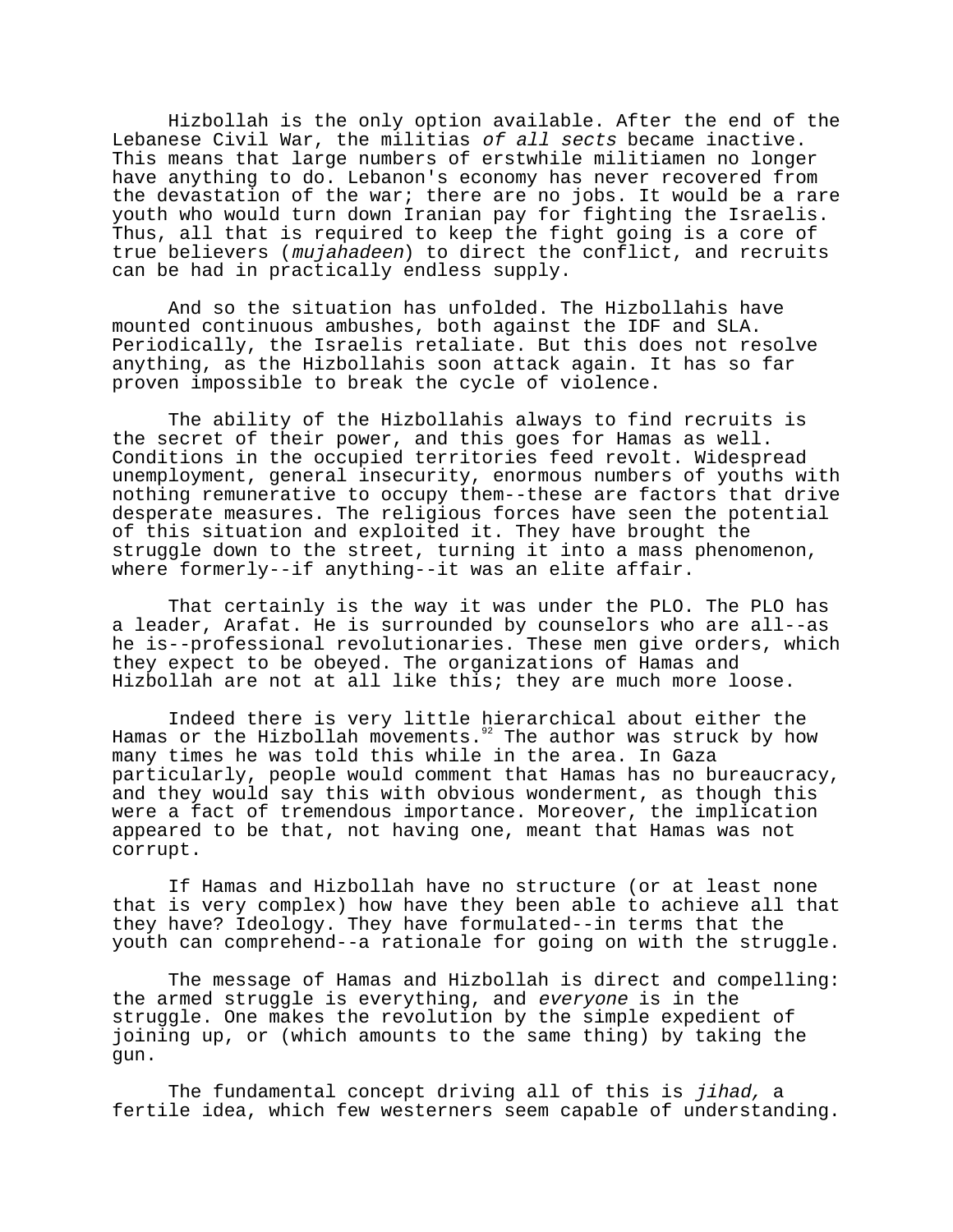Jihad--as the radicals construe it--is a way of personally empowering oneself. The jihadists take the position that Muslims are obliged to fight enemies of the faith, and they do it without either the support or hindrance of a higher authority. In other words, defending the faith is something that one does on one's own authority.<sup>9</sup>

To this basic concept, the radicals have wedded a corresponding idea of the ummah. The ummah is the worldwide community of the faithful, which, the radicals say, is under assault by the West. Thus the combined message of the radicals is to defend the faith by preserving--and where possible--enlarging the boundaries of the ummah.

Thus the youths who pour into the streets of Gaza and the West Bank hurling rocks at IDF units could be said to be performing jihad, because they are denying the Israelis access to the ummah, or rather, to space claimed by the community of the faithful. That space may be only a neighborhood, a quarter, a qasbah, but it is Muslim ground, and as such sacred and worth defending, even unto death."

This seems a justified interpretation based on what is occurring in the territories. We have discussed the rock-throwing attacks, and described them as more or less spontaneous events. There is something else going on that is more complicated, but which seems to be of considerable importance; that is stabbings. Next to rock-throwing attacks, stabbings comprise the largest category of incidents in which the Palestinians engage. Individual Palestinians perpetrate knife attacks on Israelis in broad daylight, frequently making no attempt to defend themselves--or even to flee--after the attack has been performed.<sup>95</sup> Western aid workers, on the spot, describe these attacks as motivated by extreme frustration. Who can tell, one such worker told the author, whether the knife-wielders are doing this because they have lost their jobs, or been humiliated by an Israeli settler, or what?

This may be, but the radicals inside the Strip do not view it this way. To them, the knifings are a defense of the faith, and, indeed, when one takes the broadest possible view of the matter, there does seem to be an element of this involved. For example, early in the intifadah, a Palestinian, riding a municipal bus, wrested the wheel from the Israeli driver and drove it over a cliff, killing 11 of the passengers aboard, himself included.<sup>96</sup> Was he frustrated over a job loss? He may have been, but he took a purposeful and determined way of assuaging his distress.

Another instance--in 1991, a Palestinian drove his truck into a two Israeli cars, killing one of the Israeli drivers, and then he dismounted from his vehicle and attempted to kill another Israeli with a tire iron. Ultimately the man was shot to death by bystanders.<sup>9</sup>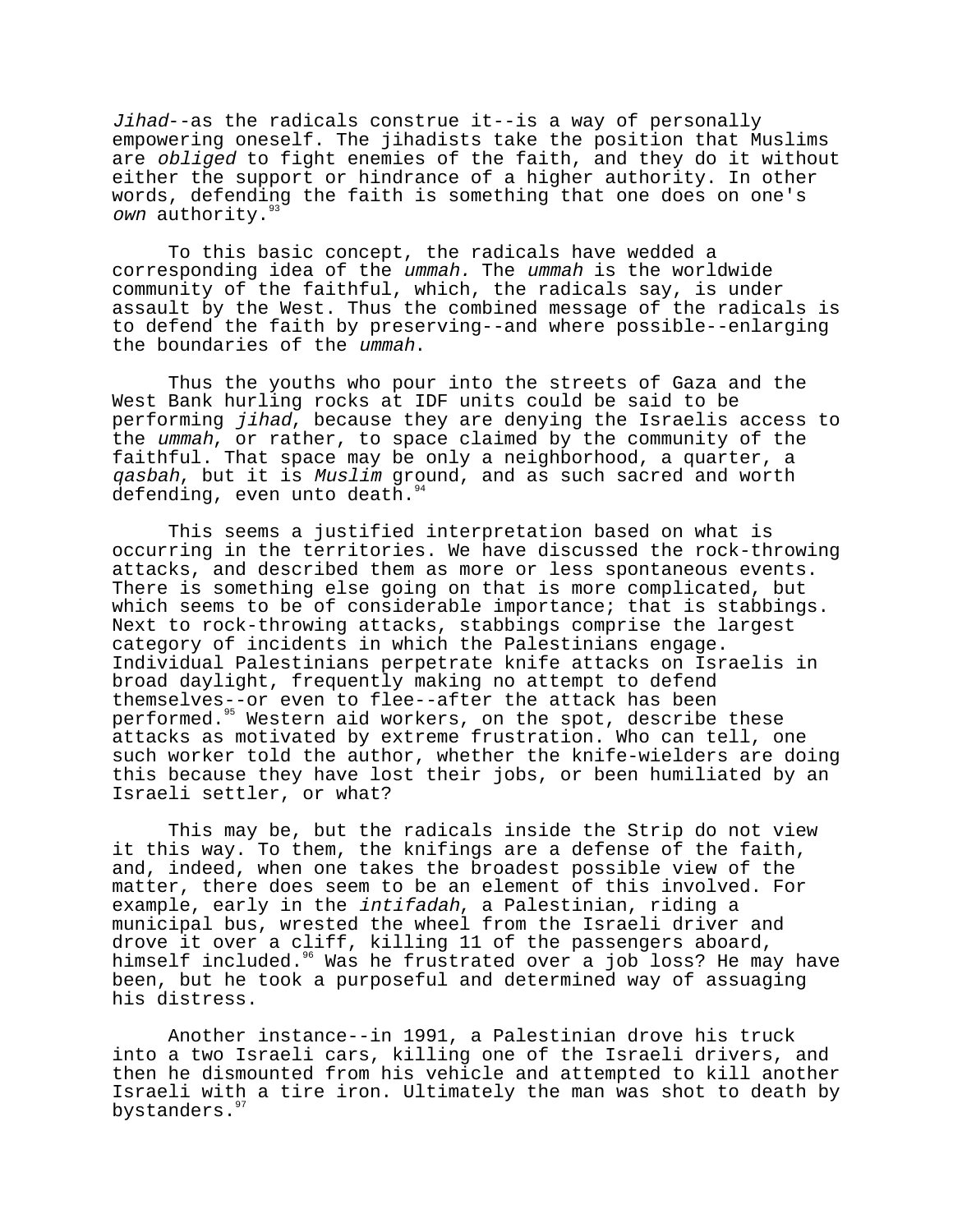Indeed, the incident in December 1992 that set off the deportation of 418 alleged Hamas members (the alleged kidnapping of the border patrolman), can be seen as jihad, inasmuch as it too was apparantly done on inspiration.

Until 1992, instances of impulse killings were rare and could be dismissed as aberrations. However, by 1993 the toll from such incidents had increased alarmingly. By March of that year 15 Israelis had died at the hands of knife-wielders. This so disturbed Rabin that he ordered the complete closure of the territories; henceforth no Palestinian could enter Israel to work. Indeed, the very day that Rabin announced the ban, an Arab youth, armed with two knives, stabbed nine passersby (killing two) in south Tel Aviv. This was a particularly unsettling incident because it took place in Israel proper, i.e., inside the Green Line.<sup>98</sup>

The objection has been raised that stabbings and such cannot possibly be jihad. After all, jihad is a concept with which the West has some familiarity. Western scholars have discussed it in terms of an actual holy war, something that conjures up the picture of massed tribes sweeping across the desert, a la Lawrence of Arabia and the march on Damascus. In the author's opinion this is an out-of-date view; jihad, as it has come to be practiced throughout the Middle East today, is a much more complex phenomenon. At any rate, this is part of the problem: we know far too little about Muslim practice; if we are to cope with mounting violence in the region, we have to better understand what is going on there. $99$ 

One last point to be made in this connection: Hamas seems definitely to be part of the jihadist movement. Hizbollah is a more problematical case. Inasmuch as the Hizbollahis identify with the Iranians this would be natural. The Iranians have had a successful religious revolt, and they have done it within the context of Shia Islam. Therefore, the Iranian experience, and indeed, the experience of all Middle Eastern Shias, is somewhat set apart from that of the predominant Sunni community.

But in the long run the Sunni community is potentially the greater threat to the West (if only because of the enormous numbers of Sunnis worldwide). At present there seems little likelihood of a Sunni revolt, on the order of that carried out by the Iranian Shias in the late 1970s. At the same time, however, the appearance of so many of these jihadist organizations, among so many widely separated Sunni communities in the Middle East, is disturbing.

The Islamic groups in Egypt, the Islamic Action Front in Algeria--these are all pursuing a course remarkably like that of Hamas and the original jihadists in the occupied territories.<sup>100</sup> How all these groups came to be, and why they are all coming into being now, are questions which will have to be answered. One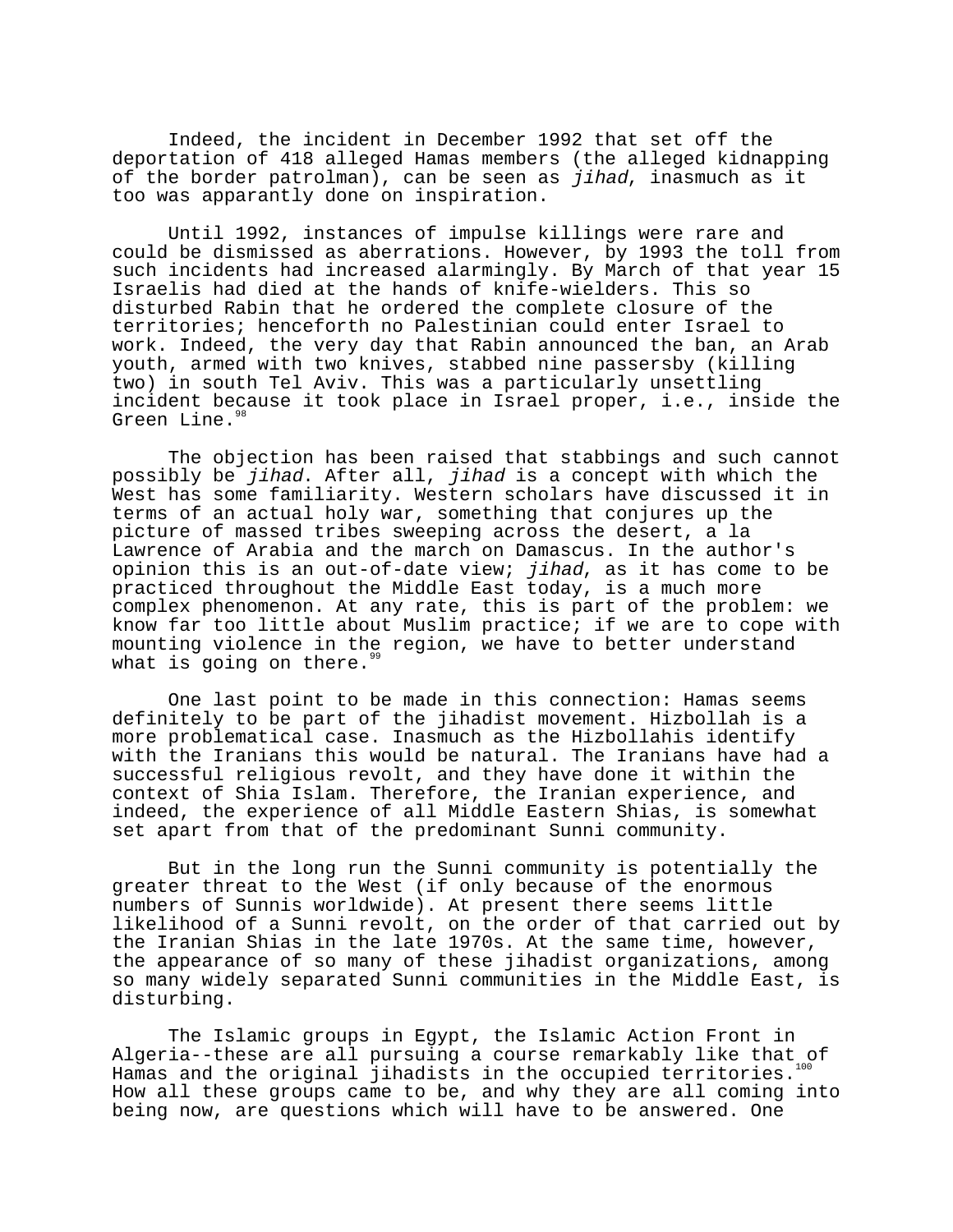thing seems certain, however; it does not appear that the activity is being masterminded by a controlling entity. It would be convenient if this could be proved, but, on the basis of the evidence produced to date, this has not been be shown.

At the same time, it should be stressed that moderate opinion among the Arabs is apparently abhorred by the jihadists. The middle class throughout the Middle East and the Magreb, the Arabs of the Gulf, and the traditional leadership of the PLO are all very much against this developing radicalism. And this brings us to the final section of the study, wherein we recommend ways of combatting the phenomenon. We will focus here on ways to counter Hamas and Hizbollah, the subjects of the study.

### **Recommendations**.

After the announcement of the Declaration of Principles, Hamas and Hizbollah kept a low profile, allowing the peace process to unfold without obstruction. Clearly this was a stance imposed on them by their followers. The Palestinians and the Shias in southern Lebanon want the talks to succeed because, they feel, this will improve their economic situation, and for them this is the only thing that matters.

As long as it appeared that the talks were on track, and matters were progressing smoothly, the radicals made no attempt to interfere. They were mindful of the popular will that wanted to wait and see how things would develop. Sabotaging the peace process, which the people were banking on, was not a step which anyone on the radical side wanted to take.

However, just recently Hamas perpetrated an outrageous series of attacks. In one instance two young militants shot wildly into a Jerusalem street, killing two passersby. Right after that, a suicide bomber blew himself up in a bus in Tel Aviv, killing 23 people. The Israeli government reacted to this with intense anger. It broke off talks with the PLO, believing (erroneously as it turned out) that the PLO indirectly had contributed to the atrocities.

Subsequently, Rabin issued his official explanation of what Hamas was trying to accomplish. It was, he said, trying to sabotage the peace talks. We might have expected him to say something like this; he is, at the moment, focussed on the talks, and is doing all that he can to bring them to fruition.

But, if one reads the statements of the various Hamas leaders--particularly those issued right after the bus affair- they are saying something quite different.<sup>101</sup> They are expressing satisfaction that, by the attacks, the honor of the Palestinian community has been redeemed, after the Hebron massacre. It appears that this is what is motivating Hamas. Hamas has taken on itself the responsibility of avenging the community for attacks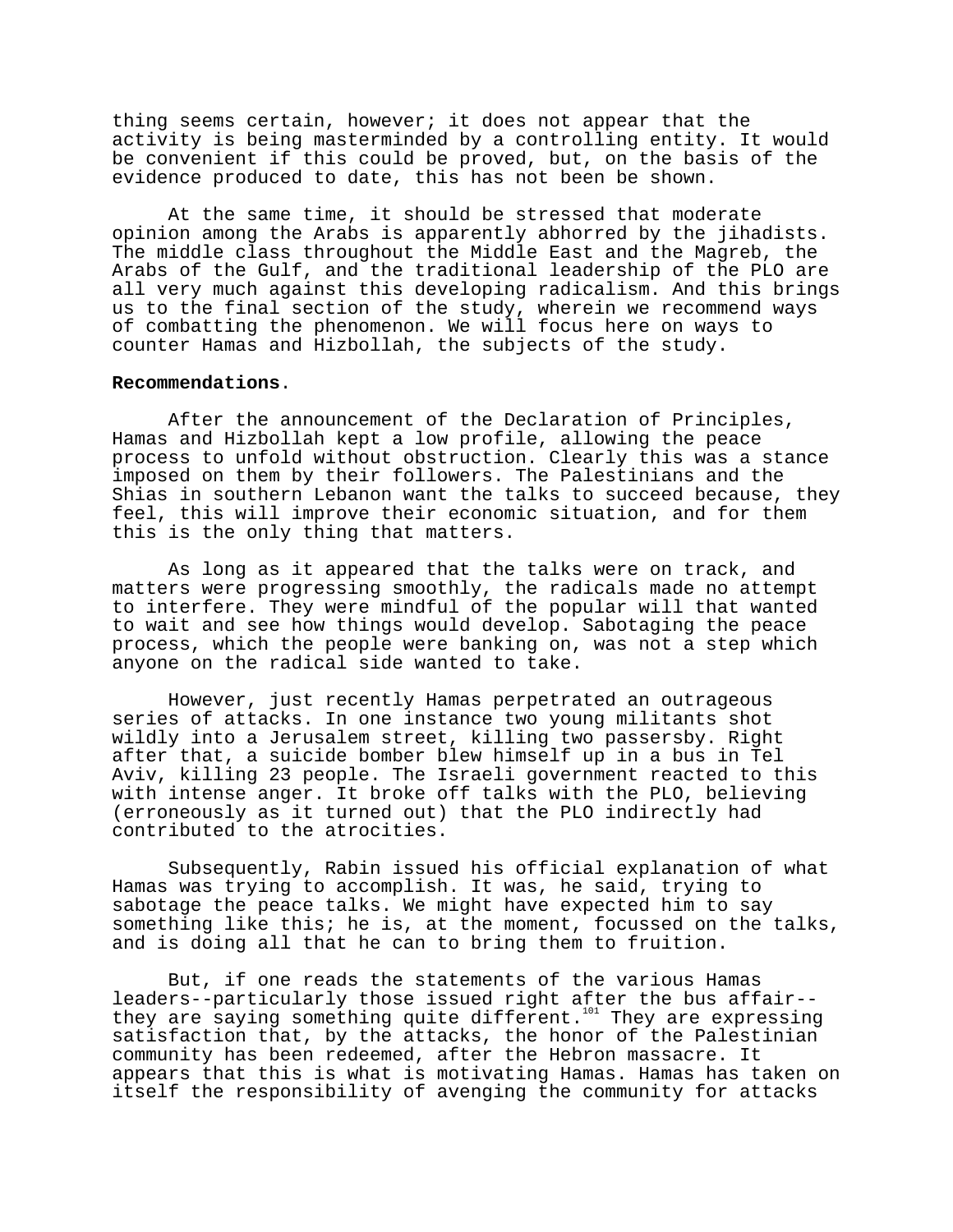by the Jewish settlers. Indeed, at the time of the Hebron affair, Hamas said it would retaliate, and it would not be satisfied with a single retaliatory action; it would deliver repeated blows to the Jewish community.

The resistance against Israel has called forth a counter-resistance among the Israeli religious forces. The two groups are fiercely engaged in pursuing their personal vendettas, unmindful--or disdainful--of attempts by the peace makers to resolve this bitter struggle.

It seems to the author that the fight between the religious forces has taken on a life of its own. It is not that the two sides--settlers and Hamas operatives--are deliberately trying to sabotage the talks; it is that, for them, the talks are secondary. What really counts for the radicals--on both sides--is destroying the enemy, or at least paying the enemy back for every blow that has been inflicted.

In line with this, the recent kidnapping of an Israeli soldier--and his subsequent killing--can be seen as activity unrelated to the peace process. The Hamas operatives that seized the Israeli were not--as Israeli officials maintained--trying to derail the talks by their action. They wanted Israel to release jailed Hamas members. Israel, after initially having promised to let them go as part of the Declaration of Principles, then reneged, and, since Arafat seemed incapable of inducing Rabin to make good on his commitment, Hamas took this way of trying to force the issue.

Ultimately, the real danger that the peace makers must face is that this struggle will degenerate into a religious war. If that happens, it will become vitually impossible to control events. Already some quite elemental passions have been let loose. The Temple Mount Faithful, Hamas, and groups like these, are not receptive to reasoned argument. If they come to dominate the struggle, chances of peace will fade away to nothing.

U.S. policymakers should be alert to this possibility, and do all that they can to keep this from happening. This means supporting the responsible forces, primarily the PLO. Americans must see that the PLO stands for compromise, and ultimately, hopefully, a peaceful solution. The alternative to it is Hamas, and violence. This brings us to another related matter, which bears upon the ability of the PLO to defuse the violence.

A major area of vulnerability in the process involves the youth, particularly the gang leaders who took charge of the intifadah under Israeli domination. If the PLO is to pacify the areas under its control, it must take care of this element; it needs to co-opt the youngsters, and to do so in a way that they will accept. The youths want permanent jobs with some status connected to them. Arafat is moving toward supplying this need. However, a complication has arisen which could block his efforts.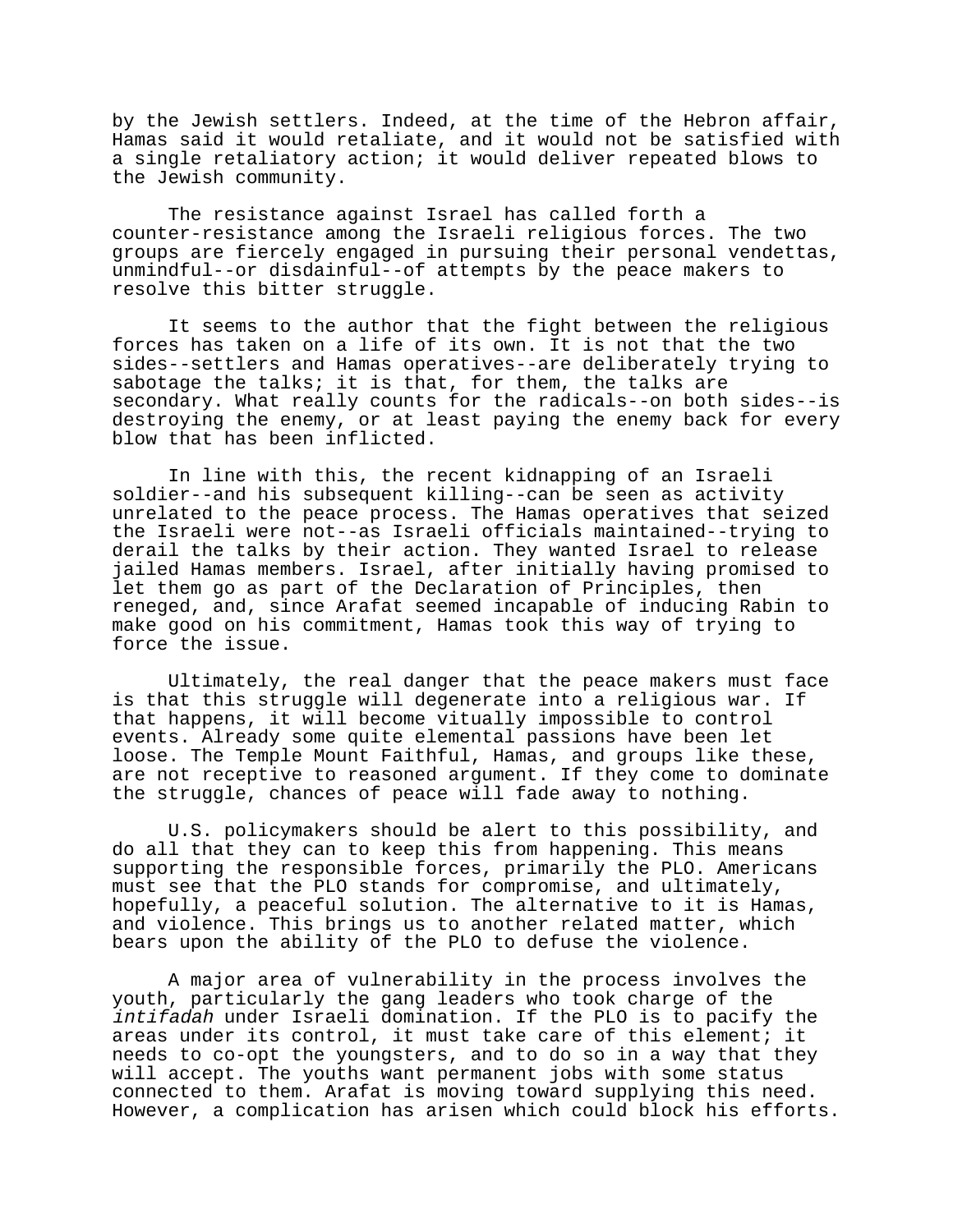The International Monetary Fund (IMF), which is financing the PLO administration, insists that Arafat submit detailed project statements, which the IMF officials intend to scrutinize carefully.

From a good-government standpoint this may make sense, but it is not the way things are done in the ghetto. It would be more practical to allow Arafat to proceed however he deems fit. Let him pay whomever he believes is worth supporting, whether that individual is performing any useful labor or not. This type of behavior is something the street understands, i.e., deferring to the community's true leaders, those who by their actions can ensure the success or failure of an undertaking.

U.S. policymakers must appreciate the role that the PLO has agreed to play in pacifying the territories, something that not even the Israelis could accomplish. It is a really dirty job that Arafat has taken on. The only standard he should be held to is to succeed; how he does it should not be an issue. If, later, it develops that Arafat cannot do the job, other arrangements will have to be made. But to expect the PLO to perform while under close supervision by the IMF (or anyone else for that matter) is unrealistic. This is not the sort of activity that can be micro-managed from IMF headquarters in Washington.

In line with this, another proposal has been put forward that needs consideration. It has been suggested that a way be found to entice Hamas and Hizbollah into the talks. Some western commentators believe that this is possible. They think concessions to the radicals will induce them to act responsibly.

The author does not see the point in this. If the theory outlined here is correct, the radicals are incapable of acting responsibly. Only if they had control of the territories could they do so, and we have seen that they do not have anything like this authority. The radicals can enflame the mob to violence, but that appears to be about the limit of what they are capable.

Moreover, why should they get involved, when to do so would mean abandoning a strong position, which to date has proved immensely successful? The radicals are seen as the alternative to the PLO. To join the peace talks they would have to give up this role; they would have to concede the direction of affairs to Arafat, and this would virtually end their usefulness to the community. U.S. policymakers should forget the radicals and keep their focus on the PLO; that is the key to success. Any hope of involving the radicals is a delusion.

The above recommendations relate specifically to the role of Hamas and Hizbollah in the peace process. Clearly, however, the groups have a significance beyond the immediate concern of the talks. They can have an enormous impact on U.S. interests in the whole Middle East area.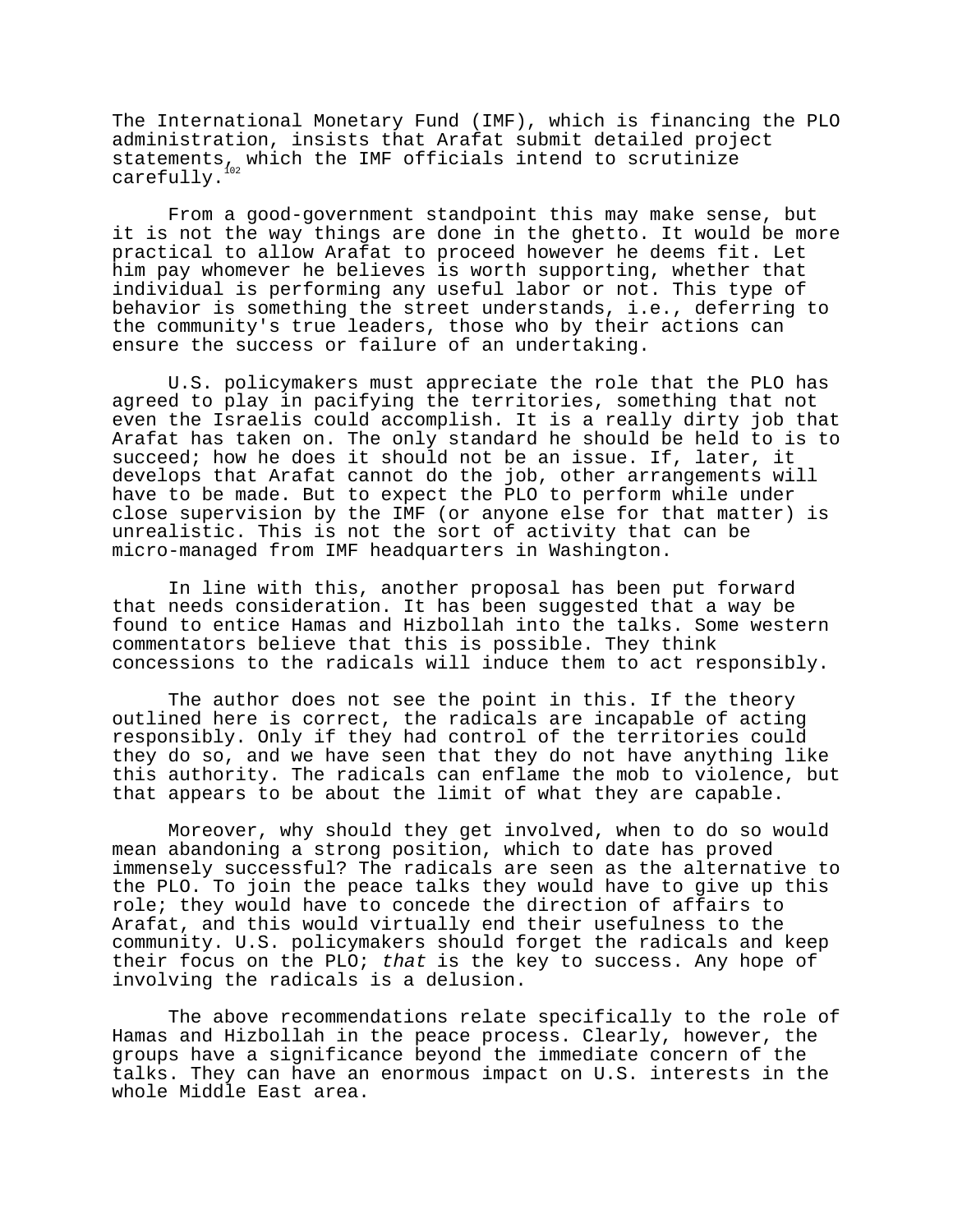Hamas and Hizbollah are true radical organizations, in the sense that they are out to destroy the system. They do not seek to reform it. They may want to step into the shoes of the present rulers, but they certainly will not maintain their pattern of rule, should they take over.

To the degree that America's security position is buttressed by having strong, friendly states in the Middle East, Washington has an interest in preserving present arrangements. Just now, there seems little likelihood of a widespread revolt. This is because of factors alluded to above, namely the repugnance of middle class elements for what is going on.

If, however, economic conditions in the area continue to deteriorate, the attitude of the middle class will cease to count for a great deal. Indeed, the class is growing increasingly restive. The middle class in Algeria, for example, is apparently set to emigrate to France, should the violence there continue. Egypt recently witnessed a most ominous development. It was shown that elements of the army have become implicated with the radicals.<sup>103</sup> It must not not be forgotten that religious conspirators in the army killed former president Sadat.

It would be a catastrophe if one of America's allies succumbed to the religious forces, as did the Shah of Iran in 1979. This would provide the radicals with a base from which to expand their influence. Moreover, should the radicals take over anywhere in the area, this would enhance their credibility; the prospect of a radical religious government might then not seem so remote to many.

In analyzing this situation, U.S. policymakers must be aware that among the Muslims there are elements that are peaceable and disposed to the West, and those that are unalterably opposed to western influence. The latter category comprises groups like Hamas and Hizbollah. The subversives are not like the conservative sheikhs of al Azhar in Egypt, or the ulama of Saudi Arabia. Whereas the latter could easily be led to cooperate with the United States, the radicals would never do so. In the radicals' eyes America is the Great Satan, and now--with the Soviet Union gone--the principal enemy of the faith.

One other matter, which directly involves Americans, should be considered. The Israelis appear to have developed a fail-safe option to try if the PLO does not succeed in taking control of the territories. By way of concluding the study, we will discuss that now.

### **Americans on the Golan**.

Recently the Israelis proposed that the United States consider stationing troops on the Golan Heights, as a way out of an impasse in the peace talks.104 It appears that Syria and Israel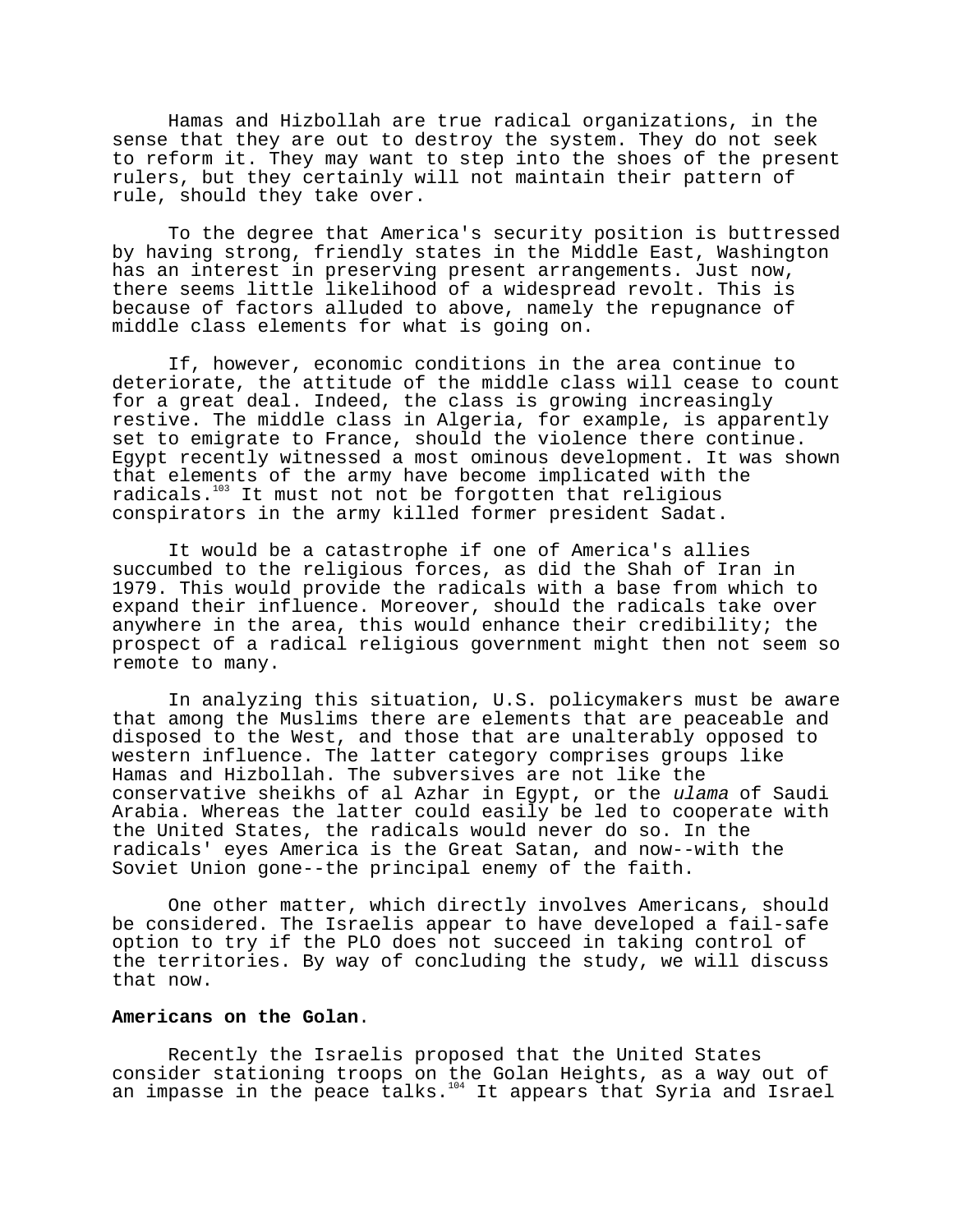are deadlocked on the question of Israeli troop withdrawals. Syria wants the Golan returned immediately; Israel appears to want to hand it over in phases, and only after Syria has agreed to establish diplomatic relations with the Jewish state.

Since, apparently, neither side will budge on this, Israel has suggested putting U.S. forces on the Golan. Supposedly this would overcome Syria's fear that Israel, after initially having agreed to withdraw, would later change its mind. U.S. troops on the Golan would also reassure the Israelis that Syria would not attack from there, the American forces serving as a trip wire. The stay of the Americans would be prolonged, perhaps as long as 20 years, and, although they might be part of a U.N. force, they would be the centerpiece, probably in brigade strength.

There is some controversy over this proposition. There are those who contend that such talk--of a U.S. force serving as a tripwire--is meaningless. Should the Israelis and Syrians decide to make peace, they certainly will do everything in their power to see that it succeeds. The likelihood of Americans being at risk from either side is not worth considering. Indeed, an American presence on the Golan would be merely symbolic, a sign of superpower backing for a deal that both sides know to be in their best interest.

At the same time, however, others contend that American peacekeepers would be exposed to danger, given the volatility of local conditions. For example, President Assad apparently had a heart attack in 1983, and subsequently fears have been expressed about his continued good health.<sup>105</sup> Were he to die, would his successor be disposed to cooperate with Tel Aviv, or would he seek to reassert the traditional enmity of Damascus towards the Jewish state? No one knows the answer to this, because there does not exist at present any clearly designated successor to Assad, should the aging leader pass from the scene.

A similar problem exists on the Israeli side. Israel is divided into two opposing political camps. There is the nationalist Likud Party, and the dovish Laborites. The leader of Likud has said, publicly, that he does not feel bound by any concessions made by Labor to Damascus, and, were he to be elected Israel's prime minister, he might seek to renegotiate the terms of a Labor-brokered agreement.<sup>106</sup> Were that to happen, what would be the reaction of the Arab populations in the occupied territories? Might they not take out their rage and frustation on the American troop units in the area, as they did in 1983 in Lebanon? After all, Washington has sponsored the peace process from the very first, and is, in the minds of the natives at least, responsible for its implementation.

The author believes an American force on the Golan is nearly inevitable, given the apparent willingness of the Administration to support the proposal.<sup>107</sup> Therefore American military commanders should prepare themselves for this eventuality. At the same time,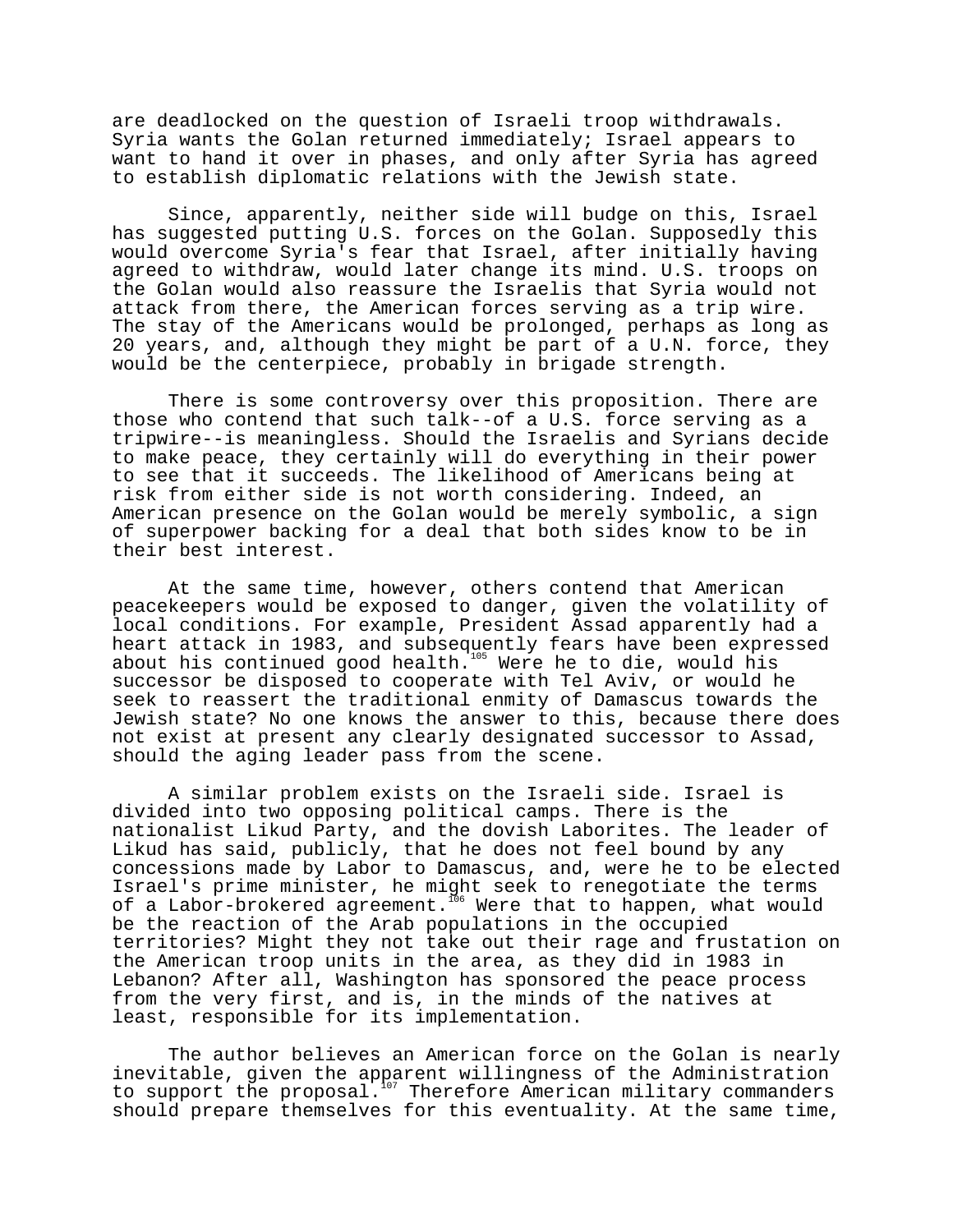however, the modalities of the operation should be carefully considered, with the idea of safeguarding U.S. forces kept uppermost in mind.

The author feels that a commitment to station American troops on the Golan should not be open-ended. A definite period should be specified, preferably not too long. In addition, it should be possible to withdraw the troops quickly and completely without causing the peacekeeping force to disintegrate.

There are at present United Nations forces in place throughout the region. It would seem desirable to exploit this situation. For example, an American contingent on the Golan could become part of UNDOF (the United Nations Disengagement Observer Force). The Americans would be there to support UNDOF, but would not take over. Then, should the U.S. Congress--for whatever reason--decide to bring the troops home, this could be done expeditiously.

Moreover a small, truly symbolic, U.S. force would be desirable from another angle: it would impress the parties that more needs to be done to bring about peace than simply disengage the opposing armies. This brings us to the last matter that needs to be discussed.

In the author's view the Israelis' policy on the territories is badly conflicted. They want to in-gather hundreds of thousands of Jews, turning Israel into an exclusively Jewish enclave. At the same time, they want to trade within the region, since this is a way of becoming self-sustaining economically.

The continued incorporation of Jews means making more Arab refugees (after all, the land of Israel is only so large; if hundreds of thousands of Jews come in, hundreds of thousands of Palestinians must leave). As additional refugees are dispersed throughout the area, countries neighboring Israel will become destabilized (as occurred with Lebanon in the 1970s and 1980s); countries that are disintegrating politically do not make good trading partners.<sup>108</sup>

The area cannot afford to perpetuate the present violent conditions. Stability must be achieved, and this can only come about through some sort of economic union between Israel and its neighbors. This is possible, but not until the refugee problem is resolved and a peace settlement reached with the approval of key Arab states. $^{\mathtt{109}}$ 

Ultimately it comes down to the problem of unemployed youth. The mass of young people has to be accommodated. Youths who have no hope of leading secure lives, who are deeply embittered against authority, and who can only support themselves by hiring out as mercenaries are always going to make trouble for the Israelis--and indeed for the entire West.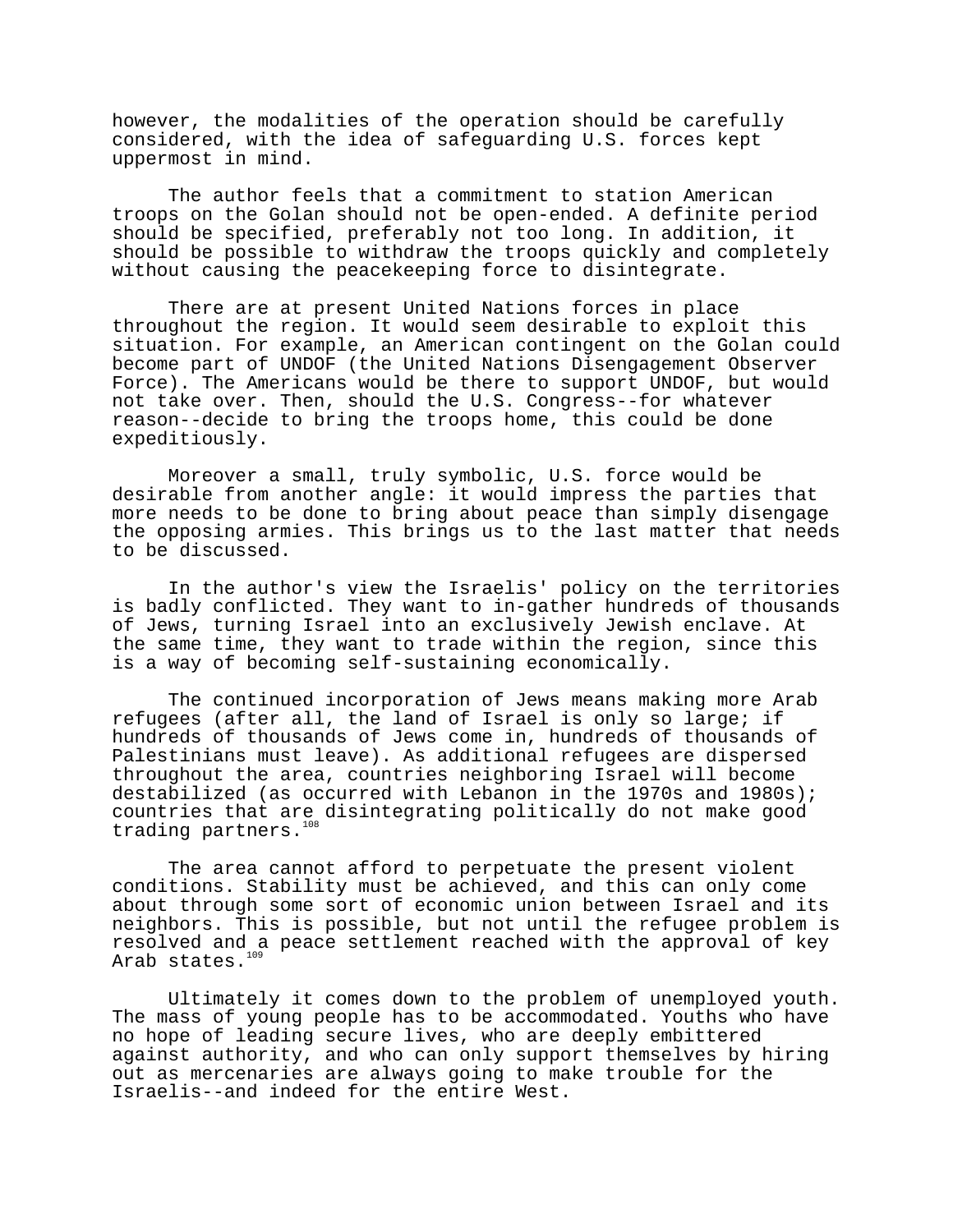Also, the Palestinians and Shias of southern Lebanon need to have their status clarified: Who are they? What are they? To which country do they belong? As long as such basic questions are not answered, the radical religious forces will continue to gain strength. These groups have found a formula to keep the region in turmoil. Effectively, then, we are in a race to find a solution before the area erupts into a holy war.

Earlier we mentioned the argument of the religious forces in Israel, that God gave the land to the Jews, and we said that this was to have unforeseen consequences. What has now happened is that the Muslims have found a counterargument-- that the ummah is sacred, and that no portion of it can ever be alienated from the Islamic community.

It does not appear there is much time left to avoid a great calamity. The author's final recommendation, therefore, is this- policymakers must not believe that the radical movement can be neutralized by cutting off support from the Arab states. The radicals will capitalize on setbacks to step up their recruiting drive. Indeed, these groups have shown, over and over, that they benefit from adversity, winning more converts.

Hamas, in particular, has proven extraordinarily resilient in this respect; it has managed to keep itself going when seemingly bereft of formal support from the Arab governments. Hizbollah, on the other hand, is very dependent on both Iran and Syria, but this does not mean that it could not emulate Hamas and develop similar innovative strategies to survive. Recently, Hizbollah ran candidates for Lebanon's parliament and was impressively successful. The organization seems to be positioning itself to continue as a political force in the area, even if Damascus--and Tehran--withdraw their aid.

Summing up--in the end, making peace in the Middle East is a problem of economics. The region cannot remain stable as long as there are growing numbers of unemployed youths who not only do not have jobs but--in the case of the Gazans--do not even have recognized political status. Efforts to resolve the socio-economic problems connected with this struggle must not be ended once a formal peace treaty has been achieved. Peace is a process that will not conclude until the area is on the road to economic recovery, after the terrible devastation to which it has been been subjected for almost a half century.

# **ENDNOTES**

1. Throughout this study the author refers to the Shias. Along with the Sunnis, they comprise the two major sects of Islam. The Shias, which are by far the smaller of the two, are also the more radical. Practically all of Iran and probably not quite half of Lebanon are Shia.

2. Hamas is an acronym standing for Harakat al Muqawame al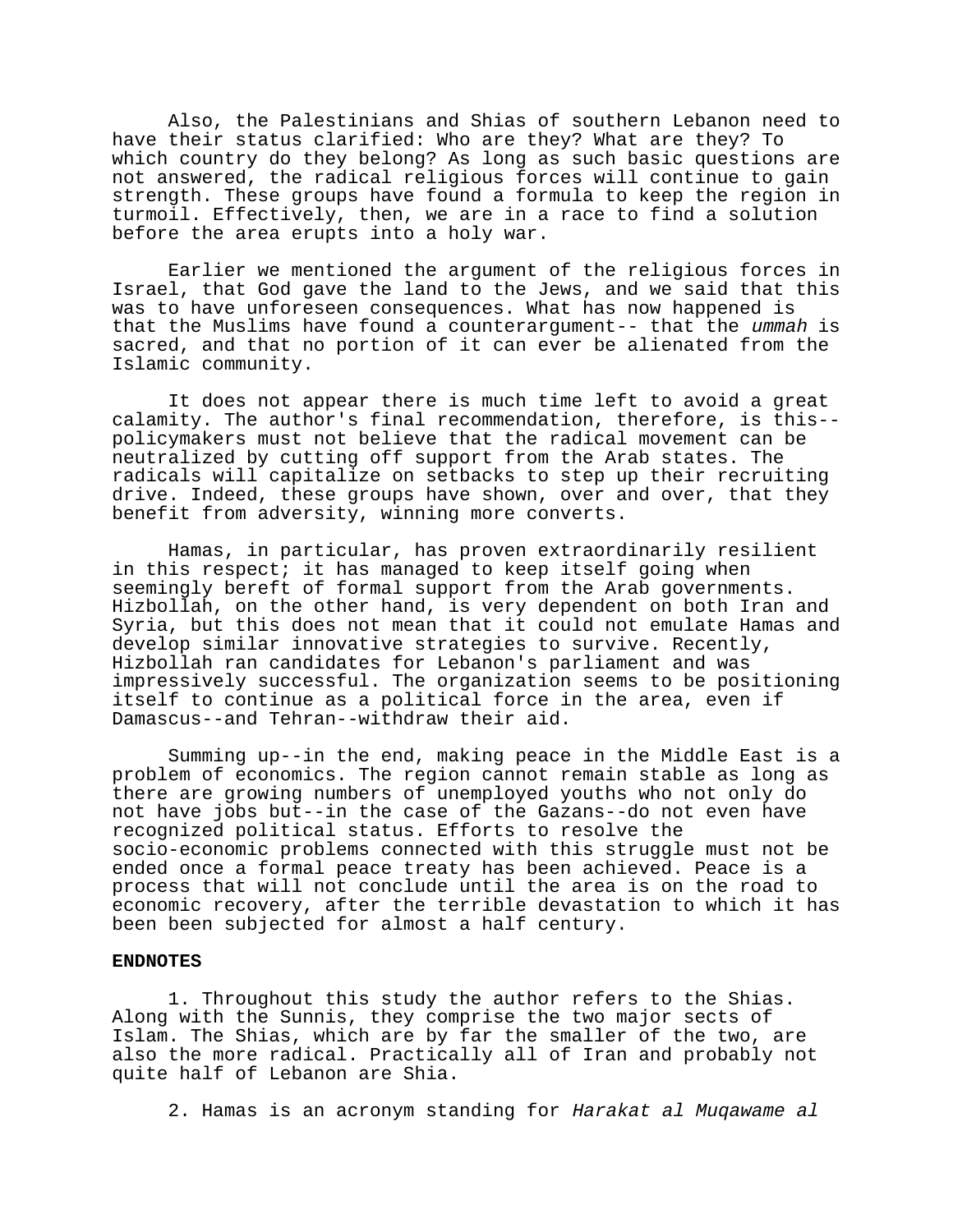Islamiya, the Islamic Resistance Movement. Until this year there was no scholarly work devoted to Hamas. This was remedied with Ziad Abu-Amr's Islamic Fundamentalism in the West Bank and Gaza, Bloomington, IN: Indiana University Press, 1994.

3. The areas seized by Israel were the Sinai Desert, Gaza, the West Bank, East Jerusalem, and the Golan Heights. The Israelis returned the Sinai to Egypt after the 1973 War, and they have annexed Jerusalem and the Golan Heights.

4. Sara Roy, in an article in Journal of Palestinian Studies, "Gaza: New Dynamics of Civic Disintegration," Summer 1993, says, "The immense economic pressures imposed upon the Gaza Strip become even more acute in light of Gaza's extremely high population growth of 4 percent per annum. Last year the refugee community alone, which comprises 73 percent of the total population, grew at a rate of 7.3 percent, giving the territory one of the highest population densities in the world. In 1992, according to conservative estimates, density levels exceeded 9,300 people per square mile when measured in terms of lands available for use by the Arab population. Density levels among the Jewish settler community in the Gaza Strip, by contrast, averaged 115 people per square mile of available land."

5. The Middle East and North Africa, 1992, 38th edition, 1991, London: Europa Publications Ltd., 1991. Also Roy, "Perhaps the most telling and frightening indicator of Gaza's growing fragmentation and imminent breakdown is the traumatization of the youth. Close to 70 percent of the Gaza Strip population is twenty-five years of age and younger, and have known nothing but occupation. Just under 50 percent are fourteen years or less, and have spent their formative years during the uprising."

6. Statistics cited from bulletin of the Public Information Office, United Nations Relief and Works Agency-Gaza, which quotes the Registration Statistical Bulletin, Third Quarter 1993, Relief Services Division, UNRWA Vienna. Also see "Further Arabs Banned," The Jerusalem Post, November 12, 1990, in Foreign Broadcast Information Service (FBIS)-Near East and South Asia-90-220, November 14, 1990. This article says that as of this date 110,000 Arabs from the occupied territories were working in Israel.

7. See Don Peretz, Intifadah: The Palestinian Uprising, Boulder, CO: Westview Press, 1990, p. 27. Also "Bethlehem Mayor on Intifadah, `Bad' Conditions," Paris Radio Monte Carlo, December 8, 1990, FBIS-NES- 90-238, December 11, 1990. In this interview with Bethelem Mayor Ilyas Frayj the interviewer claims the number of settlers (Jewish) has passed 100,000 in the territories. Frayj responds, "...the truth is that the settlements in the West Bank are cities, built in the most modern way with stone and cement. They are built to last." Also see "Reportage on Soviet Immigrants' Status, 1,600 Live in Territories," Tel Aviv Yedi'ot Aharnot, April 24, 1991, FBIS-NES-91-084, May 1, 1991. The article points out that 0.7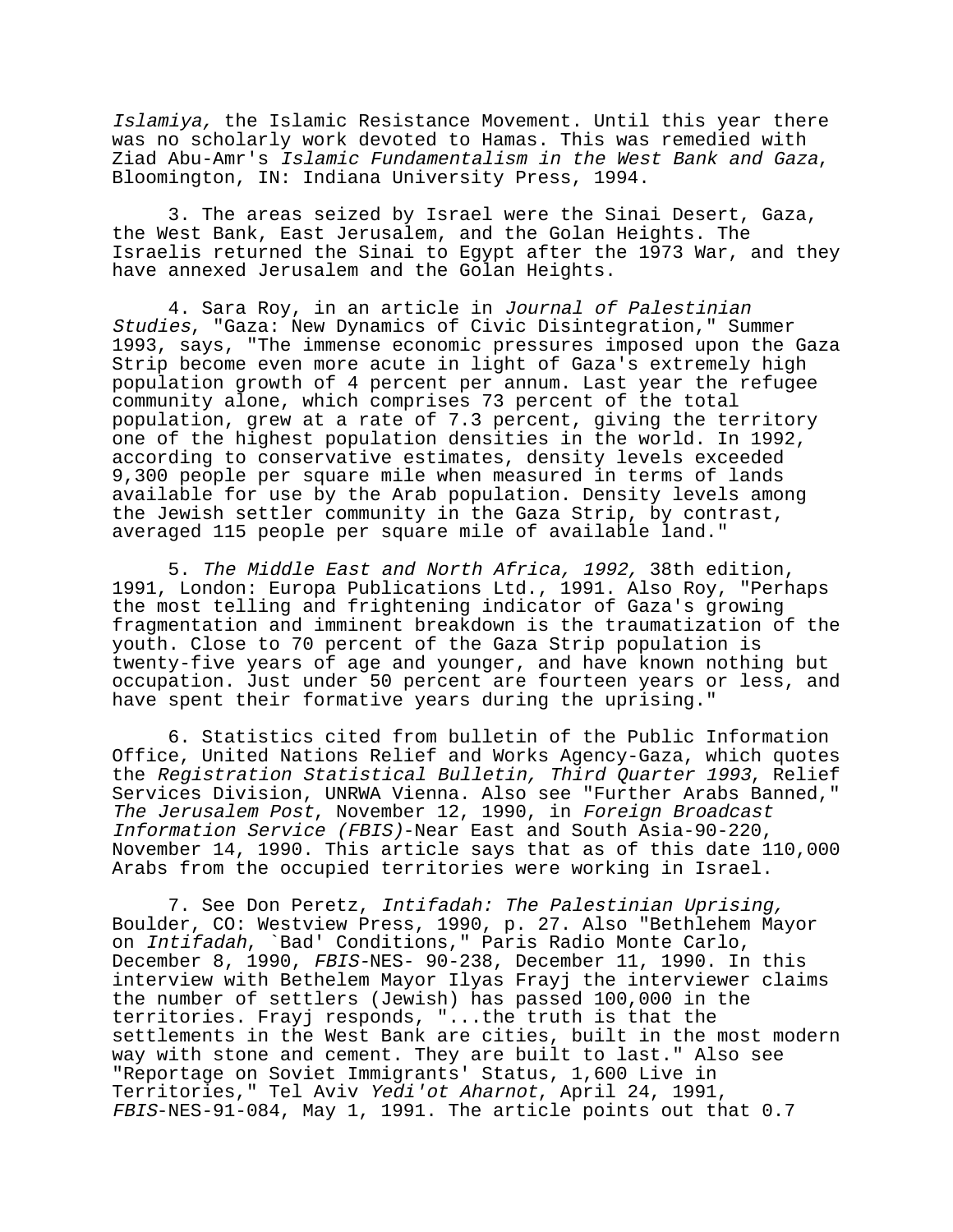percent of new immigrants who have come to Israel over the past 15 months currently reside in the territories, most of them in Judea and Samaria (the West Bank). Also see "Age, Educational Breakdown Given," The Jerusalem Post, April 26, 1991, FBIS-NES-91-084. This article says that during the first quarter of 1991, 38,400 immigrants arrived, and "from the beginning of last year until the end of last month" some 237,900 immigrants arrived in Israel.

8. See Ze'ev Schiff and Ehud Ya'ari, The Intifadah: The Palestinian Uprising--Israel's Third Front, New York: Simon and Schuster, 1989, p. 89. This was also reported to the author by aid workers in the Middle East.

9. The actual number of Jewish settlers in the Strip is under dispute. U.N. officials believe it may be as low as 1,000. They contend that many who claim residency are actually what are called "speculative settlers"; that is, individuals who have moved into the area to claim property, which they plan to realize a profit on later, either by selling it, or by allowing the Israeli government to buy them out, should the land ever be returned to the Arabs. These speculators do not necessarily live in the Strip, but elsewhere.

10. Attacks are also reported on the Israeli side. The author was told by aid workers that residents of one settlement are known to stone cars of passing motorists. According to the officials, these were American immigrants, from New York City.

11. For example, during the period the author was in the Strip the body of a man was found hanging in a tree across from the entrance to the Islamic University. There was no note or anything to indicate why he had been killed. There would not be an investigation, the author was told, and so this would enter the books as a collaborator killing.

12. This problem of whether indeed these are political crimes is difficult to sort out. They may, in fact, be crimes of passion, or inter-family feuds. At the same time, however, it is clear that many persons believed to be collaborators are being murdered. Two anecdotes will suffice to show this. The author was told of the case of a man dumped in front of UNRWA headquarters, on the point of death. When an ambulance was summoned, the driver asked why he had been called--"This man is a collaborator." When the driver was compelled to take the man to the hospital, the doctors there treated him, but professed surprise that the UNRWA officials would be concerned over a known collaborator. In another instance, a teacher in a school in Gaza was killed, and, when a U.N. official suggested counselling for the teacher's pupils, the school's administrators said that this would not be necessary--the man was a collaborator; the children knew it, and hence they were not in the least surprised. Such tales would appear to show that among the Gazans collaborators are known, and when killed not generally mourned.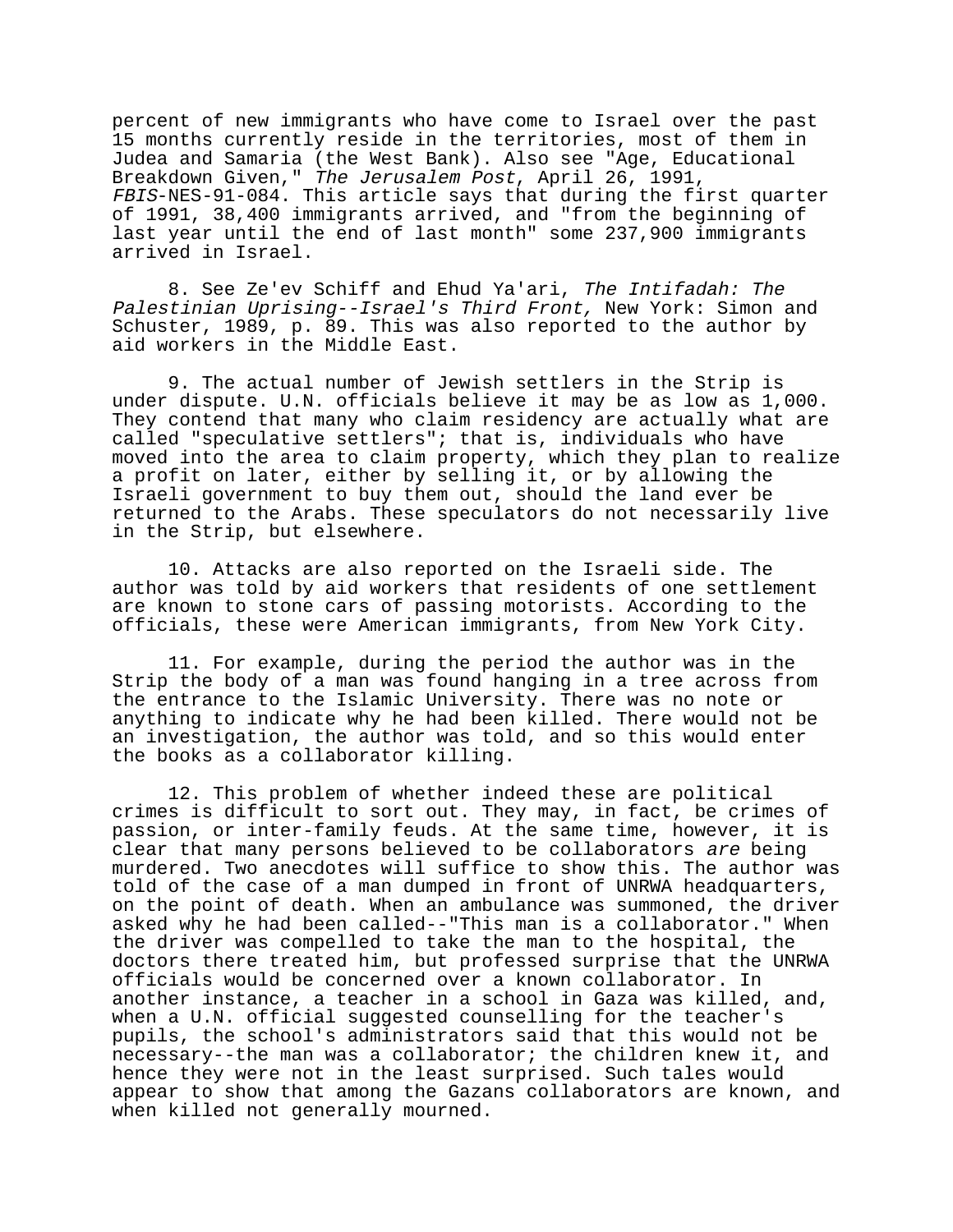13. Thomas Hobbes, English political theorist who maintained that man's life was "short, nasty and brutish," and that conditions in society resemble a jungle. To escape this anarchy, Hobbes said, men submit to an authority who will maintain law and order.

14. Schiff and Ya'ari discuss the origins of the word intifadah in The Intifadah, p. 45. As for the cost of the disturbances, obviously this is difficult to pinpoint because the toll changes daily. However, the last published count the author saw was in The Washington Post, on March 16, 1994: "According to Betselem (sic) (the Israeli human rights group) 1,112 Palestinians living in Israel were killed by Israeli security forces from 1988 through January, and 61 Israeli civilians and 45 security force members were killed in the territories by Palestinians. Inside Israel, 56 Israeli civilians and 19 security force members were killed by Palestinians in that period, and 33 Palestinians were killed by Israelis." This compares with Betzelem's count for the 1990 period. Then the death toll stood at 712 Palestinians killed by the IDF and settlers. See "Betzelem Report Sums Up Three Years of Intifadah," Tel Aviv Ha'aretz, December 5, 1990, FBIS-NES-90-239, December 12, 1990.

15. The Intifadah, pp 45-50.

16. That the Israeli leadership was not prepared for a popular revolt is indisputable. However, several Israeli authors claim there were ample signs of trouble brewing, which the authorities deliberately chose to ignore. See Chapter One of The Intifadah. Here Schiff and Ya'ari cite statistics to show an appreciable rise in incidents just before the outbreak--"133 percent in the number of demonstrations and riots, 178 in the burning of tires (487 incidents up from 172), 140 percent in the throwing of stones, and 68 percent in the blocking of roads." Aryeh Shalev in The Intifadah: Causes and Effects, Jerusalem: The Jaffe Center for Strategic Studies, 1991, pp. 38-43, gives additional evidence as to the unexpectedness of the revolt. Also see Peretz, Intifadah, p. 40.

17. To be sure, the IDF had experienced trouble with the Palestinians from the first days of the occupation. However, the scope of events was considerably smaller than what occurred after December 1987. Shalev discusses this (on p. 74): "The extent and numbers of participants in the riots was far greater than in the pre-intifadah era, when a few dozen or at most a few hundred demonstrators would take to the streets. Some of the early intifadah riots involved thousands of people--including one riot in the Gaza Strip in which more than 10,000 people took part." This also would account for the difficulty experienced by the IDF trying to control events. The army did not consider the great growth in population, and how difficult it would be to cope with the resultant density. See also The Intifadah, p. 26, 32, 34.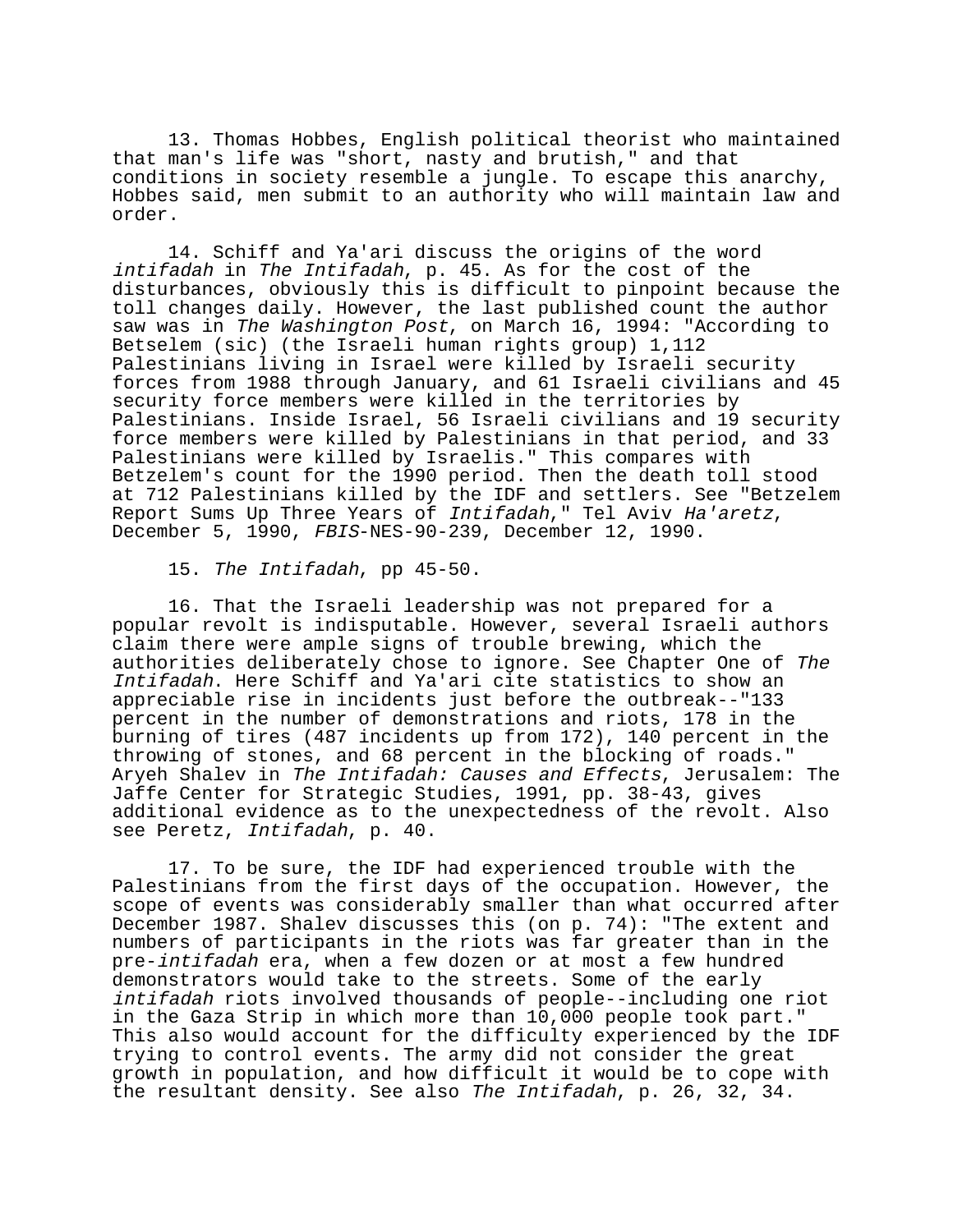18. The argument (that Israelis are free to settle anywhere in the occupied territories) is based on the fact that, since Jordan and Egypt themselves seized the West Bank and the Gaza Strip in 1948, they had no legal status in regard to the areas, and thus, when Israel acquired them it was not as an occupying power. Under international law, however, the rights of the inhabitants, not the rulers, are meant to be safeguarded. The Palestinians lived there when Israel took over; therefore they must be accorded the status of legal residents, and given the protection that this status implies. See Department of the Army Pamphlet, Treaties Governing Land Warfare, Department of the Army, December 1956, pp. 150-1: "Individual or mass forcible transfers, as well as deportations of protected persons from occupied territory to the territory of the Occupying Power, or to that of any other country, occupied or not, are prohibited, regardless of their motive. Nevertheless, the Occupying Power may undertake total or partial evacuation of a given area if security of the population or imperative military reasons so demand. Such evacuations may not involve the displacement of protected persons outside the bounds of the occupied territory except when for material reasons it is impossible to avoid such displacement. Persons thus evacuated shall be transferred back to their homes as soon as hostilities in the area in question have ceased."

19. See "Commentary Analyzes Intifadah's Effect on Security," Tel Aviv, Ha'aretz, December 4, 1990, FBIS-NES-90-239, December 12, 1990.

20. See The Intifadah, p. 80-87.

21. The greater Israel concept holds that modern day Israel should encompass the original borders of Biblical times. This would include the West Bank and Gaza.

22. See The Intifadah: Causes and Effects, p. 33.

23. See "Goren on Financial Distress in Territories," Jerusalem, Israel Television Network, August 24, 1990, FBIS-NES-90-168, August 24, 1990.

24. For details of this see Abu-Amr, Islamic Fundamentalism in the West Bank and Gaza, p. 107, and Middle East International, "Fundamentalists on the march," October 24, 1987.

25. Jihad is a complex concept that we will discuss in detail below. Simply stated the term in Arabic means "struggle." Hence, the jihadists were individuals committed to struggle in the way of the faith. See Abu-Amr; also The Intifadah, pp. 52, 69.

26. Among the majority sect of Sunnis, there has always existed a tendency toward extreme conservatism. The community is expected to defer to the opinions of religious scholars, the ulama, in matters spiritual and often temporal as well. The idea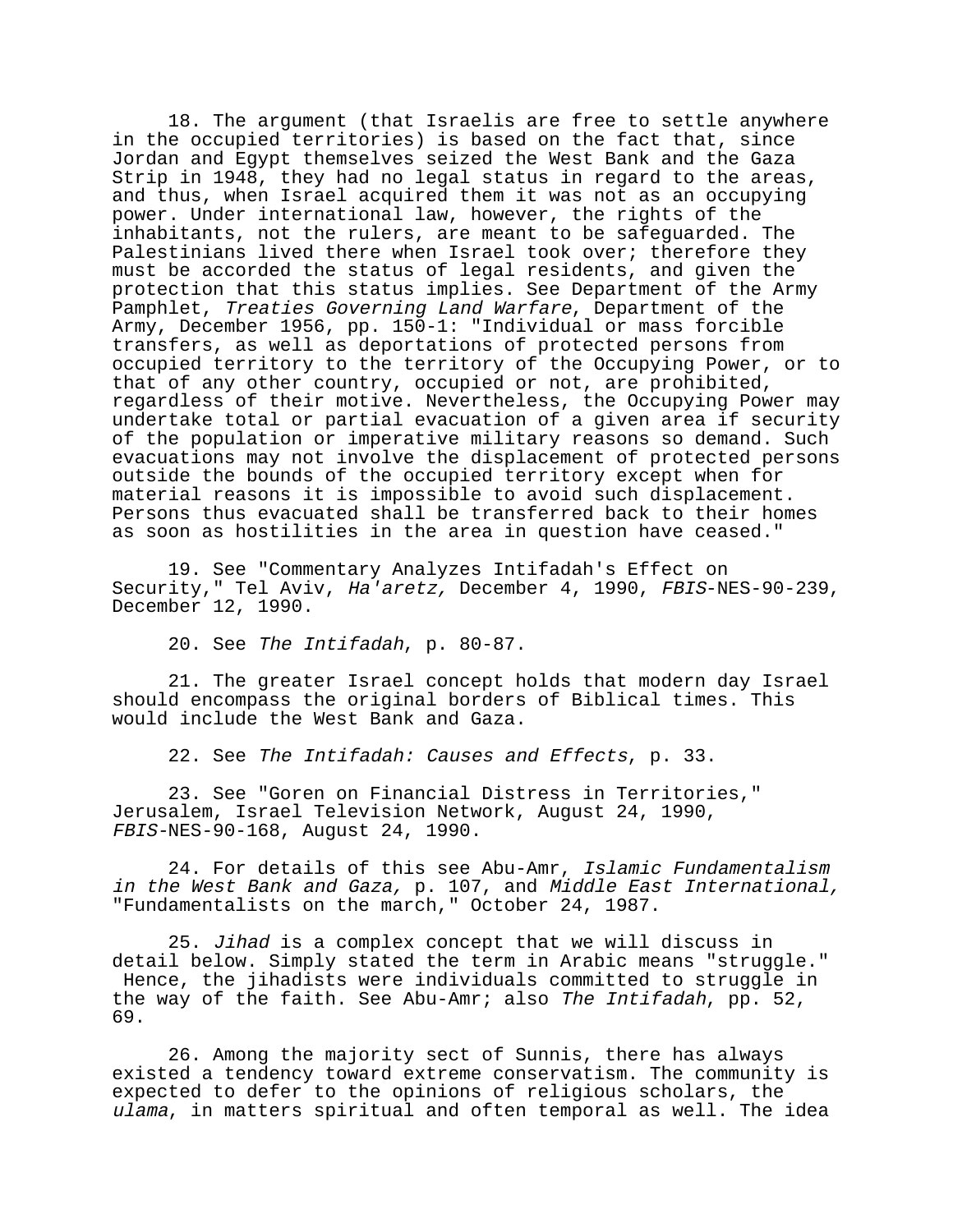of an individual Sunni taking on the responsibility for correcting community morals is not at all usual, and yet increasingly (perhaps as a result of this jihadist movement) we see this happening. Among the Shias, on the contrary, such action is not unusual at all.

27. Ha'aretz has this to say about the identity cards: ". . . we are trying to escape reality. . . . we hope that the problem will be resolved by issuing identity cards to the `good Palestinians' allowing them to work in Israel, while we forget that most of the knife attackers captured until today had no record of security offenses." "Commentary Analyzes Intifadah's Effect on Security," Ha'aretz, Tel Aviv, December 4, 1990, FBIS-NES-90-239, December 12, 1990.

28. See Islamic Fundamentalism in the West Bank and Gaza, p. 63.

29. For a discussion of the founding of the Brotherhood, and its present situation in Egypt, see Stephen C. Pelletiere, Shari'a Law, Cult Violence and System Change in Egypt: The Dilemma Facing President Mubarak, Carlisle Barracks, PA: Strategic Studies Institute, U.S. Army War College, May 1994.

30. The most recent purge by the Ba'thists occurred in 1982. This was the infamous affair in Hama, a city in Syria, where supposedly some 20,000 inhabitants were killed by Assad's security forces. The city had allegedly been turned into a base for revolt by the Brothers.

31. The Brotherhood provided crucial support for the King in 1957, when his regime appeared on the point of being overthrown by nationalist forces. At a time (1989) when Islamic fundamentalists were causing grave concern to governments in the Middle East, King Hussein permitted the Brotherhood to run as a party in parliamentary elections, and they won 22 out of 80 seats. The King then permitted the Brothers to take their seats, and by-and-large they supported the monarch.

32. See Islamic Fundamentalism in the West Bank and Gaza, pp. 5-10.

33. The Israelis, who were always looking for ways to cut the costs of the occupation, would have welcomed the takeover by the Brotherhood of the various social welfare functions. See Islamic Fundamentalism in the West Bank and Gaza, p. 15.

34. See Shari'a Law, Cult Violence and System Change in Egypt.

35. This question of why the Brotherhood acted as it did is puzzling. It would make sense for the society to set up a front group (i.e., Hamas), if it wanted later on to claim plausible deniability for actions taken by the radicals, actions that the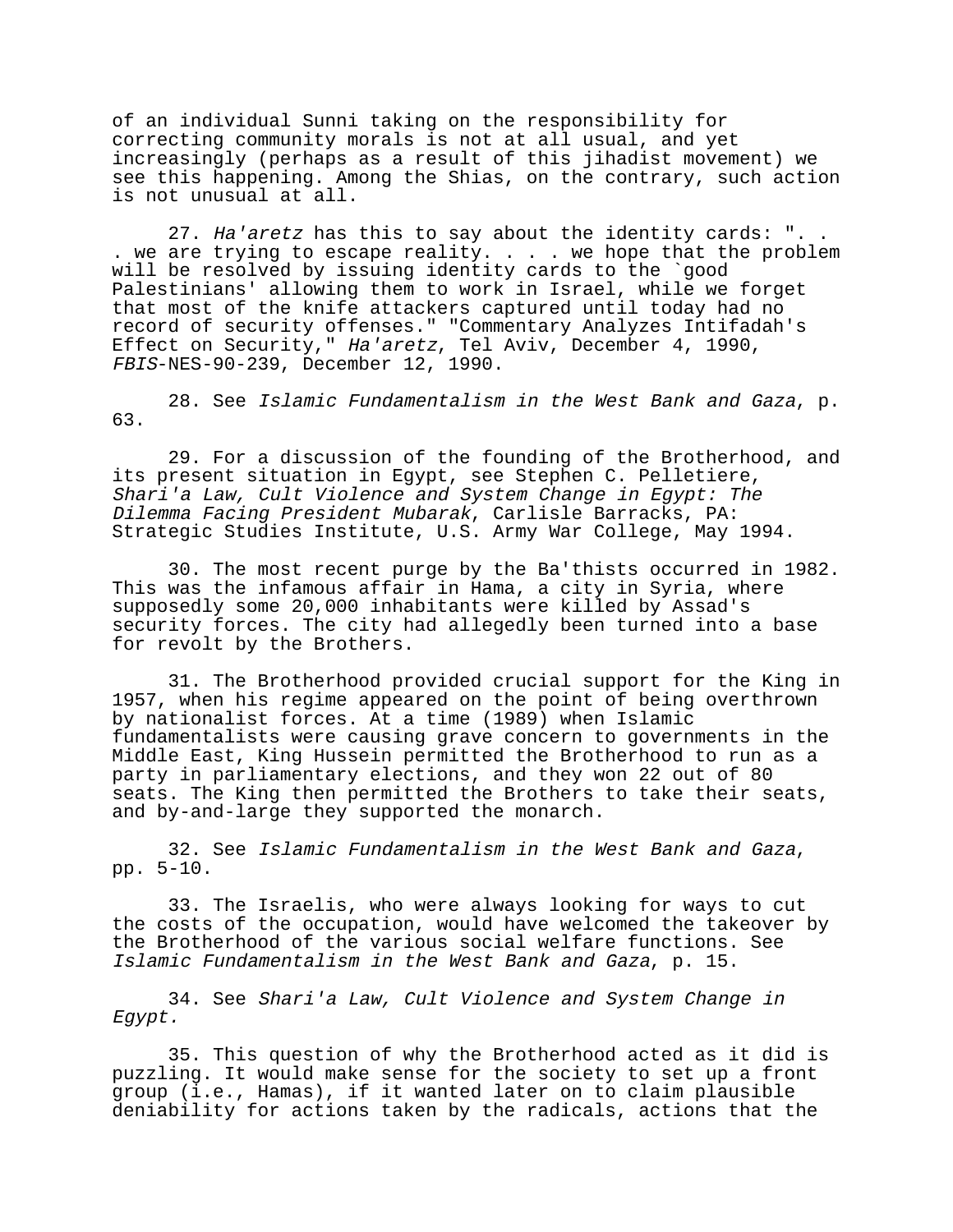Brotherhood did not feel it could condone. But clearly it could not do this once Hamas published its charter and identified itself as the society's "military wing." In his book, Abu-Amr claims that there was more to it than this; that, in fact, the Brotherhood was forced to create Hamas because of dissension in its ranks, with younger Brothers demanding the society get involved in the revolt. This is convincing, since the same thing happened in Egypt. There, however, the dissatisfied younger cadres formed completely separate groups, which the older, established Brotherhood subsequently denounced. To the author's knowledge, the Brotherhood in Jordan has never repudiated Hamas. For the situation in Egypt see Shari'a Law, Cult Violence, and System Change in Egypt. For Abu-Amr's comments see Islamic Fundamentalism in the West Bank and Gaza, p. 59.

36. The PLO had cadres in the territories. However, it has long been at issue as to what role these people performed. There is evidence that, in fact, they were functionaries, people who accepted stipends from the PLO in return for being loyal adherents. They were not, in other words, activists, constantly working underground to provoke a popular revolt.

37. We have considerable evidence for this. For example, The New York Times reported the Israelis were providing funds to the fundamentalists to strengthen them against the PLO. (Quoted in Don Peretz' Intifadah, p. 104). Shalev says that the Israelis did not move against the Brotherhood, viewing it as a religious movement (p. 27). This seems disingenuous.

38. For the background to this dissension see Islamic Fundamentalism in the West Bank and Gaza, p. 70 f. The PFLP, the Communists, and other secular groups had been operating in the territories before Hamas arrived. These were radical groups, who believed that revolt was possible. However, none of them had a very large following and hence their effectiveness was minimal.

39. Interviews with aid workers in Gaza.

40. For background on this see Sara Roy, "Gaza: New Dynamics of Civic Disintegration."

41. This is a point that needs to be more thoroughly researched. We need to know, did Hamas initiate the collaborator killings? The author believes that it probably did not. Hamas's contribution to the intifadah appears to have been to release energies (Peretz calls them "negative energies") latent in the community. The youth of Gaza and the West Bank clearly were frustrated, if not actually seething with rage over their situation. Hamas came along and justified their anger--in religious terms--and then counselled violence as a corrective. Moreover, it influenced the imams to urge the youths into adopting this course of action (which Hamas could do, owing to the immense prestige that it enjoyed through its association with the Brotherhood). At that, the violence fairly exploded. We then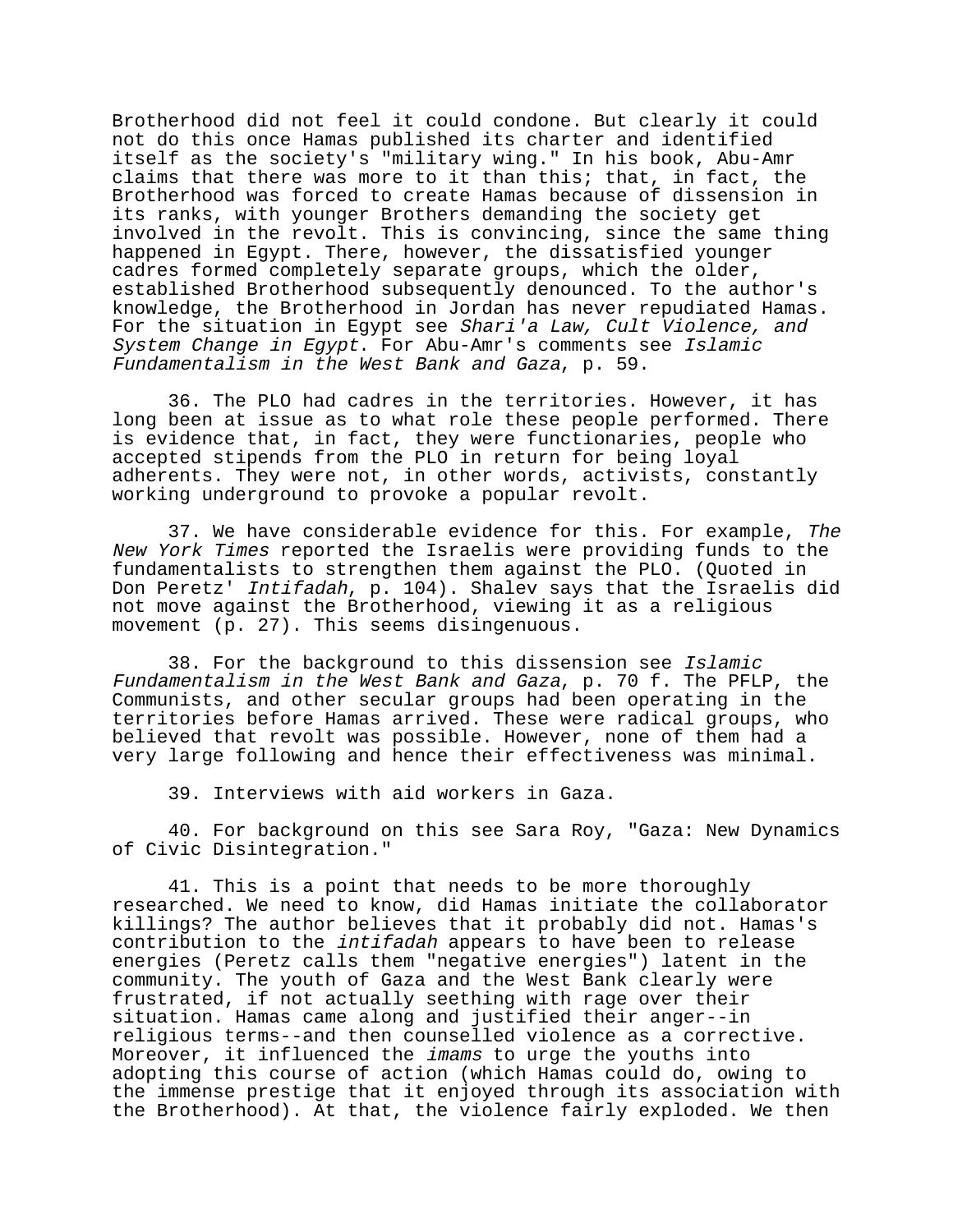see the killing of collaborators, fighting with the IDF, and also the killing of "morally corrupt" individuals. It may be that Hamas did instigate all of this. Nonetheless, it seems more likely that Hamas fostered the commission of these acts by providing justification to individuals who sought release from their own troubled psychological condition through violence.

42. See "Black Panther Squads Reorganizing in Nablus," Ha'aretz, December 15, 1989, FBIS-NES-89-240, December 15, 1989.

43. It should not be overlooked how quickly the Iraqis moved after the end of their war with Iran to involve themselves in the politics of the Levant. They threw their wholehearted support behind General Aoun, who at that time was attempting to oust Syria from Lebanon. They even sought to supply Aoun with military weapons. Also Egypt, Jordan, Iraq and Yeman agreed to set up an economic union, and had begun to move in this direction.

44. In fact, Hamas and the Brotherhood vacillated over this. In the case of Hamas, in particular, there appears to have been considerable confusion as to where it stood. This relates to a point we will make later in the study, that the religious organizations are not hierarchical, and thus do not behave as do organizations like the PLO, where a line is decided upon and everyone expected to adhere to it. See "Palestinians Support Initiative, Hamas Cited," Paris Radio Monte Carlo, August 13, 1990, FBIS-NES-90-156, August 13, 1990; "Jihad Publication Calls for Confronting U.S.," Tehran International, July 7, 1990, FBIS-NES-90-131, July 9, 1990; "Hamas Urges Jihad, Severing Links With U.S.," Al Quds Palestinian Arab Radio, July 9, 1990, FBIS-NES-90-132, July 10, 1990; "Hamas Criticizes U.S., USSR Support for Israel," Beirut Al Quds, July 23, 1990, FBIS-NES-90-145, July 27, 1990; "Mufti Sanctions Killing of U.S. Supporters," INA, August 9, 1990, FBIS-NES-90-155, August 10, 1990; "Muslim Groups Denounce Iraq," Jerusalem International, August 10, 1990,FBIS-NES-90-160, August 17, 1990; "Hamas Calls for Anti-U.S. Holy War," Jerusalem Radio, August 13, 1990, FBIS-NES-90-160, August 17, 1990; "Muslim Council Condemns Arabs," Davar, August 13, 1990, FBIS-NES-90-160, August 17, 1990; "Conflicting Reports on Arab Views on Iraq, PLO," The Jerusalem Post, August 28, 1990, FBIS-NES-90-168, August 29, 1990; "Hamas Calls on Iraq to Withdraw From Kuwait," The Jerusalem Post,<br>August 30, 1990, FBIS-NES-90-169, August 30, 1990; "Paper Welcomes Khamene'i Call for Jihad," Al Dustur, September 13, 1990, FBIS-NES-90-178, September 13, 1990; "Muslim Brotherhood Welcomes Call for Jihad," Amman Al Sawt Al Sha'b, September 16, 1990, FBIS-NES-90-184, September 21, 1990; "Muslim Brotherhood Leader on U.S. Aggression," Tehran Radio, September 26, 1990, FBIS-NES-90-188, September 27, 1990.

45. For a discussion of Arab reaction to Saddam's invasion see Stephen C. Pelletiere, Mass Action and Islamic Fundamentalism: The Revolt of the Brooms, Carlisle Barracks, PA: Strategic Studies Institute, U.S. Army War College, March 20,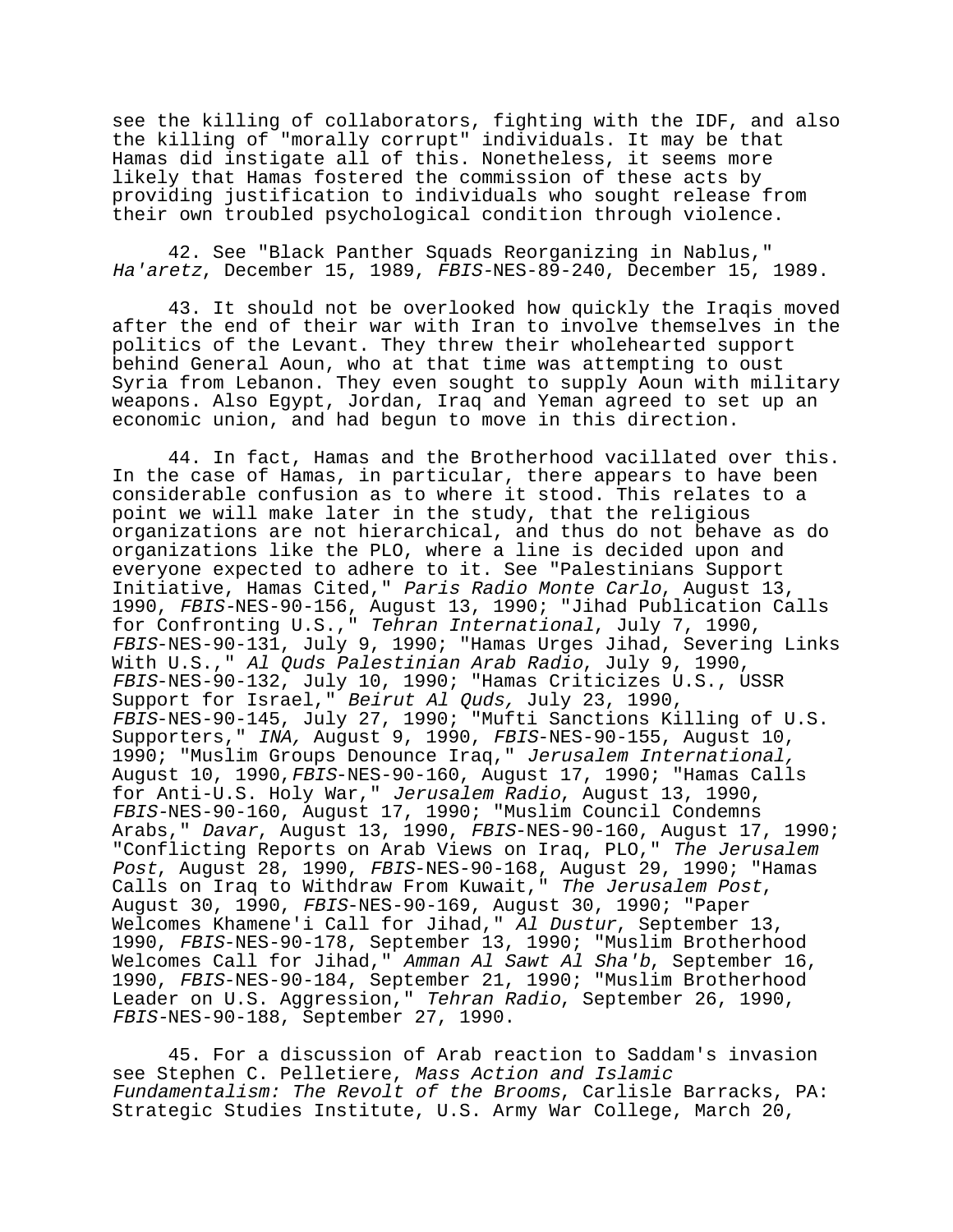1992.

46. For the official report of the Israeli government on this incident see "Summary of Zamir Commission Report," Jerusalem Government Press Office, October 26, 1990, FBIS-NES-90-209, October 29, 1990.

47. See "Palestinians Characterize Report as `Whitewash,'" Jerusalem Post, October 28, 1990, FBIS-NES-90-211, October 31, 1990. Also for the general mood of the Palestinians see "Jerusalem Mayor Reviews Tensions, UN Commission," Vienna, WOCHENPRESSE, October 25, 1990, FBIS-NES-90-208, October 26, 1990.

48. In connection with the 1969 incident, the Israelis tried and imprisoned an Australian for this. The Australian presumably was mentally unstable.

49. See "Intifadah Call No. 59 on `International Protection,'" Sanaa Voice of Palestine, July 5, 1990, FBIS-NES-90-130, July 6, 1990.

50. See "More on Islamic Jihad Decision To Use Firearms," Amman Al Ray, October 26, 1990, FBIS-NES-90-208, October 26, 1990.

51. See "Abu Sharif on Peace Process, Intifadah," Tel Aviv IDF Radio, July 1, 1991, FBIS-NES-91-126, July 1, 1990.

52. See "IDF To Fight Fire With Fire," Tel Aviv IDF Radio, December 6, 1990, FBIS-NES-90-236, December 7, 1990; "To Use Painful Blows Against Firearms," Jerusalem Radio, December 6, 1991, FBIS-NES- 90-236, December 7, 1990; "Intifadah Seen Becoming More Violent," Ha'aretz, July 28, 1991, FBIS-NES-144-91, July 30, 1991, and "Sharon: Intifadah Must Be Stopped, Not By-Passed," Jerusalem Radio, July 11, 1991, FBIS-NES-91-133, July 11, 1991.

53. "Border Police Chief Discloses Undercover Units," Jerusalem Qol Yisra'el, June 21, 1991, FBIS-NES-91-127.

54. See "Arens on Efforts To Foil Further Murder Attempts," Jerusalem Radio, October 23, 1990, FBIS-NES-90-205, October 23, 1990; "Police Minister Endorses Deadly Use of Force," Tel Aviv Radio, October 21, 1990, FBIS-NES-90-204, October 22, 1990, and<br>"Intifadah Extremists Said Controlling Violence," Ha'aretz,<br>December 7, 1990, FBIS-NES-90-239, December 12, 1990.

55. See "Soldier Killed; `Code' on Arms Said Broken," Jerusalem Qol Yisra'l, September 15, 1991, FBIS-NES-91-179, September 16, 1991.

56. See "Israeli Court Blocks Expulsion of Arabs," The Washington Post, December 18, 1992; "Manhunt For Israeli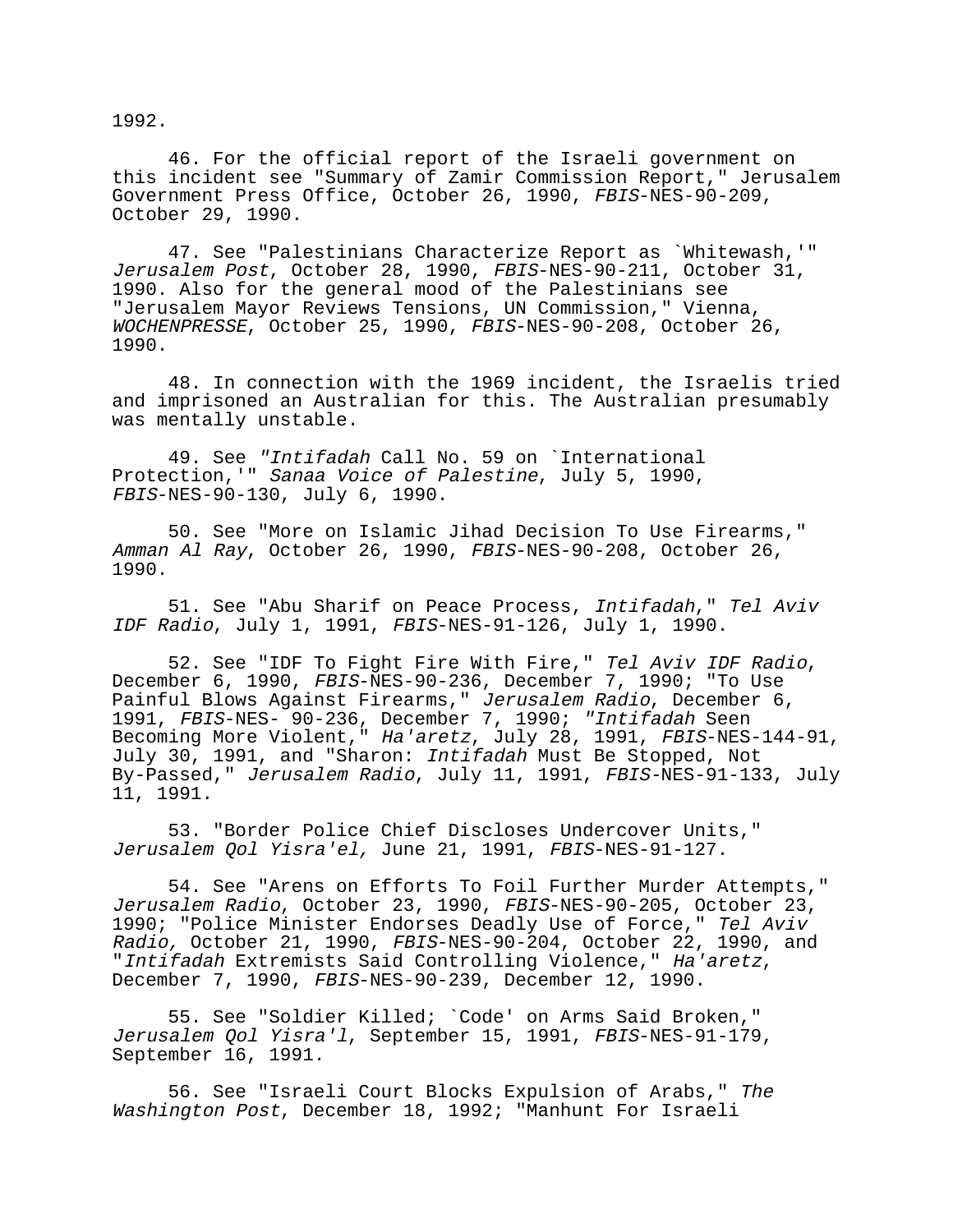Underway," The Washington Post, December 14, 1992, and "Palestinian Rivals Make Joint Appeal," The Washington Post, December 21, 1992.

57. See "Israel Arrests Four In Police Death," The New York Times, June 7, 1993, and "Israelis say policeman's murder in '92 was misinterpreted," The Philadelphia Inquirer, June 8, 1993.

58. See Ziad Abu-Amr, "Hamas: A Historical Background," The Journal of Palestinian Studies, Vol. XXII, Number 4, Summer 1993, p. 17.

59. See "Increased IDF Activity in Territories Reported," The Jerusalem Post, January 19, 1992, FBIS-NES-92-015-A, January 23, 1992.

60. Conversations with aid workers in Gaza.

61. See "Reportage on the Aftermath of Yafo Murders," Jerusalem Radio, December 14, 1990, FBIS-NES-90-242, December 17, 1990; "Ami Popper Sentenced for Rishon Leziyyon Murders," The Jerusalem Post, March 17, 1991, FBIS-NES-91-053, March 19, 1991; "Officials Comment on Settler's Actions in Ramallah," Tel Aviv IDF Radio, December 16, 1991, FBIS-NES-91-242, December 17, 1991; "Arens Asks Settlement Leaders to Urge Restraint, Jerusalem Radio, December 18, 1991, FBIS-NES-91- 243, December 18, 1991; "Settlers Enter Arab Village Past IDF Roadblock, Jerusalem Radio, December 18, 1991, FBIS-NES-91-243, December 18, 1991; "Settlers Form `Security Patrols,' Mark Arab Homes," Ha'aretz, December 18, 1991, FBIS-NES-91-243; and, "IDF Encourages Arabs to Report Settler Violence, Ma'ariv, December 29, 1991, FBIS-NES-92-002-A, January 3, 1992.

62. At the peak of the intifadah (the end of 1990), 9,972 residents of the territories were being held in military detention facilities. Of this number 4,401 had already stood trial, 1,332 awaited trial, 3,477 were being held until legal proceedings were ended and 762 were administrative detainees. Approximately 4,000 others were imprisoned in the Prison Service installations, of which 1,173 were being held until legal proceedings were completed. At this time there were four main detention centers. They were the installation on the beach in Gaza, which held some 1,025 Palestinians; Zahiriyah Prison, holding 493 prisoners; two large detention centers inside Israel, one holding 5,915 Palestinians and another 1,532. Statistics taken from "Betzelem Report Sums Up Three Years of Intifadah," Ha'aretz, December 5, 1990, FBIS-NES-90-239, December 12, 1990.

63. For the Barraq interview see "Chief of Staff Defends Deportation," Jerusalem Qol Yisra'el, December 17, 1992, FBIS-NES-92-243, December 17, 1992. In another interview, in April 1993, Baraq was asked whether he believed the original deportations were a good idea. He answered: "It was correct and extremely effective. The blow to the Hamas infrastructure was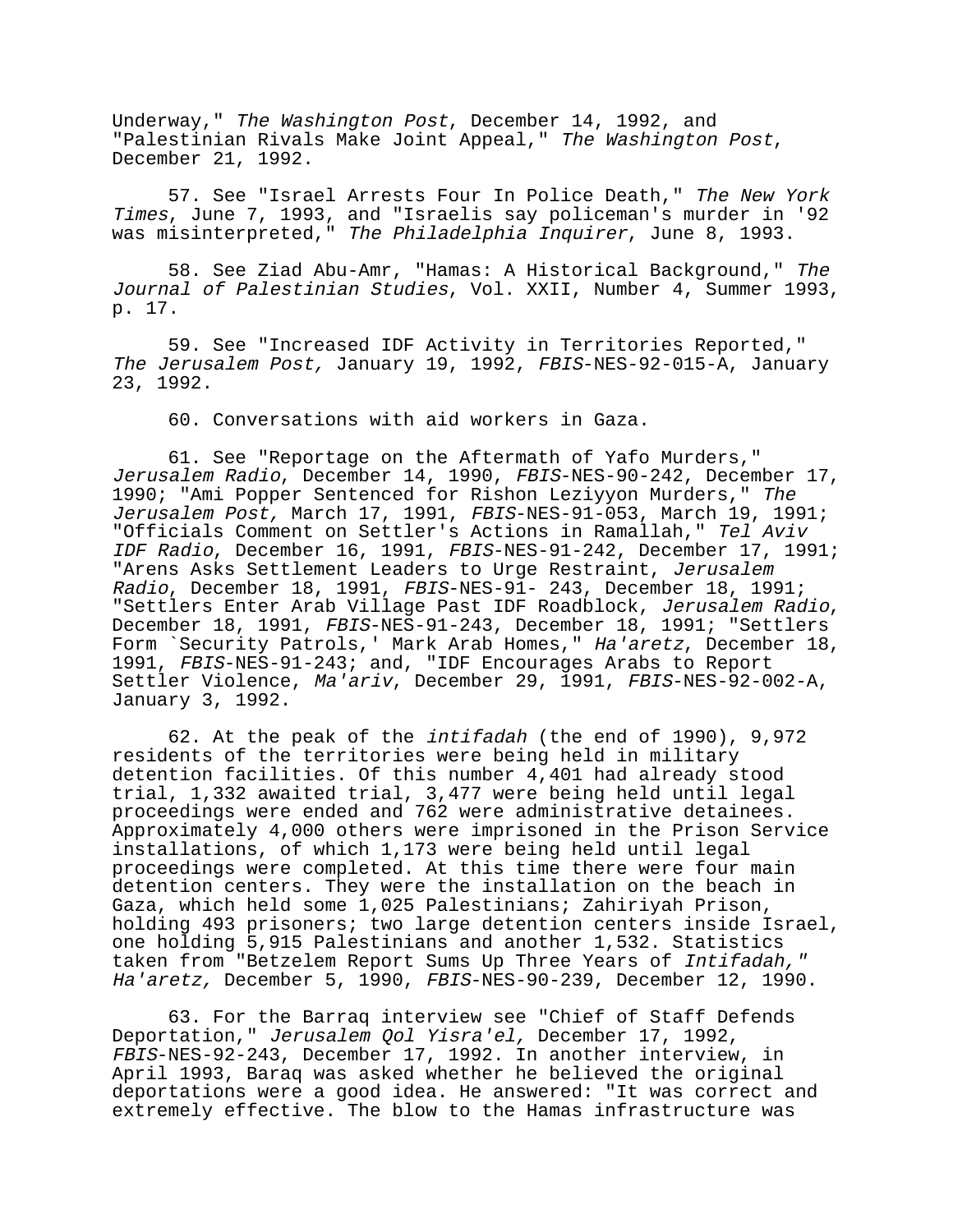very significant." This would bolster the argument that the aim of the Israelis was to eliminate all adults who might serve to direct the uprising inside the territories, whether by deportation or imprisonment. Although imprisonment, the Israelis came to realize, had its drawbacks. Baraq again: "Detention camps are . . . ineffective because the detainees exploit the opportunity to study the modus operandi and to organize. . . . It is like a training school. Some of the people you arrest, with whom you have clashes, have been in the prison three or four times, and they simply learn to be better terrorists."

64. One approaches the Strip along a four-lane highway from Tel Aviv. That highway dead ends, blocked by a formidable barricade. On either side of the road machine guns are trained on the narrow entry to the Strip through the barricade. All cars queue up and each one is searched before being allowed to pass. Each car carries a special license plate, distinguishing whether the driver is an Israeli or a resident of the territories. Once inside the Strip, one must go everywhere under escort. Even visitors to the U.N. station are escorted by U.N. officials. The day before the author arrived in the Strip, a U.N. car had been stoned. In addition to this, the entire Strip is ringed with barbed wire fence. And finally 5000 IDF soldiers in the Strip are maintaining constant surveillance. As to the allegation that adults direct the activity, it has been claimed that they do so from jail. An Israeli commentator declared ". . . the Palestinian movement is perhaps the only one in which prisoners form the backbone of all activity. What they call the imprisoned movement is the most important component of their national struggle. The prisoners have moral authority and hence possess political power with the public, whether still in prison or already released." Jerusalem Israeli Television, October 11, 1992, FBIS-NES-92-198, October 13, 1992. This may be, but the fact remains that ad hoc actions, occurring at street level are all carried out by children. In a sense, this is similar to what occurred in the United States with drug dealing. After penalties for dealing were sharply increased, children took over the deal making, knowing that they could not be tried as adults under the law. See Felix M. Papilla, The Gang as an American Enterprise, New Brunswick, NJ: Rutgers University Press, 1993, p. 15.

65. See "New Leadership in the Territories Analyzed," Ha'aretz, February 12, 1989, FBIS-NES-89-030, February 15, 1989.

66. This seems evident from the tone of extreme exasperation which Palestinian leaders express in regard to what is going on in the territories. For example, Abdel Shafi, head of the Palestinian negotiating delegation to the peace talks, commenting on internecine fighting between the various gangs: "The people in general feel that there is no justification for the killings. The offender can be punished in another way, in which the punishment does not end in murder, because this method creates problems in society. Hence the general feeling is that this process must be discontinued." Interviewer: "Why do the national figures not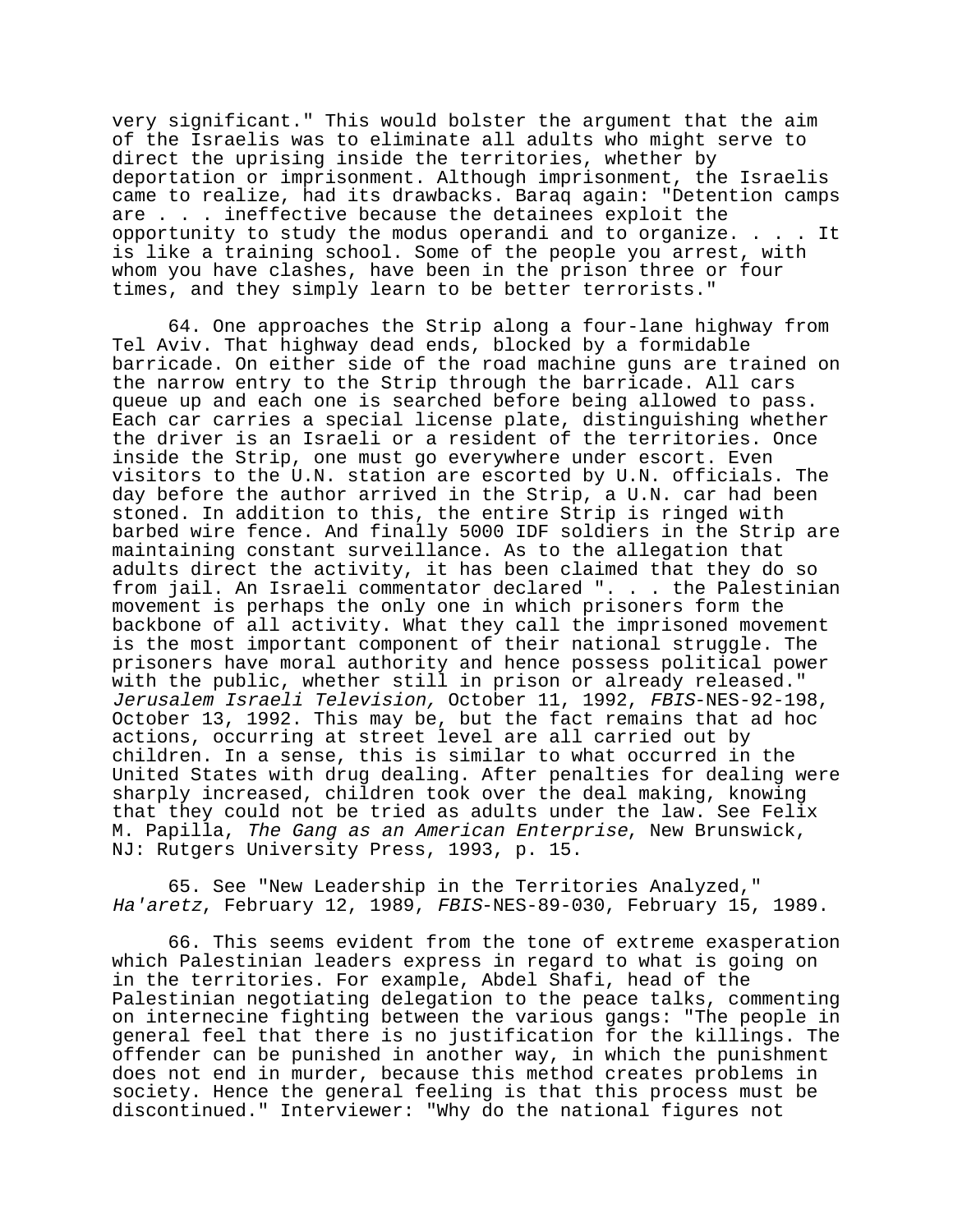issue a public call for an end to this phenomenon?" Abdel Shafi: "We have made such public calls at mass gatherings. I say frankly that our society is distressed and dissatisfied with the continued use of this method. . . ." Interviewer: "Dr. Haydar, does the fact that the killings continue mean that the Palestine leadership inside has lost control of the situation?" Abdel Shafi: "First of all, the political leadership abroad, as you may recall, issued an appeal by (Yasir Arafat) to stop the killings. There has been no response to this demand. . . . Its continued usage, therefore, leads one to the conclusion that the leadership inside is not in complete control of the situation." Similarly, Faysal Al Husayni, another leader of the Palestinian team to the peace talks, said, "Members of hierarchical organizations have for some time stopped killing collaborators. However, small gangs operating outside such organizations continue to kill." Interviewer: Could you estimate how many of the killings are perpetrated by these gangs?" Al Husayni: "Most of them are perpetrated by unorganized men. Youngsters decide they belong to this or another organization; they act and then place responsibility for their actions on the organization." See "Abdel Shafi Urges End to Internicene Killing," Jerusalem Israeli Television, May 30, 1992, FBIS-NES-92-106, June 2, 1992, and "Al Husayni on Ending Killings," Tel Aviv Ha'aretz, June 1, 1992, FBIS-NES-92-106, June 2, 1992. Another sign of this--in the author's view--is the recent name changes many of the organizations have undergone. For example, the youths associated with Hamas now call themselves the Izadeen Qassem Brigades; those with the PLO, the Hawks; those with the PFLP, the Red Eagles, and another PLO-connected group which now goes by the name the Black Panthers. The names seem the sort adolescents would choose, strengthening the theory that they are, in fact, whole new outfits, with only the slightest tie to the original, "hierarchical" organizations.

67. There is also the matter of what a specifically political movement seeks to achieve. In the author's view the aim is to take power. It wants to displace the existing authority with an authority that it (i.e., the movement's leadership) controls. The Hamas cadres in Amman and Jerusalem certainly fit the description of dedicated political activists pursuing such a course. But the rock throwing youths? Those inside the Strip? Are they calculatedly working for the seizure of power, or are they merely responding to alarms, rioting to work off their frustrations?

68. Recently matters took a particularly troubling turn as there appeared to be a self-proclaimed Jewish Underground in operation. This was dedicated to combatting the Palestinians with vigilante action. See "Settlers Form `Gun Squads' To Strike at Arabs," *Ma'ariv*, June 2, 1993, FBIS-NES-93-108-A, June 8, 1993; "Shin Bet Believes Settlers Stealing Weapons From IDF," Ma'ariv, June 2, 1993, FBIS-NES-93-108-A, June 8, 1993; "Police Minister Comments on Riots, Detainees," Cairo, Al-Ahram, December 1, 1993, FBIS-NES-93-234, December 8, 1993; "Settlers' Pamphlet Encourages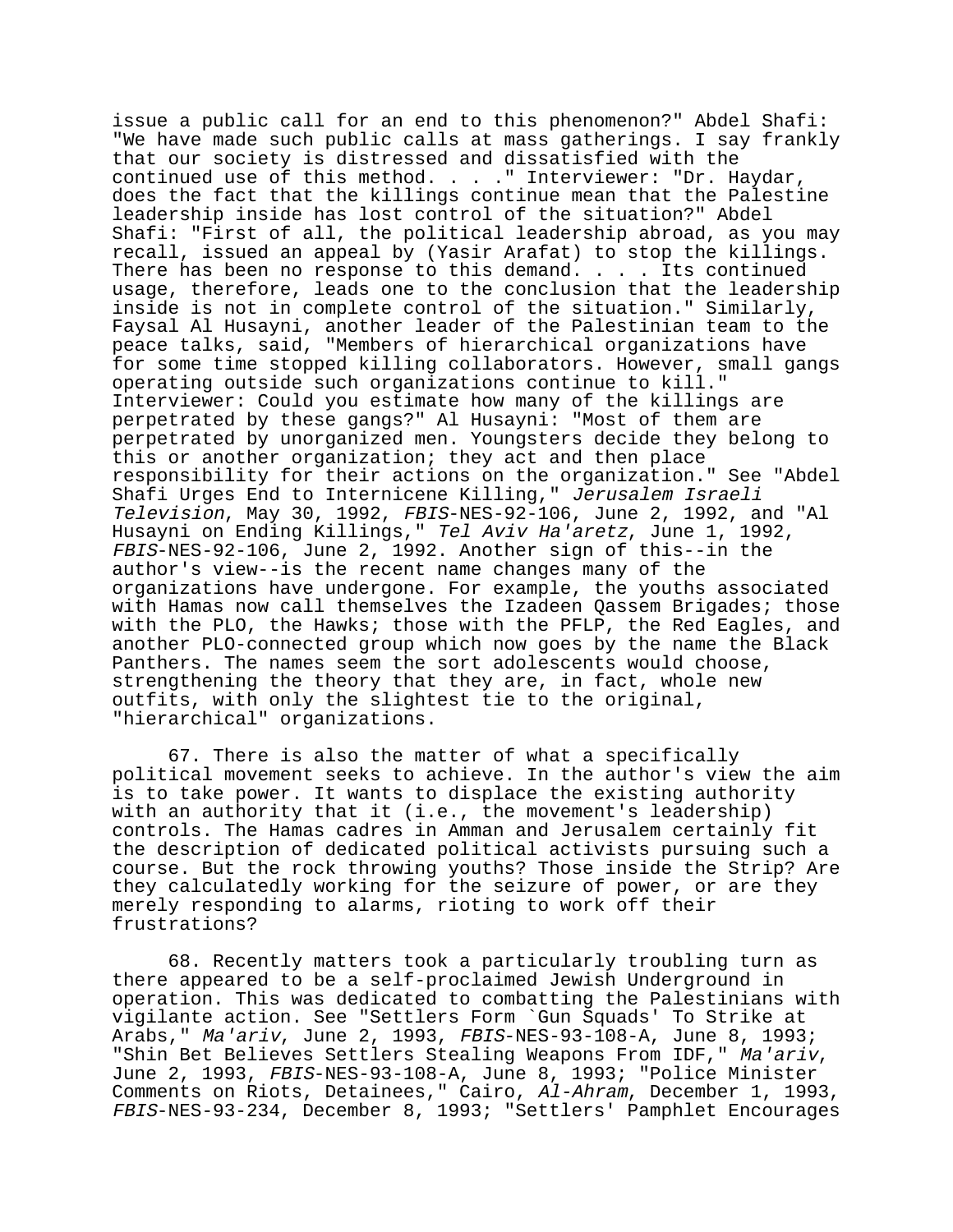Open Fire, Promises Legal Aid", Yedi'ot Aharonot, June 6, 1993, FBIS-NES-93-107, June 7, 1993; "New Jewish Underground Reportedly Planning Attacks," Hadashot, June 4, 1993, FBIS-NES-93-106, June 4, 1993; "Creation of `Armed Jewish Police' Detailed," Jerusalem Radio, May 10, 1993, FBIS-NES-93-088, May 10, 1993, and "Shin Bet, Army To Prevent New Jewish Underground," Jerusalem Radio, May 10, 1993, FBIS-NES-93-088.

69. The media in the West, by-and-large, did not dispute the view of the Israeli authorities that the massacre was the work of a lone gunmen. The author could find no one in the area who believed that. Disbelief was based on the conviction that the widely accepted figure of 29 persons dead inside the mosque was incorrect; the claim was that it was closer to 50. That being the case, it would have been physically impossible for a lone gunman to have killed so many without himself being overwhelmed by the crowd. The idea was that someone had to be there with him, supplying him with ammunition; someone who then withdrew as the situation inside the mosque became untenable.

70. Rabin, in a speech in December 1993, reminded his audience that Israel had one quarter the number of troops deployed along the Lebanese border that it had in Judea and Samaria (the West Bank). Also in 1993, the Israeli government expanded the budget for the Civil Administration, which handles civil affairs in the territories, by 315 percent over the previous year. The reader is also reminded that during this period the Israelis were also rounding up Arabs in Lebanon, and interning them, which added to the prison population. See "Rabin Addresses Newspaper Editors 8 Dec.," Jerusalem Qol Yisra'el, December 8, 1993, and "Civil Administration Budget Expanded by 315 Percent," 'AL HAMISHMAR, April 13, 1993, FBIS-NES- 93-069.

71. Rabin also has to worry that, as the intifadah polarizes Israeli society, the major benefactor is the Likud Party, the opponents of Rabin's party of Labor. Likud is demanding harsh action, and this has a certain appeal for a population continually traumatized by events inside the Green Line.

72. The author regards the period between 1975 and 1982 as that of the Civil War. With the invasion of Lebanon in 1982, the Sixth Arab-Israeli War commences, and it ends in 1985.

73. There are also large concentrations of Shias in the Bekka Valley in the northeast of Lebanon and in Beirut.

74. An account of the circumstances leading up to this crisis can be found in George Lenczowski, The Middle East in World Affairs, Ithaca, NY: Cornell University Press, 1980, pp. 494-495.

75. See Robert Fisk, Pity the Poor Nation, London: Oxford University Press, 1992, p. 386. Fisk is not the only one to take this position. Patrick Seale is another. In his recent biography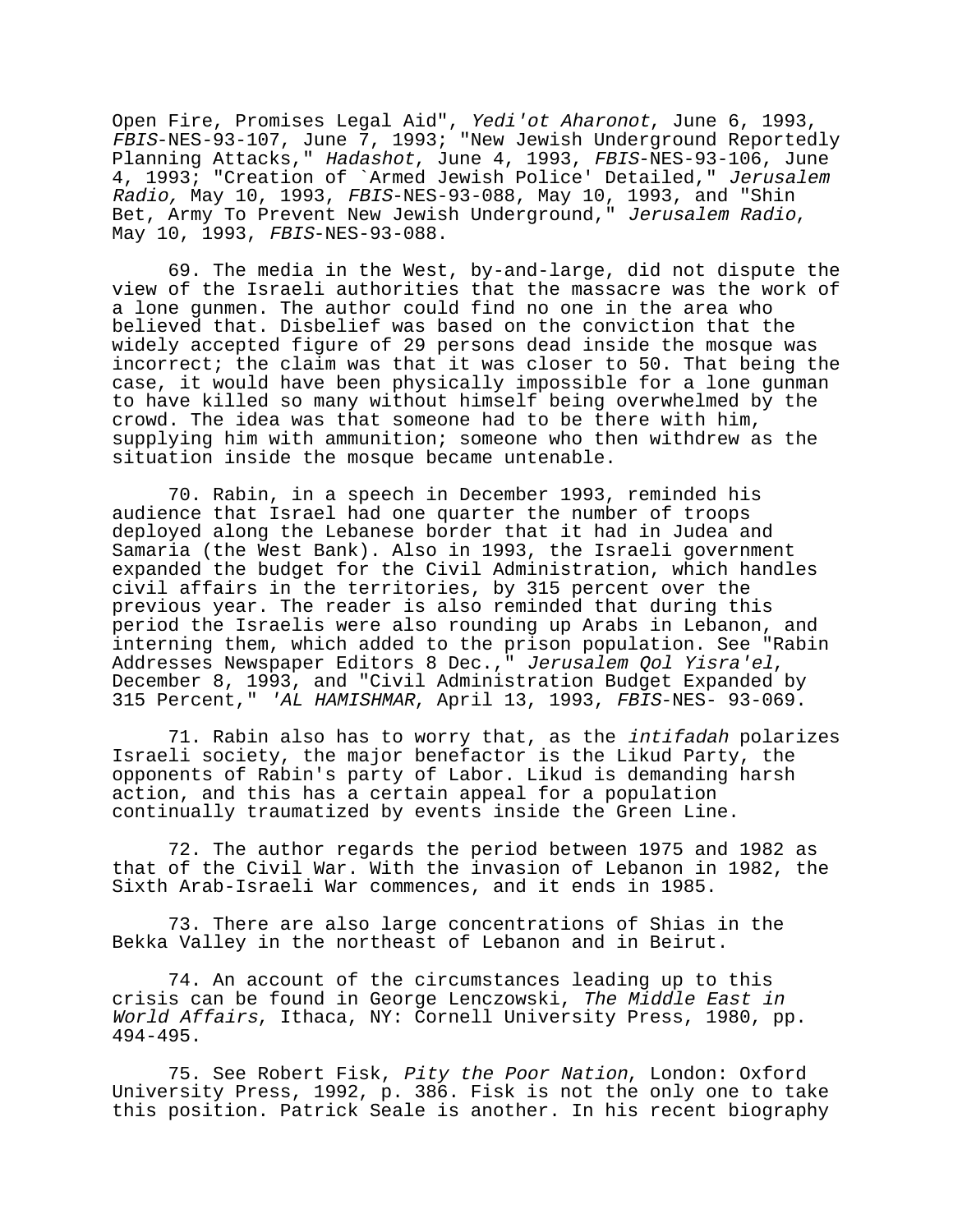of Syrian President Assad, he writes: "(Sharon) intended to instal Bashir Jumayil (sic) as president of Lebanon, a Maronite vassal who would sign a peace treaty with Israel." See Seale, Asad, (sic), Berkeley, CA: University of California Press, 1988, p. 374. Also see Washington Post reporter Jonathan Randall's Going All the Way, New York, NY: The Viking Press 1983, p. 250.

76. The Maronites' close association with the French dates to the end of World War I when the victorious Allies carved up the empire of the defeated Ottomans, and France was instrumental in creating Lebanon as a largely Christian enclave dominated by the Maronite community. In 1958, Lebanon embraced the Eisenhower Doctrine, and the Maronite Christian President welcomed the dispatch of U.S. troops there to suppress an alleged communist takeover. For details on this see Lenczowski, p. 366. As for the Palestinians, it must be kept in mind that they are mostly Muslims, and therefore their presence in Lebanon threatened the Maronites' power position by weighting the Christian-Muslim balance even farther against the Christian side. At the time of the Civil War there were an estimated 200,000 Palestinians in Lebanon.

77. See Fisk, Pity the Poor Nation, p. 391; also Augustus Richard Norton Amal and the Shi'a: Struggle for the Soul of Lebanon, Austin, TX: University of Texas Press, 1987, pp. 96-97.

78. See Fisk, Pity the Poor Nation, pp. 228-229.

79. See ibid., pp. 372, 333-334, 268, 205, 444-445. The Israelis lost about 500 soldiers in the whole Peace for Galilee Operation. Estimates of Lebanese dead run as high as 10,000. On the surface, therefore, it would appear to be a great victory for the Israelis. However, a significant portion of the Israeli public opposed the operation, and was shocked at the carnage, on both sides. In short, the Likud leaders were mindful that further casualties could bring down their government and so they had to find a way out. See Fisk, Pity the Poor Nation, pp. 270, 296.

80. Along with the Marine barracks bombing, they also blew up the American Embassy in Lebanon and, of course, they were principally responsible for seizing western (primarily American) hostages, which they held under brutal conditions for so many years.

81. See Norton, Amal and the Shi'a, Chapter 2, "The Sources of Meaning and Change among the Shi'a of Lebanon."

82. See Ibid., pp. 45, 47.

83. Norton in Amal and the Shi'a does not give us figures for actual membership of the Harakat. However, he does discuss the issue of public support, and, in the process, makes some revealing comments about how movements like this one should be assessed. He says (p. 63), "In the south, as a result of the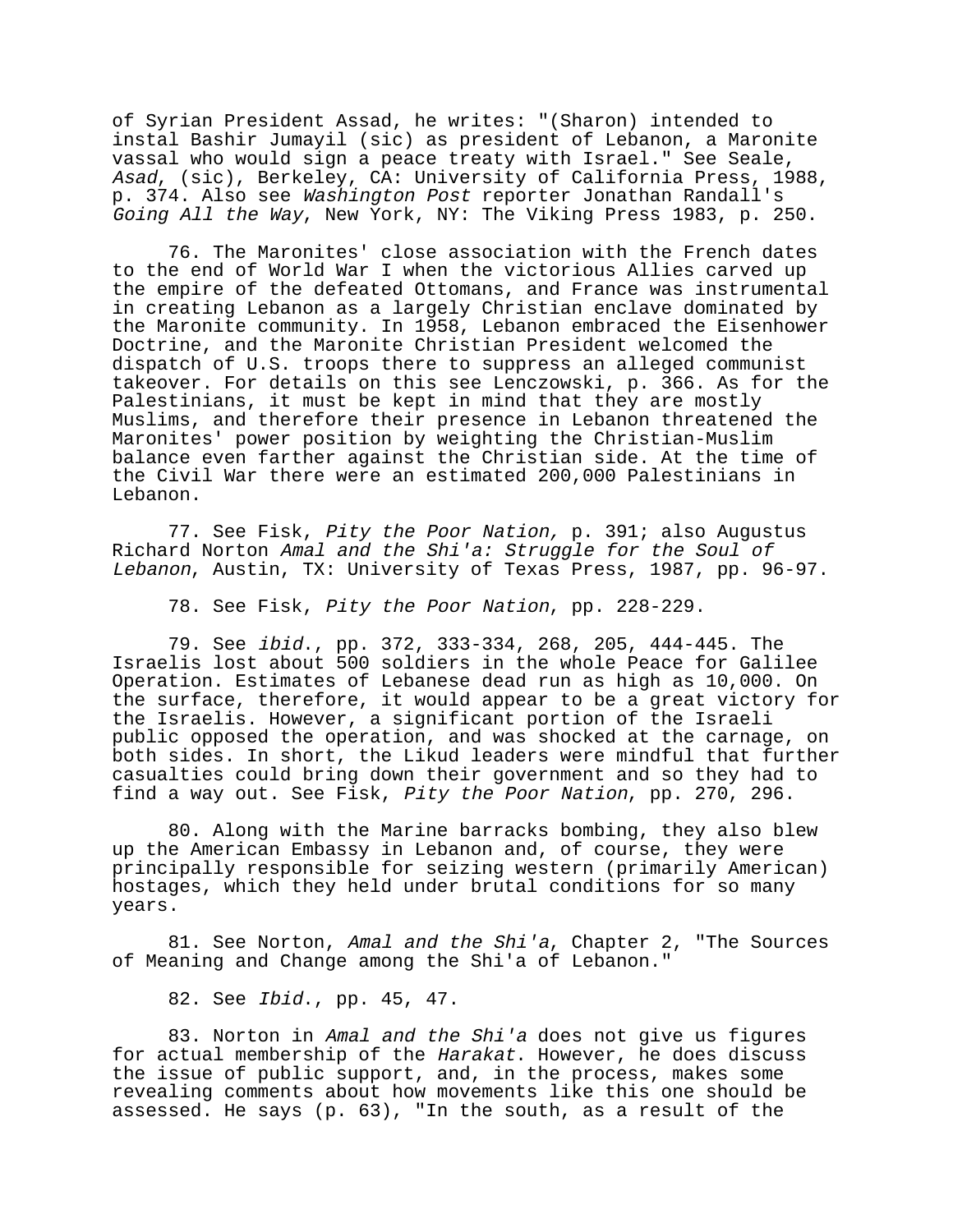absence of a well-integrated organization, the label `Amal' (which we will discuss below) was sometimes free for the taking. For many Shi'a villagers, the movement's name was merely a synonym for any collective self-defense activity carried out in the village. . . . The name Amal was adopted, in at least a few cases, by local shabab (youths) who found it provided them and their activities a certain legitimacy that they could not otherwise have." This obviously relates to what we were discussing in the section on Hamas. It seems likely that many youths in Gaza claim Hamas membership when in fact they have no formal connection to that organization. There is another interesting aspect of this question (of the Harakat's growing influence in Lebanese politics). According to Norton, one of the first significant acts of Sadr's welfare program was to build a vocational school in the south at the cost of \$165,000. This begs the question, where did he get the money? Norton does not say, however he makes some interesting revelations which may relate to this. According to him, the Harakat was devilled throughout its history by two charges: one, that it was a creature of the Shah of Iran, and, two, that it worked closely with the security forces in Lebanon. Norton also says that at the time the Harakat was formed, the Communist Party in Lebanon was making significant inroads to the Shias. It is entirely possible that the Shah did put up funds to bankroll Sadr, with the aim of countering the Communists, and that the conservative (Maronite-dominated) government in Lebanon cooperated in this. This would be significant for the line that we are developing in the study. It would mean that both these movements (Hamas and Hizbollah) began as reactionary attempts to undercut the work of already established movements (the PLO in Israel; the Communists in Lebanon), and that both movements, after establishing themselves, went on to threaten the governments that had assisted in their creation. See Norton, Amal and the Shi'a, pp. 34-42.

84. Fisk, Pity the Poor Nation, p. 227.

85. See Norton, Amal and the Shi'a, p. 139.

86. The author in "Turkey and the United States in the Middle East: The Kurdish Connection" (Chapter 3 in Turkey's Strategic Position at the Crossroads of World Affairs, Carlisle Barracks, PA: Strategic Studies Institute, U.S. Army War College, December 1993), discusses Iran's involvement in Lebanon. His theory is that Iran and Syria saw the MNF as an arm of NATO, and feared that Israel and the United States were seeking to establish a Pax Americana whereby Washington would incorporate Lebanon into its sphere of influence. To head this off, Tehran and Damascus joined forces in defeating the operation.

87. See Norton, Amal and the Shi'a, p. 139.

88. Actually Berri did not do badly. He was made Speaker of Lebanon's Parliament.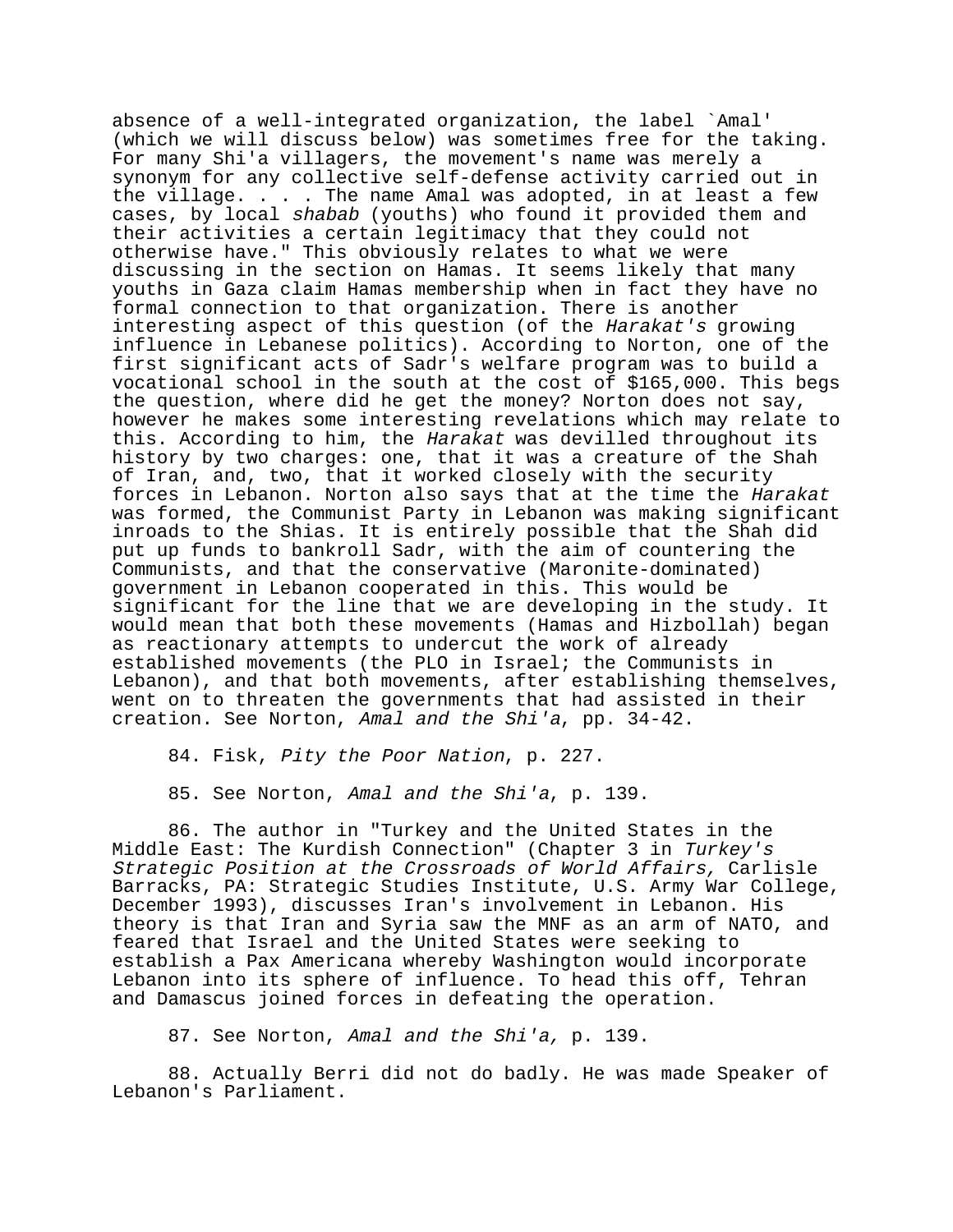89. See "Shelling Will Continue Until Rocket Attacks Stop," The Washington Post, July 30, 1993, and "Israeli Warplanes Pound Guerrillas," The Washington Post, July 26, 1993.

90. See "Israel Continues to Blast Villages in South Lebanon, The New York Times, July 28, 1993; "Israeli Offensive Draws Criticism," The Washington Post, July 29, 1993; "Israeli Campaign to Continue Until Rocket Attacks Stop," The Washington Post, July 30, 1993; "Israel Bombards Guerrilla Targets in Lebanon," The Washington Post, July 27, 1993, and "A blow for compromise and conciliation," The Financial Times, July 31, 1994.

91. Ibid.

92. For example Ha'aretz, commenting on the deteriorating security situation, says, ". . . the great difficulty faced by the Israeli defense establishment in the present wave of terrorism is that the identity of the gunmen and knife-wielders is not always clear as far as the political and organizational affiliation is concerned. In the past, when the PLO directed the `armed struggle' against Israel, every terror attack had an address. There was always a Palestinian faction with a certain ideological or political orientation which took upon itself the responsibility, boasted about it, and gave out all the details. . . . Nowadays the situation has changed. A large <%-2>proportion of the knife-wielders as well as those using firearms are not affiliated with any group or organization." <MI>Ha'aretz<D>, March 31, 1993, <MI>FBIS<D>-NES-93-061, April 1, 1993. Similarly, in an interview with <MI>Yedi'ot Aharanot,<D> Israel's head of army intelligence, MG Uri Sagi, was asked, "Where are the Hamas headquarters located?" His answer: "There is no hierarchical organization. The Hamas does not have one central command operating the squads at field level. The Hamas was clever enough to organize itself in a very decentralized manner. Even if there is some sort of leadership abroad, it is not in charge of the operational side." Specifically talking about the PLO, Sagi said: "The overseas PLO leadership is still the dominant body, which dictates the moves of the Palestinians wherever they may be, especially on the political level. There are institutions, people, a hierarchy, and decision-makers. For the time being, this is Arafat. At the same time, the PLO does not have absolute control over everything connected to the operational aspect in the area here. . . . The PLO can enflame spirits, but it cannot calm them down." "Army Intelligence Chief on Terrorism," <MI>Yedi'ot Aharonot<D>, April 5, 1993, <MI>FBIS<D>-NES-93-064, April 6, 1993. (The author would dispute Sagi's claim that Hamas "cleverly" arranged to decentralize. It would appear rather that thissituation developed without intent on anyone's part.) Meanwhile, in Lebanon Israel is facing a much similar situation. Maj. Gen. Yitzhaq Mordekhay, commenting on the fight with Hizbollah, made the following observation--"In the past we had clear targets to strike, because the terrorists had bases, installations, and semimilitary networks which were established in the area. Today there is a Lebanese government and a Lebanese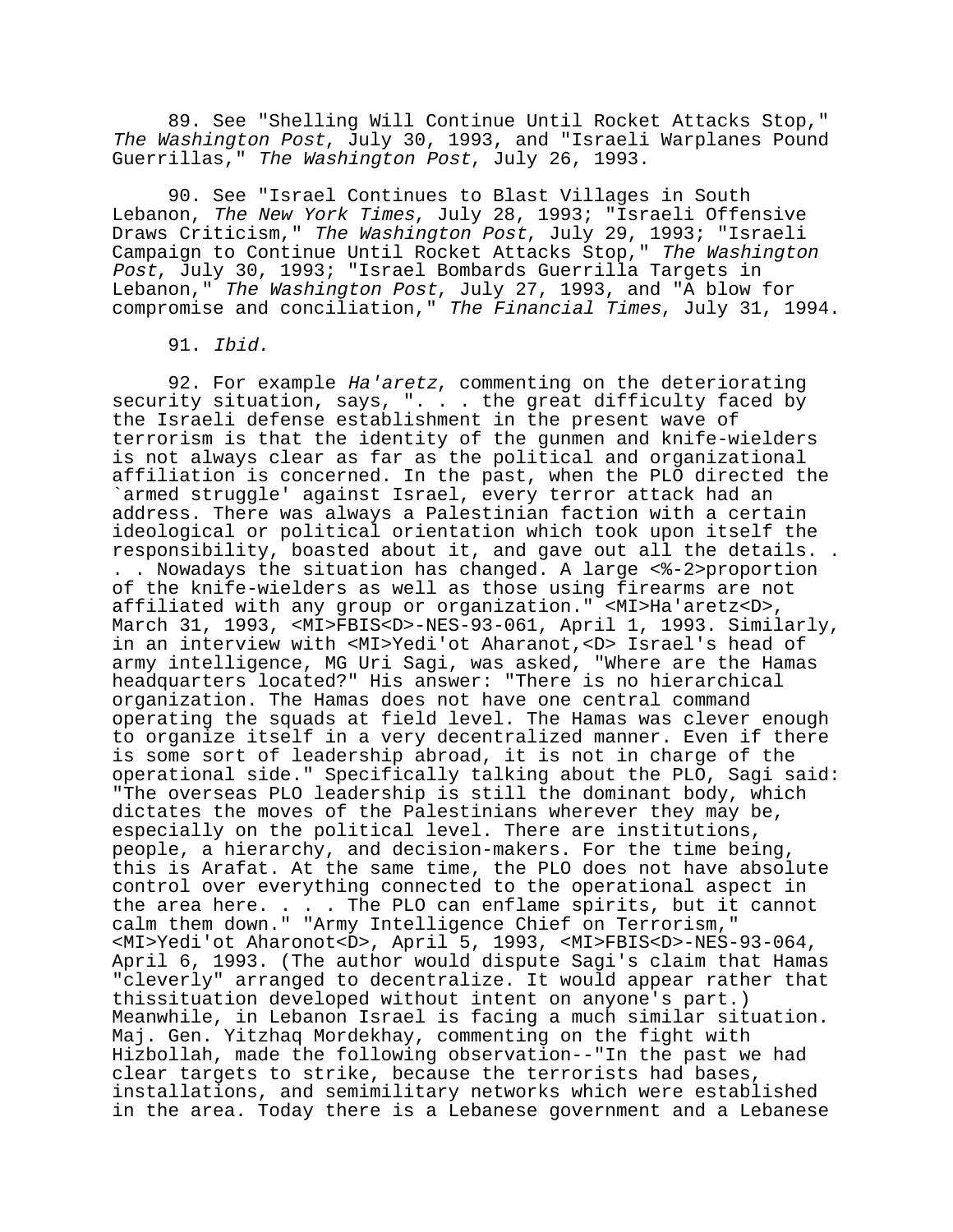Army which is in control of large areas of Lebanon, even if under the auspices of Syria, and with the assistance of other elements. There is a certain area left open between the area under Lebanese Army control and the security zone--we call this the grey zone. In this grey zone residents of south Lebanon live, and the Hizbollah squads come out of this population. The partial targets that we have are located within the villages, the casbahs, and the mosques. The terrorists behave as civilians for all intents and purposes and carry out a sort of guerrilla warfare of strike and run and of planting roadside bombs . . . "<%0> "Modekhay Comments on Security in South Lebanon," Jerusalem Qol Yisra'el, April 17, 1993, FBIS-NES-93-074, April 20 1993.

93. For a discussion of this issue, see Shari'a Law, Cult Violence and System Change in Egypt. The author points out that the jihadists (and long before them, the original members of the Muslim Brotherhood), drew on the sayings of the Prophet to justify the practice of individual Muslims acting to oppose enemies of the faith. The issue is further discussed in Richard Mitchell, The Society of the Muslim Brothers, Oxford: Oxford University Press, 1969; also Robert Bianchi, Unruly Corporatism: Associational Life in Twentieth Century Egypt, New York: Oxford University Press, 1989, pp. 200-204, and Nazih Ayubi, Political Islam, London: Routledge, 1991, p. 44.

94. The same phenomenon can be interpreted psychologically. For example, in Mediterranean cultures males regard public space as peculiarly their own. Squares, main thoroughfares, these are areas of "male space." The Israelis, by refusing to allow the Palestinians to congregate on the thoroughfares or in the squares, are taking away a fundamental right, as the males see it. Further, by subjecting them to strict curfew, i.e., forcing them to remain at home, they are humiliating them, inasmuch as "home space" is female space. For a discussion of this see Robert C. Davis, The War of the Fists, New York: Oxford University Press, 1994, p. 110; also Political Islam, Chapter 2, "The politics of sex and family, or the `collectivity' of Islamic morality."

95. Israeli Maj. Gen. Matan Vilna'i, Southern Command commander, was asked about the knife-wielders in an interview with *Qol Yisra'el*. "As for the knife-wielders," he said, "these are people whose names do not appear on lists of suspects; they simply get up one morning and decide to kill Jews out of extremist motives." Qol Yisra'el, March 20, 1993, FBIS-NES-93-053, March 22, 1993.

96. See "11 Dead in Bus Incident, Arab said Responsible" IDF Radio, July 6, 1989, FBIS-NES-89-129, July 7, 1989.

97. See "Arab `Deliberately' Crashes Bus Into Cars," IDF Radio, January 4, 1991, FBIS-NES-91-003, January 4, 1991.

98. See The Washington Post, March 31, 1993, "Under Attack,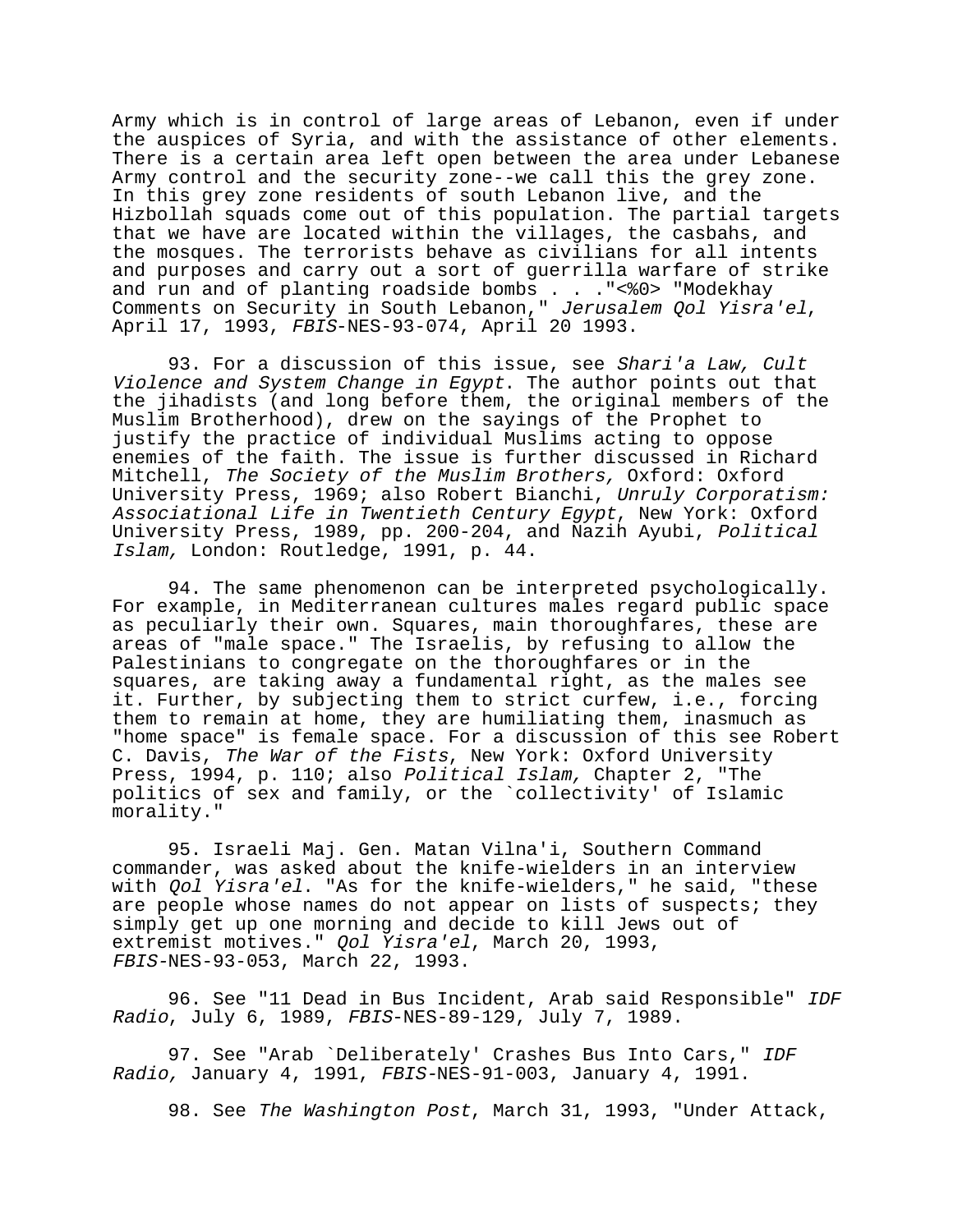More Israelis are Angry and Armed," and "Two Killed, Seven Wounded in Aviv Attacks," Jerusalem Qol Yisra'el, March 1, 1993, FBIS-NES-93-038, March 1, 1993. For reporting on occurrences in Egypt and Algeria see Shari'a Law, Cult Violence and System Change in Egypt, and Mass Action and Islamic Fundamentalism.

99. In the West the term *jihad* is almost always translated as "holy war." In fact, as we stated above (see endnote 25), it means to "strive in the way of the faith." Thus, it can have a pacific connotation, in the sense of trying to be a better Muslim and to advance the cause of Islam. This is the what Arafat claimed he meant when he called upon Muslims to enroll in a jihad to reclaim Jerusalem. At the same time, it also has this other connotation of individuals performing violent acts in the belief that they are thereby promoting Islam. What is required, obviously, is a thorough investigation of the whole concept. However, for that one would have to explore the Arabic sources, and this is beyond the scope of the study. A good source in English is Ayubi's Political Islam. A word of warning, however; many of the Arabic materials, on examination, do not make a great deal of sense, at least to a Western audience. One has to consider that the potency of the appeal is diluted by being rendered in print. Its real power only comes through verbally. In this regard it would be interesting to know how many of the knife attacks occur after the Friday prayer sermon, when the imams have enflamed the worshipers against the authorities.

100. In Egypt, there has long been a pattern of stabbings and individual attacks on foreigners. It has been alleged that this is a strategy to harm the tourist industry. However, it is just as likely the Egyptians who perpetrate the assaults are trying to defend their territory against unwanted invasions. Most of the attacks have taken place in Asyut, an area of upper Egypt which has been more and more opened up to the tourists. As a result, the natives' lifestyle is under assault, and they in turn have reacted with violence. At the same time, in Algeria, the Armed Islamic Group has also adopted stabbing as a tactic. Most recently, in July radicals stole aboard an Italian freighter anchored in Algiers harbor and slit the throats of the entire crew.

101. See "21 Killed in Terrorist Bombing of Bus in Tel Aviv; 46 Wounded," The New York Times, October 20, 1994.

102. See "In Gaza, Palestinians are Now Yearning for Prosperity," The New York Times, July 24, 1994.

103. See "Muslim Militants Open Fire on Egyptian Train," The New York Times, February 20, 1994, in which the reporter discusses the trial of an Egyptian officer and two enlisted men who allegedly were plotting to kill Mubarak.

104. See "Americans on the Golan," The New York Times, November 30, 1993; "Christopher and the `Big Banana,'" The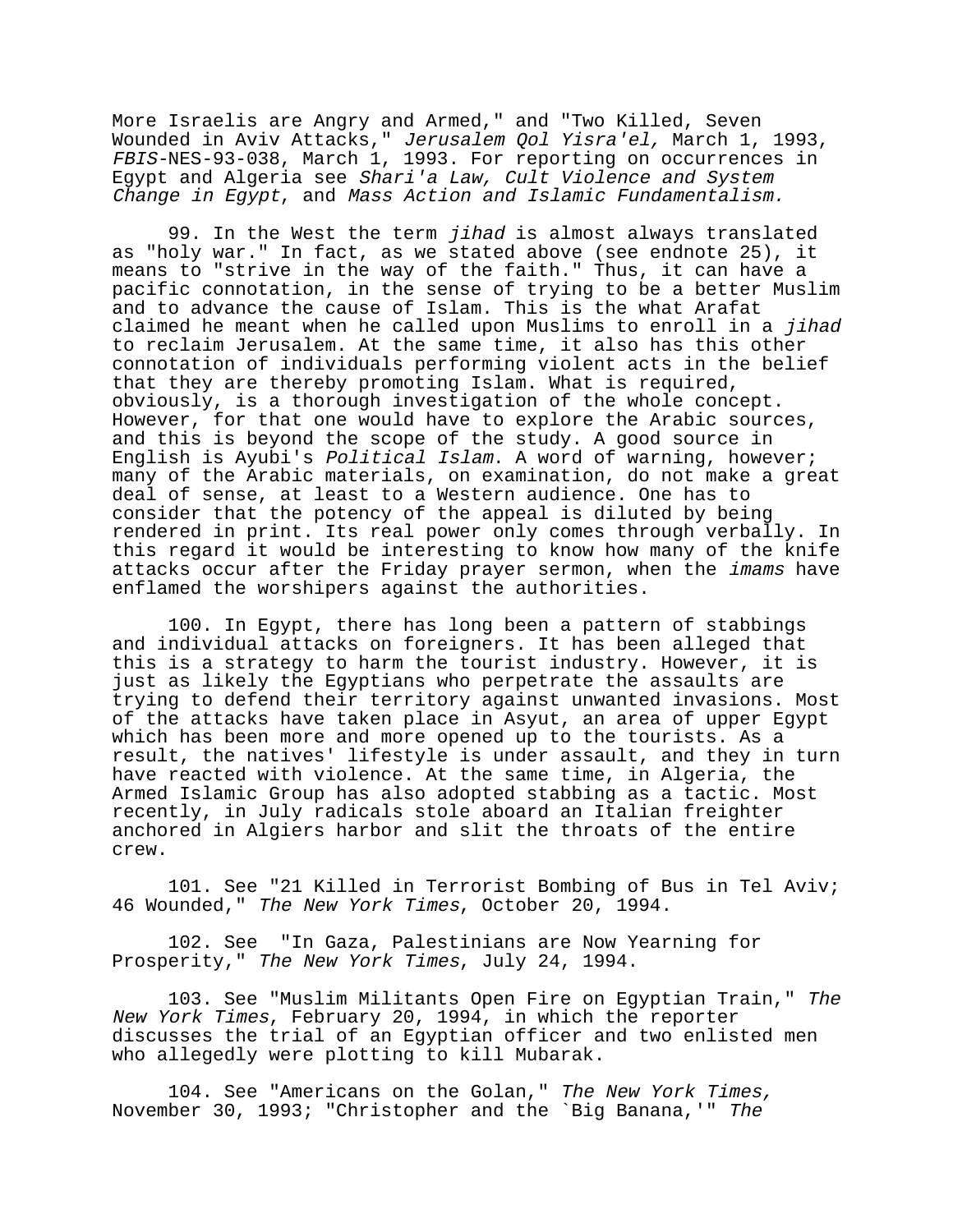Washington Post, December 2, 1993; "Americans on the Golan," The New York Times, June 28, 1994; "U.S. Troops on the Golan? It Worked in Sinai," The New York Times, July 8, 1994; "Israel Seeks Stepped-Up Syria Talks," The Washington Post, June 22, 1994, and "U.S. Establishes a Peace-Keeping Policy," The Philadelphia Inquirer, May 6, 1994.

105. For a discussion of Assad's health see Patrick Seale's Asad, p. 419.

106. See "Likud Leader Puts Accord in Doubt," The New York Times, January 5, 1994.

107. See "Christopher and the `Big Banana,'" The Washington Post, December 2, 1993.

108. For some time Likud politicians have been advocating a so-called transfer of populations. This is a euphemism for driving the Palestinians out of Israel and the occupied territories into Jordan. See Don Peretz, Intifada, p. 31.

109. One of these states, if not the most important one of all, is Saudi Arabia. Ultimately, if the peace settlement is to work, Saudia Arabia must be willing to finance a good portion of the relief work which will have to be carried on.